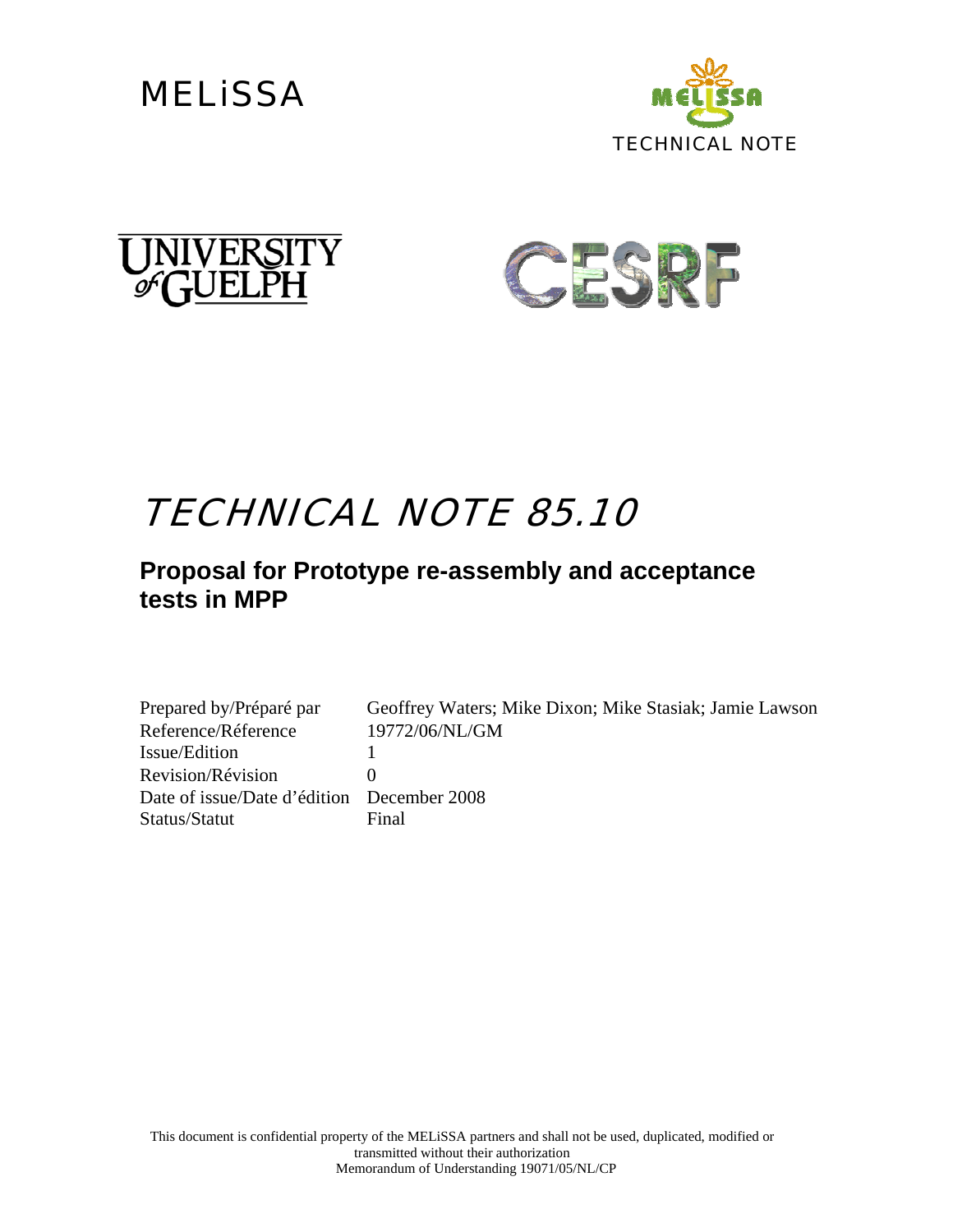

## **MELISSA Pilot Plant Proposal for**

## "Call-Off Order: HPC1 installation and start-up in the **MELISSA Pilot Plant"**

MPP Approval Loop:

| <b>Issue Date</b> | Issue | Prepared by (visa): | Checked by (visa): | Approved by (visa): |
|-------------------|-------|---------------------|--------------------|---------------------|
| 15/10/08          |       | A. FOSSEN           | E. PEIRO           | F. GODIA            |
| 6/11/08           |       | A. FOSSEN           | E. PEIRO           | F. GODIA            |
| 28/11/08          | 2.    | A. FOSSEN           | E. PEIRØ           | F. GODIA            |
| 05/12/08          | 3     | A. FOSSEN           | E. PEIRO<br>P.O.   | F. GODIA            |
|                   |       |                     |                    |                     |

Distribution List:

| Company          | Name             | Number of copies |
|------------------|------------------|------------------|
| <b>ESA/ESTEC</b> | <b>B. LAMAZE</b> |                  |
|                  |                  |                  |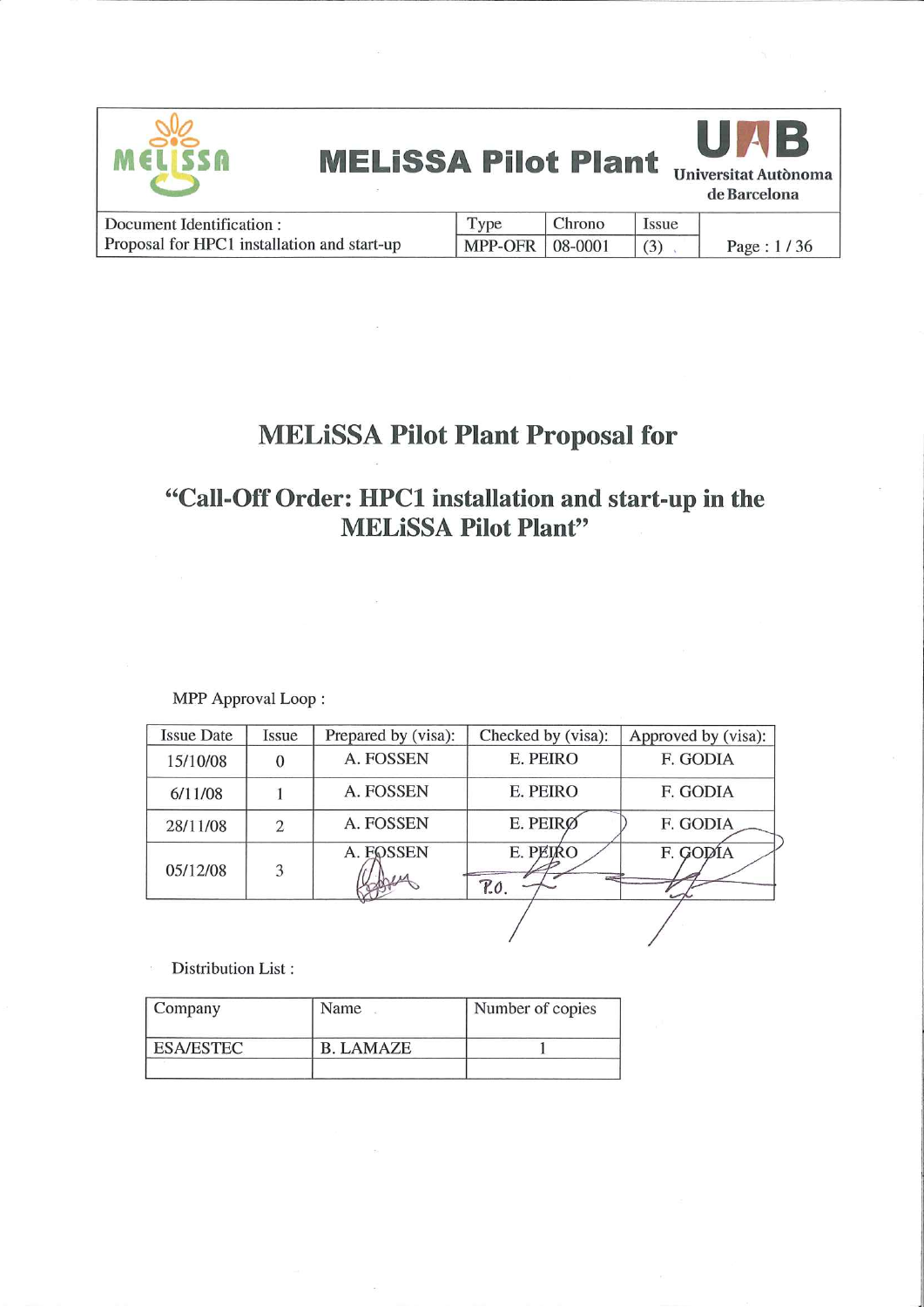



de Barcelona

| Document Identification :                   | Type              | Chrono | <b>Issue</b> |               |
|---------------------------------------------|-------------------|--------|--------------|---------------|
| Proposal for HPC1 installation and start-up | MPP-OFR   08-0001 |        |              | Page : $2/36$ |

Change log :

| Date       | Issue    | Reason of the change                 | Modified paragraphs |
|------------|----------|--------------------------------------|---------------------|
| 15/10/08   | $\theta$ | Creation                             |                     |
| 6/11/08    |          | Updates upon request by ESA :        |                     |
|            |          | removal of the WP96.7 on overall     |                     |
|            |          | control strategy and subsequent      |                     |
|            |          | updates of payment plan and planning |                     |
| 28/11/08   | 2        | Update of SHERPA's payment plan,     |                     |
|            |          | call off order starting date T0 and  |                     |
|            |          | correction of typing errors in the   |                     |
|            |          | global PSSA8 form                    |                     |
| 05/12/2008 | 3        | Update of overall payment plan       |                     |
|            |          |                                      |                     |
|            |          |                                      |                     |
|            |          |                                      |                     |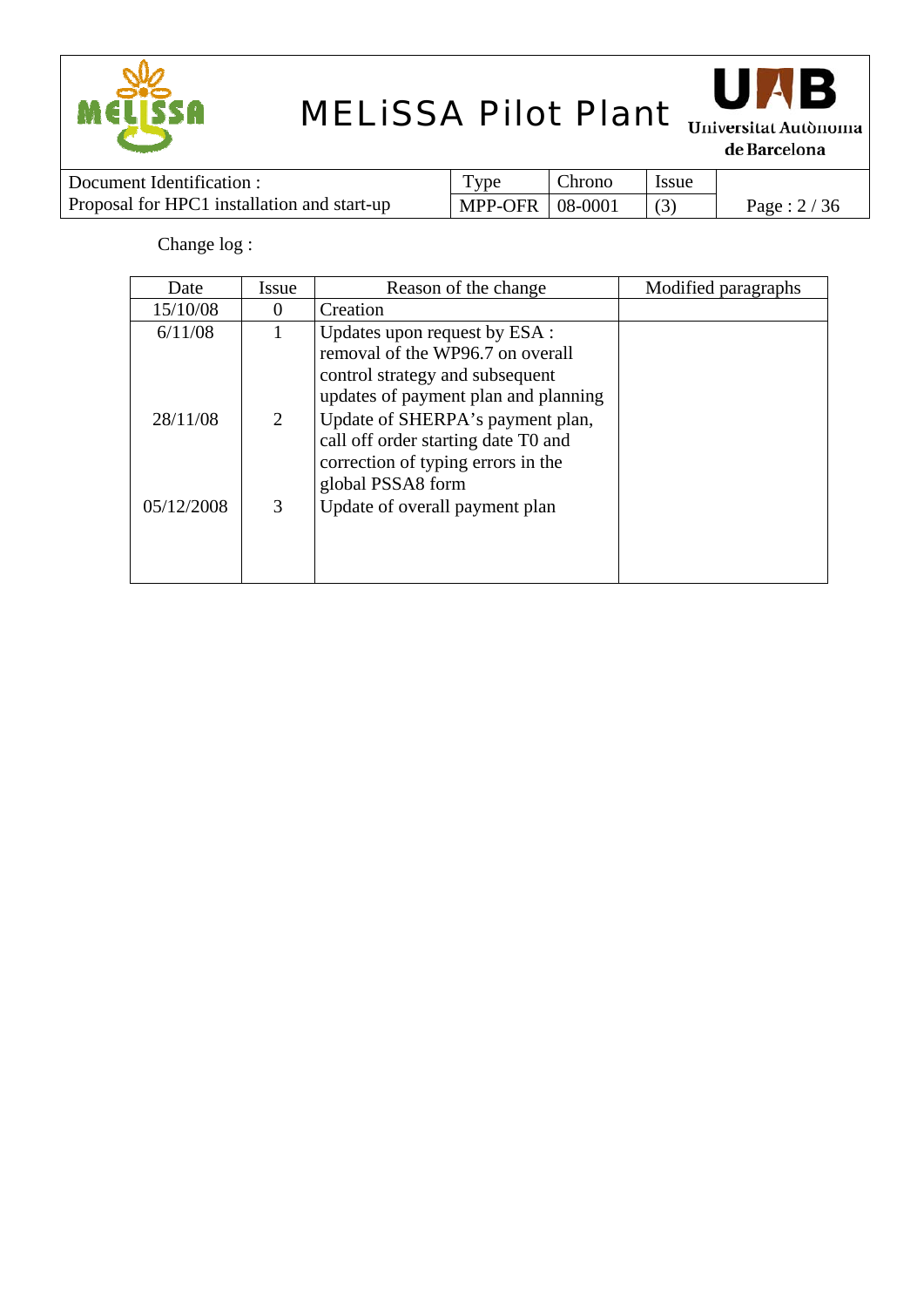



| Document Identification :                   | I ype             | Chrono | <b>Issue</b> |               |
|---------------------------------------------|-------------------|--------|--------------|---------------|
| Proposal for HPC1 installation and start-up | MPP-OFR   08-0001 |        |              | Page : $3/36$ |

### Index of the document

|                             | <b>INTRODUCTION</b>                     |    |
|-----------------------------|-----------------------------------------|----|
| $\mathcal{D}_{\mathcal{L}}$ | <b>ABBREVIATIONS</b>                    |    |
| 3.                          | <b>OBJECTIVES AND PARTNERS INVOLVED</b> |    |
| $\overline{4}$ .            | <b>APPLICABLE DOCUMENTS</b>             | 6  |
| .5                          | <b>WORK BREAKDOWN STRUCTURE</b>         | 6  |
| 6.                          | <b>PLANNING</b>                         | 21 |
|                             | PLANNING OF MEETINGS                    | 21 |
| 8.                          | <b>KEY PERSONNEL</b>                    | 21 |
| 9.                          | LIST OF DELIVERABLES                    | 22 |
| 10.                         | FINANCIAL PROPOSAL                      | 23 |
|                             | 11. PAYMENT PLANS                       | 23 |
| 11.1                        | 23                                      |    |
|                             |                                         |    |
|                             | <b>PSSA</b> forms                       | 25 |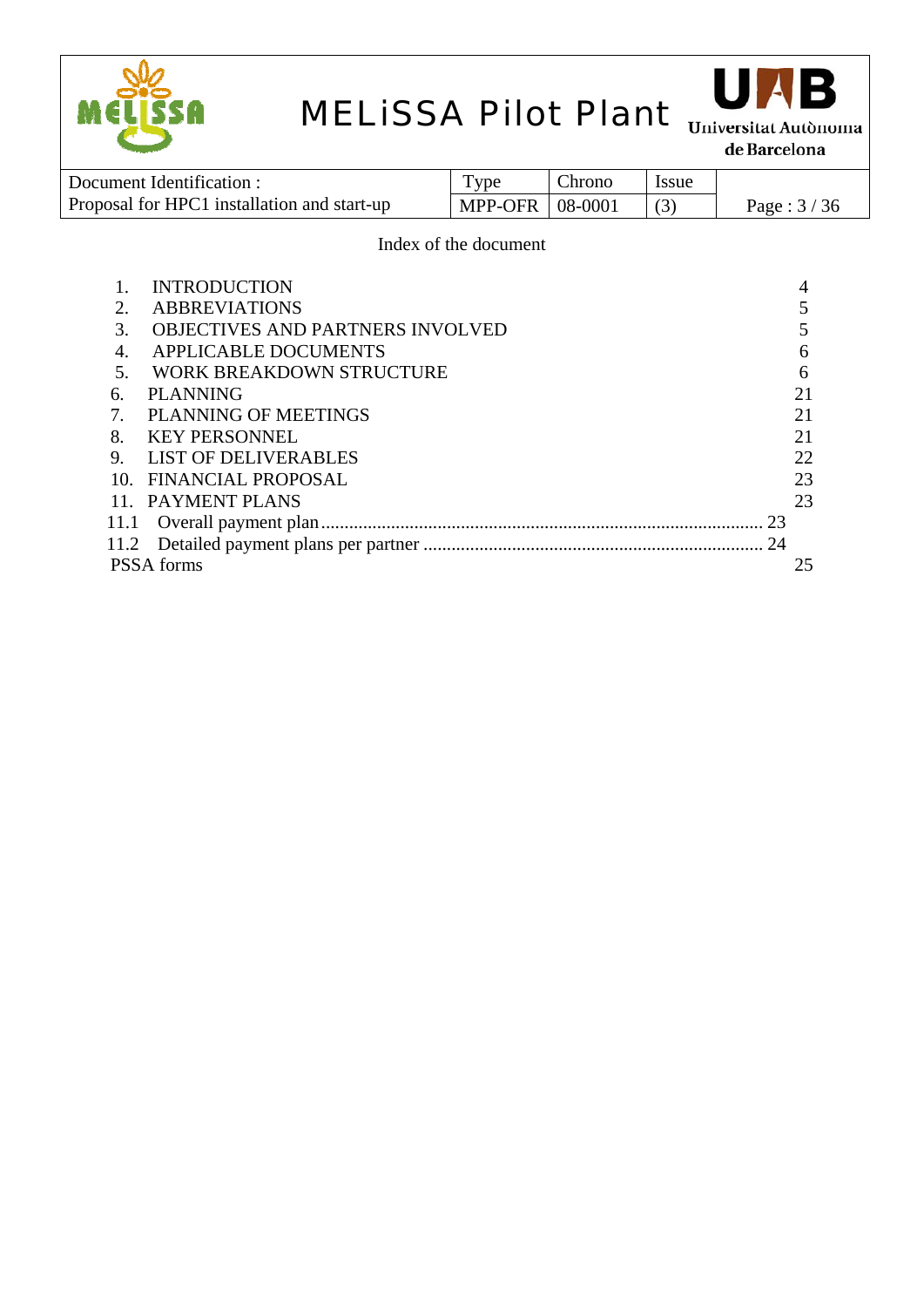

| Document Identification :                   | <b>vpe</b>        | Chrono | <i>ssue</i> |               |
|---------------------------------------------|-------------------|--------|-------------|---------------|
| Proposal for HPC1 installation and start-up | MPP-OFR   08-0001 |        |             | Page : $4/36$ |

## **1. INTRODUCTION**

The MELiSSA Pilot Plant (MPP) is located at the premises of Universitat Autònoma de Barcelona (UAB), in Bellaterra (Barcelona), Spain. A new laboratory has been recently set-up at UAB to host the MELiSSA Pilot Plant. This laboratory will enable to host the different compartments, first installed and operated individually, to be completely characterized, and then, step by step, integrated at different levels: liquid, solid and gas. The different compartments are developed by different MELiSSA partners or specific companies, according to the previous knowledge generated on them, and the specific needs and sizing made in order to achieve the integration scenario designed for the MPP in order to demonstrate the MELiSSA concept.

The present proposal is presented by UAB as a response to the ESA Call-off Order related to the "Installation and operation of the HPC1 of the MELiSSA Pilot Plant". Indeed, one of the hardware to be hosted at the MPP is the Higher Plant Compartment. This compartment has been developed during the last years by the MELiSSA partner University of Guelph (Canada). The compartment has been designed as a set of three higher plant chambers, in order to fulfill the needs of the MPP, such as the possibility to grow three different type of plants representative of the MELiSSA project (lettuce, beet and wheat). Recently, UoG has completed the construction of the hardware corresponding to first one of these compartments, referred to as HPC1 of the MPP. In brief the HPC1 will be transferred from Guelph to Barcelona, for its installation in the MPP.

The study proposed here will consist in the installation of HPC1 in the MPP, its functional validation and the realization of a preliminary plant culture. The HPC1 will first be installed in the MPP, connected to all utilities, completed in terms of hardware/software for its monitoring and control, and secondly it will be tested for its functionalities by growing a short term plant culture. As an output of the study, a proposal of the further tests to be carried out in the MPP to finalize the characterization of the operation of HPC1 will be presented. Some specificities of this work should be mentioned, particularly in respect to the control hardware. As mentioned, the HPC1 has been built in UoG (Canada), and the control hardware associated to it (Argus) is different from the one defined for all the compartments of the MPP (Schneider). For this reason, it will be necessary first to use the Argus control hardware to make sure that the hardware performs at the same level of operation than when it was built and tested in Canada, before its dismantling and transportation. Once this will be completed, the Argus system will be replaced by the Schneider one, and the functional and preliminary culture tests will be performed with the new control hardware. The obtained results will be analyzed, and the conclusions and further recommendations for the operation of the HPC will be elaborated. Finally, the installation of the HPC1 in the MPP, and the progress done in the definition of the integration strategy for the MPP will be the opportunity to review the complete global control for the MPP.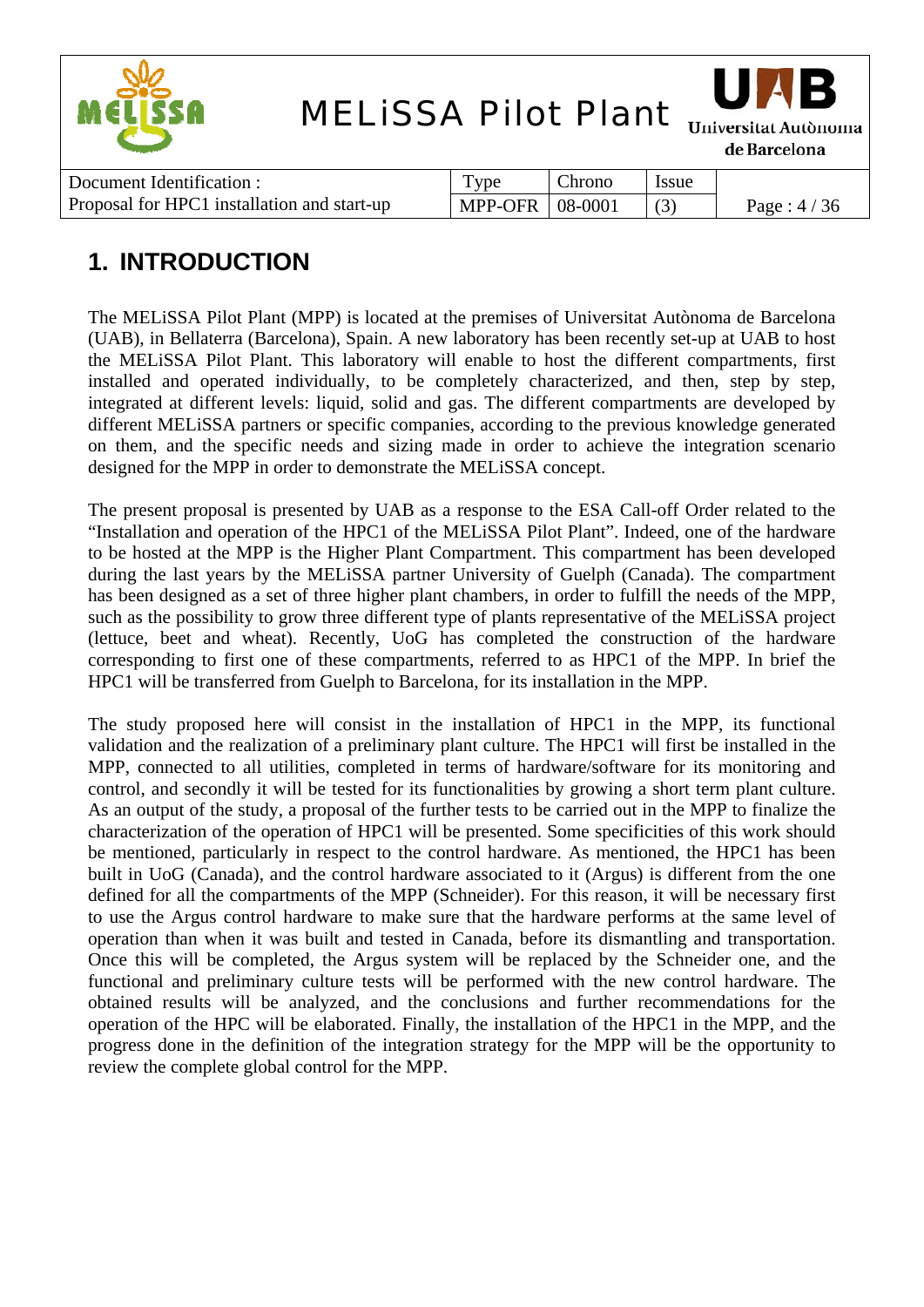



de Barcelona

| Document Identification :                   | $TV$ pe           | Chrono | Issue |               |
|---------------------------------------------|-------------------|--------|-------|---------------|
| Proposal for HPC1 installation and start-up | MPP-OFR   08-0001 |        |       | Page : $5/36$ |

## **2. ABBREVIATIONS**

- WO Work Order
- COO Call-Off Order
- MPP MELiSSA Pilot Plant
- UoG University of Guelph
- UAB Universitat Autonoma de Barcelona
- HPC Higher Plant Compartment

## **3. OBJECTIVES AND PARTNERS INVOLVED**

According to the previous description, the objectives of this work order are the installation and integration of HPC1 in the MELiSSA Pilot Plant, the realization of functional characterization and preliminary culture tests. On this basis, a proposal for a complete characterization phase will be prepared.

The partners involved in the proposed work are:

UAB, as responsible for the MELiSSA Pilot Plant and the corresponding Frame Contract 19445/05/NL/CP will be the Prime Contractor. UAB will provide support and will overview the work development. Particularly, the staff of the MPP will be in charge of participating in the installation of the hardware in the MPP, will be in charge of the operation of HPC1 and performance of analyses, and in the definition and supervision of the tests and the analysis of the obtained results.

University of Guelph (UoG), as provider of HPC1, will play a major role in the development of the work. After the shipment and reception in the MPP, UoG will participate in the preliminary assembly of the equipment, previous to its connection to the MPP utilities. Also, UoG will be in charge of the reconnection of the Argus control system to the HPC1 in the MPP, of the reconnection of the hydroponics systems, the test of the different elements under the control system, the installation of the control software and the planning for hot/chilled water connections. After completion of all plumbing and connection to utilities, UoG will be responsible of the final connection of HPC1 and its functional tests. Finally, UoG will support MPP personnel in the Argus-Schneider conversion.

ANGSTROM is an engineering company. They will participate in the reassembly of HPC1, the mounting of instruments or parts procured by UAB in Europe, and in the checks to be done to validate the correct operation of the reassembled HPC1. They will also assist UAB in the reconnection of HPC1 to MPP utilities.

The company chosen to carry out the tasks defined as "Engineering design of the MELiSSA Pilot Plant", giving support to UAB in the installation of this particular compartment and the performance of these particular tasks, is CIFA (Teià, Barcelona)

SHERPA Engineering (SHERPA) (Nanterre, France) is one of the MELiSSA Partners, involved in control issues at compartment level and at plant level.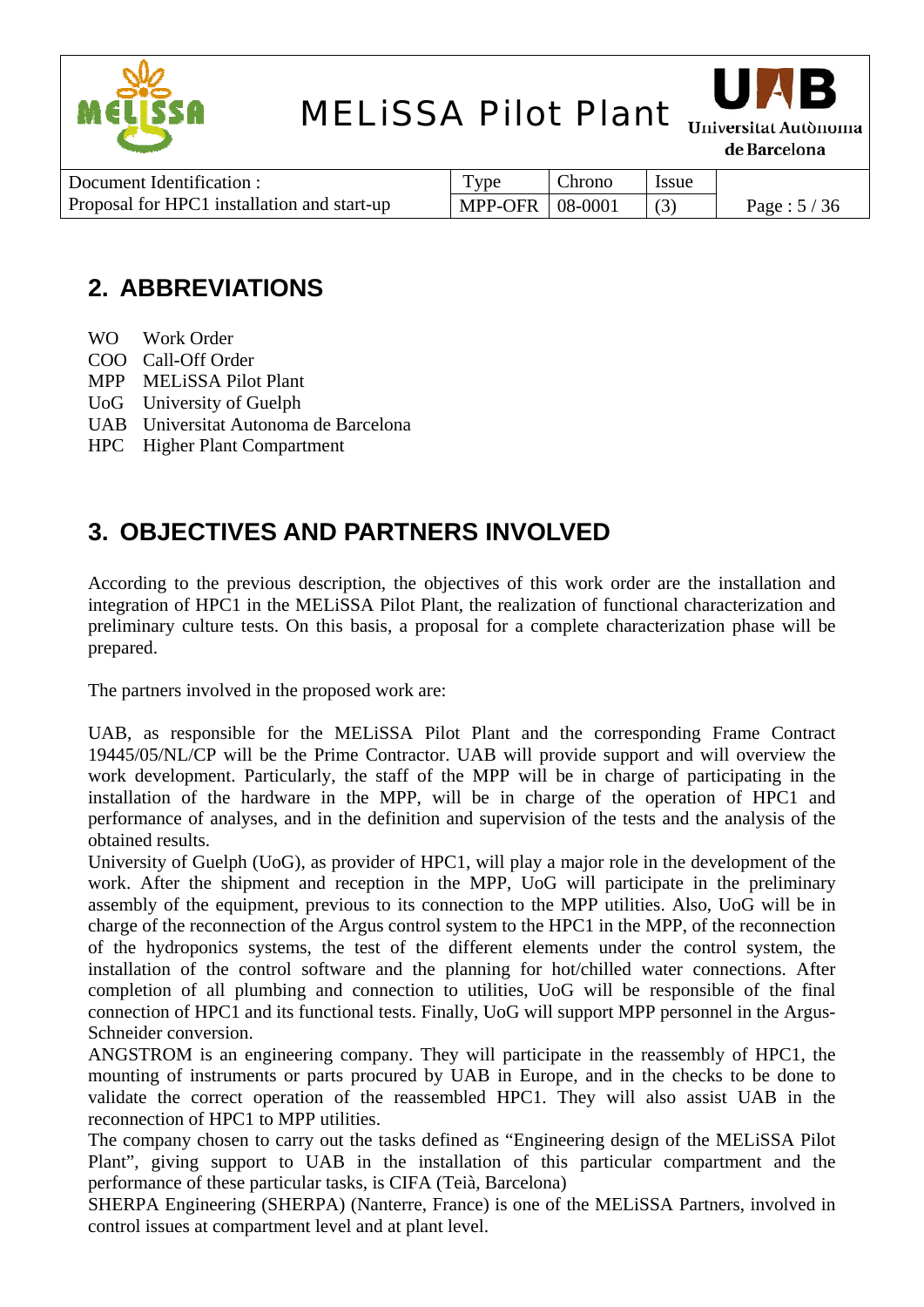



Universitat Autònoma de Barcelona

| Document Identification :                   | Type              | Chrono | <i>Issue</i> |               |
|---------------------------------------------|-------------------|--------|--------------|---------------|
| Proposal for HPC1 installation and start-up | MPP-OFR   08-0001 |        |              | Page : $6/36$ |

NTE (Lliçà d'Amunt, Spain) is a specialized company in Space instrumentation and engineering that will participate in some of the tasks related to hardware and software development for monitoring and control.

ENGINSOFT (Trento, Italy) is a company involved in the specifications and protocols of HPC1 mapping. The results from this mapping will be further used by Enginsoft in the modeling of HPC.

CIFA will be UAB's supplier.

SHERPA and UoG will be UAB subcontractors.

ANGSTROM will be UoG subcontractor

NTE will be SHERPA's subcontractor.

ENGINSOFT will participate as SHERPA's consultant.

A more detailed description of the work to be done is presented in the next section and in the corresponding PSS A20 forms.

## **4. APPLICABLE DOCUMENTS**

In the work to be performed, a number of documents linked to the MPP, where the general characteristics, utilities, hardware, etc., are described in detail, will be considered as applicable documents:

- the "MELISSA Pilot Plant General Resources, Interfaces and Environment (MPP-TN-08- 0001)" document,
- the inventory list, including location of all MELISSA pilot plant devices (MPP-LIST-08- 0001)
- the list of harmonized hardware to be used in the MELiSSA Pilot Plant (MPP-LIST-08- 0002)
- the following documents related to quality management and operation in the MPP
	- o MPP-QA-07-0001 Quality Manual
	- o MPP-QA-07-0003 Rules for Good Laboratory Practices

## **5. WORK BREAKDOWN STRUCTURE**

The work to be carried out will be covered in the following WPs:

**WP-96.1. Reassembly and installation of HPC-1 in the MPP** 

**WP-96.2. Functional validation of HPC1 with Argus Controller** 

**WP-96.3. Replacement of the Argus Controller by the Schneider PLC** 

**WP-96.4. Functional validation of HPC1 with Schneider-PLC Controller** 

**WP-96.5. Preliminary culture campaign in HPC-1** 

**WP-96.6. HPC1 – conclusion and perspectives**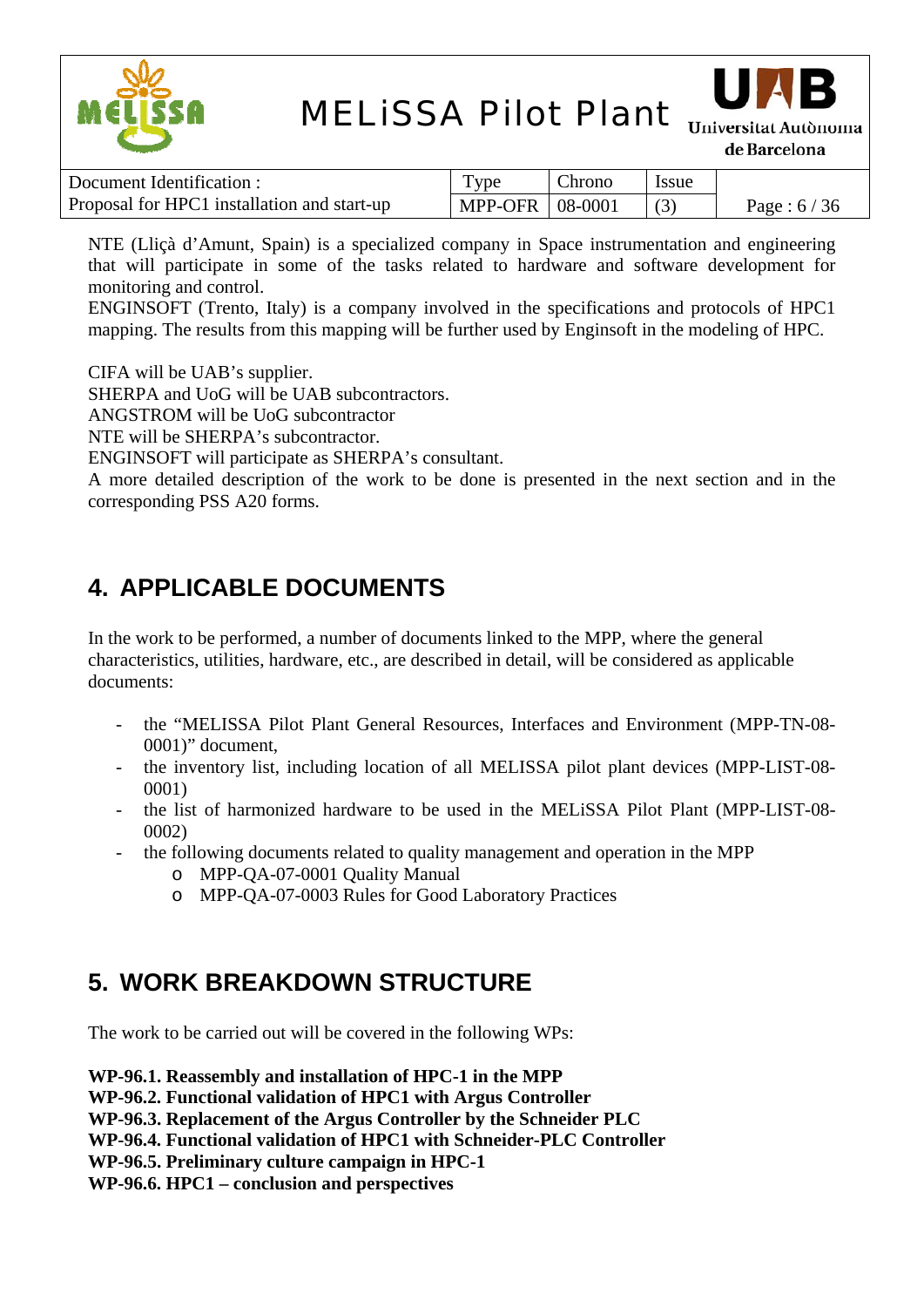| <b>MELISSA Pilot Plant</b><br>MELISSA       |                |         |       | UAB<br>Universitat Autònoma<br>de Barcelona |
|---------------------------------------------|----------------|---------|-------|---------------------------------------------|
| Document Identification :                   | Type           | Chrono  | Issue |                                             |
| Proposal for HPC1 installation and start-up | <b>MPP-OFR</b> | 08-0001 | (3)   | Page: $7/36$                                |

Finally, overall management and coordination activities are also considered:

**WP-96.0. Management**. The activities to be developed in this WO concern a number of MELiSSA partners:, UoG, SHERPA, UAB, as well as at least four additional companies, NTE, CIFA, ANGSTROM and ENGINSOFT. There is therefore a need for coordination of all the activities, in order to have a timely development of the work. In addition, the activities of this WO have to be coordinated with the overall operation and maintenance of the MPP.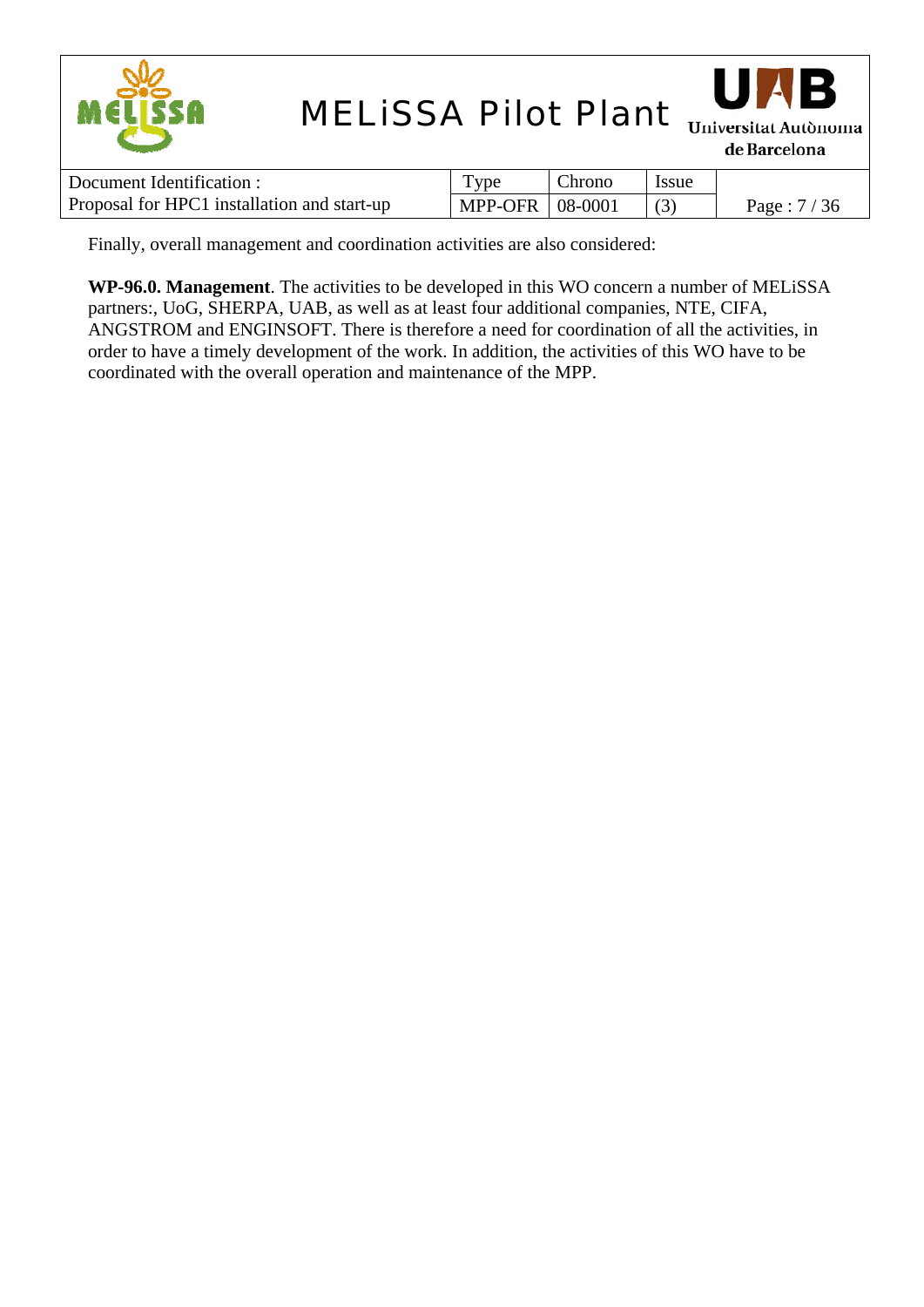



de Barcelona

| Document Identification :                   | Type                            | Chrono | l Issue |              |
|---------------------------------------------|---------------------------------|--------|---------|--------------|
| Proposal for HPC1 installation and start-up | $\vert$ MPP-OFR $\vert$ 08-0001 |        |         | Page: $8/36$ |

| <b>WORK PACKAGE DESCRIPTION</b>                                                                                       |                                                                                | form $N^{\circ}$ PSS-A20    |
|-----------------------------------------------------------------------------------------------------------------------|--------------------------------------------------------------------------------|-----------------------------|
| <b>PROJECT:</b> Frame Contract<br>Operation and Maintenance of<br>the MELISSA Pilot Plant.<br>Contract 19445/05/NL/CP | <b>CALL-OFF ORDER: "</b><br>Installation and operation<br>of HPC-1 in the MPP" | <b>W.P. REF.: 96.0</b>      |
| W.P. TITLE: Management                                                                                                |                                                                                | <b>SHEET 1 OF 1</b>         |
| <b>CONTRACTOR: UAB</b>                                                                                                |                                                                                | <b>ISSUE REF: 1</b>         |
| <b>MAJOR CONSTITUENT:</b> Installation and start-up of<br>$HPC-1$ in the MPP                                          |                                                                                |                             |
| <b>START EVENT: TO</b>                                                                                                | <b>DATE: 01.12.08</b>                                                          |                             |
| <b>END EVENT:</b><br>$T0+8.0$                                                                                         | <b>DATE: 01.08.09</b>                                                          |                             |
| W.P. MANAGER: Francesc Gòdia (UAB)                                                                                    |                                                                                | <b>ISSUE DATE: 28-11-08</b> |

INPUTS: All applicable and reference documents.

TASKS:

- To follow-up all the evolution of the work for the installation and operation of the first HPC built at University of Guelph, in the MELiSSA Pilot Plant, as described in this proposal

- To prepare all Technical Notes and other deliverables as planned under this proposal

- To manage the relations with all sub-contractors and consultants

TASKS RESPONSIBLES: Francesc Gòdia, Arnaud Fossen, Enrique Peiro

OUTPUTS: Management of these Call-off Order activities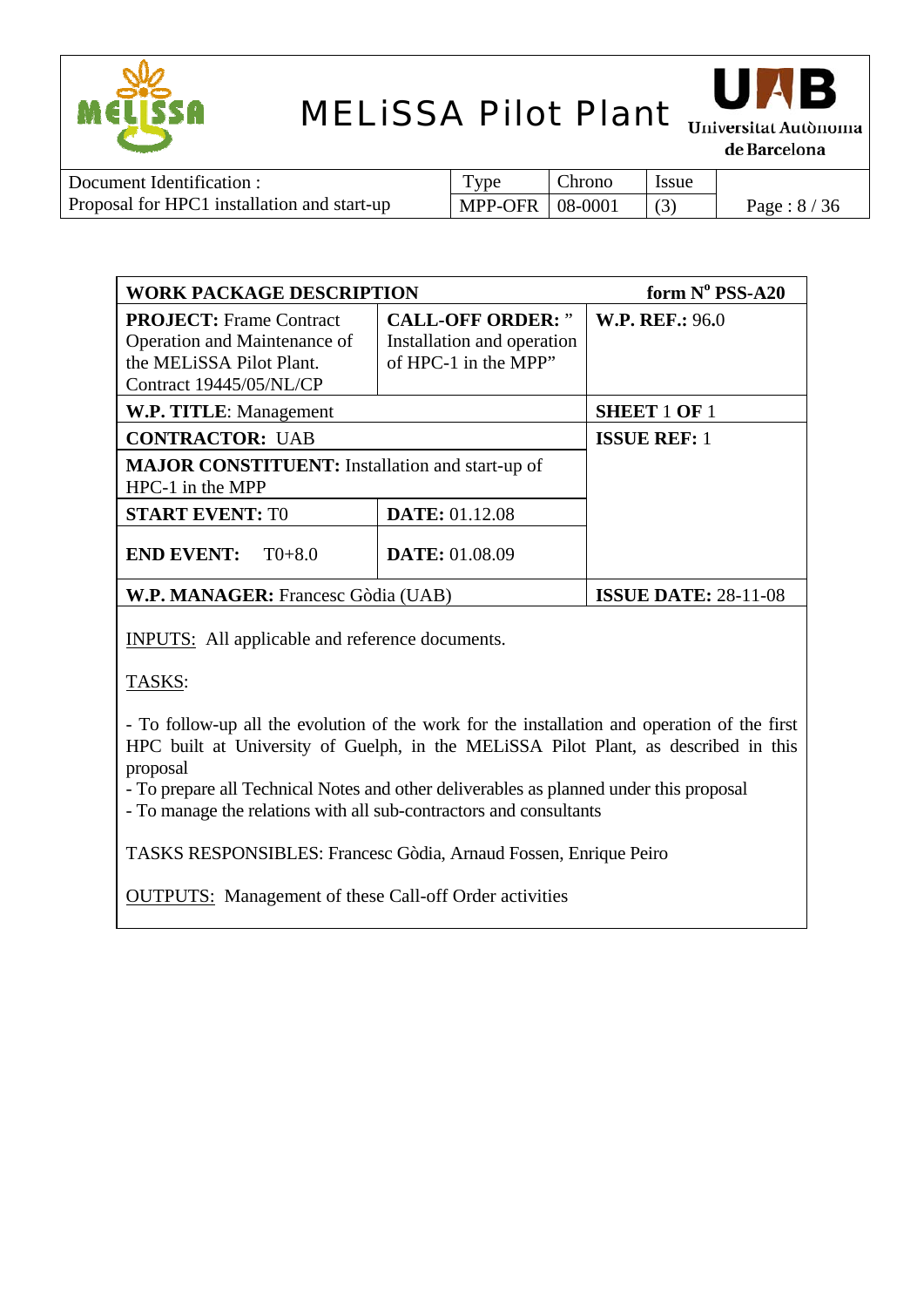



Universitat Autònoma de Barcelona

| Document Identification :                   | Type              | Chrono | l Issue |              |
|---------------------------------------------|-------------------|--------|---------|--------------|
| Proposal for HPC1 installation and start-up | MPP-OFR   08-0001 |        |         | Page: $9/36$ |

| <b>WORK PACKAGE DESCRIPTION</b>                                                                                              |                                                                                   | form $N^{\circ}$ PSS-A20    |
|------------------------------------------------------------------------------------------------------------------------------|-----------------------------------------------------------------------------------|-----------------------------|
| <b>PROJECT:</b> Frame Contract<br>Operation and Maintenance of the<br><b>MELISSA Pilot Plant. Contract</b><br>19445/05/NL/CP | <b>CALL-OFF ORDER:</b><br>" Installation and<br>operation of HPC-1 in<br>the MPP" | <b>W.P. REF.: 96.1</b>      |
| W.P. TITLE: Reassembly of HPC 1                                                                                              |                                                                                   | <b>SHEET 1 OF 1</b>         |
| <b>CONTRACTOR: UAB</b>                                                                                                       |                                                                                   | <b>ISSUE REF: 1</b>         |
| <b>MAJOR CONSTITUENT:</b> Installation and start-up of<br>$HPC-1$ in the MPP                                                 |                                                                                   |                             |
| <b>START EVENT: TO</b>                                                                                                       | <b>DATE: 01.12.08</b>                                                             |                             |
| <b>END EVENT:</b> $T0 + 2.0$ month                                                                                           | <b>DATE: 01.02.09</b>                                                             |                             |
| W.P. MANAGER: Mike Stasiak (UoG)                                                                                             |                                                                                   | <b>ISSUE DATE: 28-11-08</b> |

INPUTS:

- HPC1 design and construction acceptance datapackage
- HPC1 acceptance datapackage
- HPC1 modules delivered by UoG on MPP dock and unpacked

### TASKS:

The following tasks are identified, with the task responsible organizations in brackets:

- Unpackaging of crated modules (UoG)
- Visual inspection of the hardware delivered and unpacked (UoG/UAB)
- Reassembly of the modules and parts that were split for transportation, by Angstrom as a subcontractor of UoG (i.e.limited to modules and parts actually disassembled before shipment) (UoG/Angstrom)
- Planning of Argus control system and lighting installation (UoG/UAB)
- Connection of HPC1 to the lab utilities, (UAB/subcontrators) including among others:
	- o electrical power interface cabinet (EPIC) installation
	- o Argus wiring cabinet mounting and main electrical connection,
	- o lamp ballast and lamp mounting and wiring,
	- o connection of chilled/hot water lines and proportional valves,
	- o insulation of hot/chilled water lines,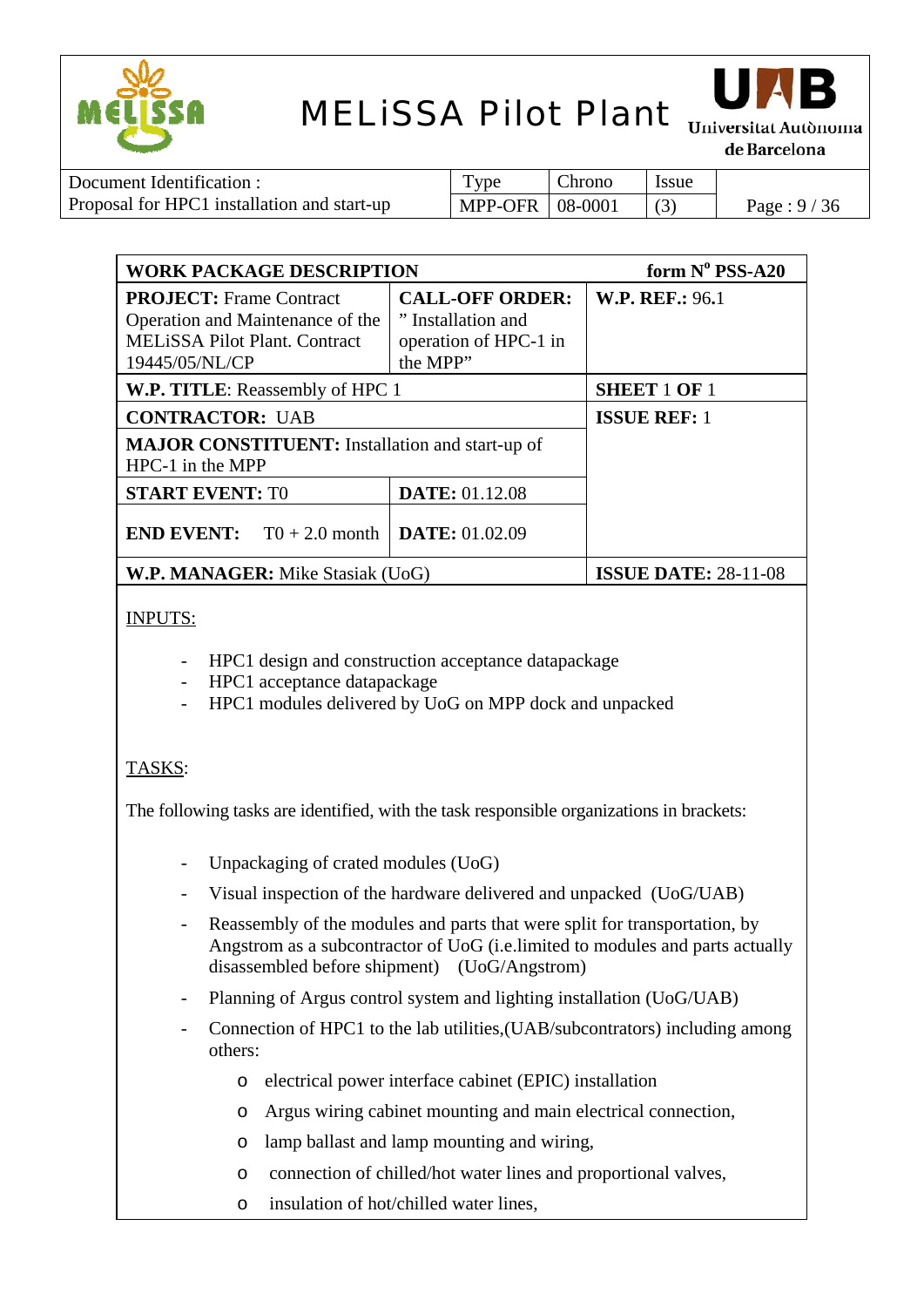



Universitat Autònoma de Barcelona

| Document Identification :                   | $TV$ pe           | Chrono | <i>Issue</i> |               |
|---------------------------------------------|-------------------|--------|--------------|---------------|
| Proposal for HPC1 installation and start-up | MPP-OFR   08-0001 |        |              | Page: $10/36$ |

o connection of gases supply. Reconnection of the Argus controller (UAB/UoG) and functional checks of the connections (UoG/UAB) Functional check and remounting of the instruments that were dismounted for transportation (i.e. limited to items actually assembled by UoG in UoG facilities) and of the specific items procured by UAB in Europe (UoG) Up-date of the MPP general resources and interfaces document according to the changes introduced to install the HPC-1 (UAB) - Training of MPP staff, SHERPA and NTE (according to their particular fields of competence) by UoG and Angstrom (UoG/Angstrom), including: HPC operation, HPC maintenance and ancillary equipment use. All the relevant information from this WP including a detailed description of the tasks performed, check lists about assembly, wiring, mechanical assembly and connection testing will be contained in TN-96.1 TASKS RESPONSIBLES: M. Stasiak, J. Lawson (for UoG), Enrique Peiro (for UAB), A. Campbell (for Angstrom) The task responsibles will report to the WP manager regularly in writing about the progress of the corresponding tasks.. UoG as the WP manager will report as well regularly in writing to UAB about the progress of the whole WP, according to the conditions included in the particular contract with UAB. OUTPUTS: - Reassembled HW with instruments and Argus controller, ready for Test Readiness Review previous to Functional Validation. - TN-96.1 "Results of chamber reassembly at UAB"

- Updated MPP General Resources and Interfaces (MPP-TN 08-0001) document.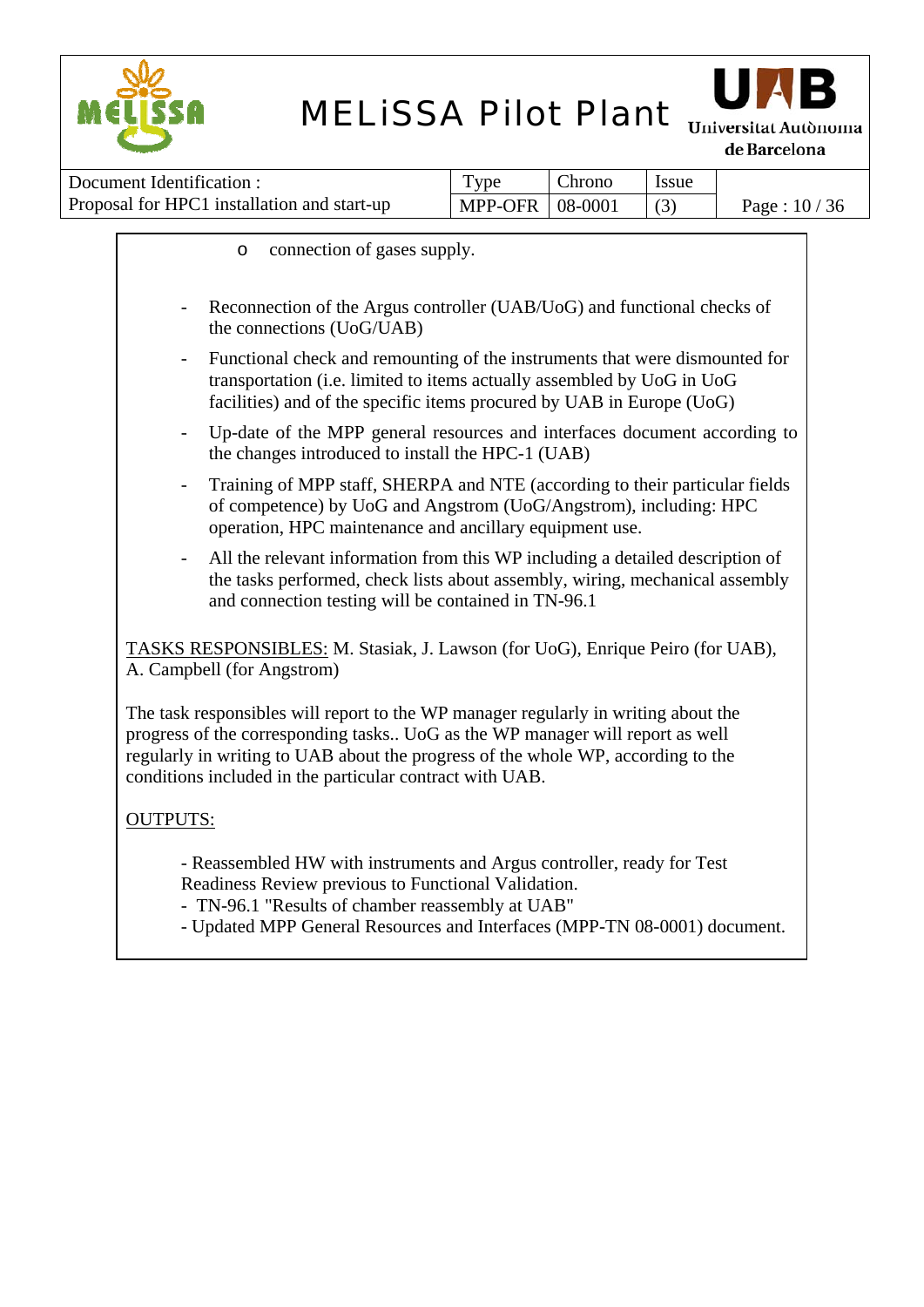



Universitat Autònoma de Barcelona

| Document Identification :                   | Type              | Chrono | <b>Issue</b> |               |
|---------------------------------------------|-------------------|--------|--------------|---------------|
| Proposal for HPC1 installation and start-up | MPP-OFR   08-0001 |        |              | Page: $11/36$ |

| <b>WORK PACKAGE DESCRIPTION</b>                                                                                       |                                                                                | form $N^{\circ}$ PSS-A20    |
|-----------------------------------------------------------------------------------------------------------------------|--------------------------------------------------------------------------------|-----------------------------|
| <b>PROJECT:</b> Frame Contract<br>Operation and Maintenance of<br>the MELISSA Pilot Plant.<br>Contract 19445/05/NL/CP | <b>CALL-OFF ORDER:</b> "<br>Installation and operation<br>of HPC-1 in the MPP" | <b>W.P. REF.: 96.2</b>      |
| W.P. TITLE: Functional validation of HPC1 with Argus<br>Controller                                                    |                                                                                | <b>SHEET 1 OF 1</b>         |
| <b>CONTRACTOR: UAB</b>                                                                                                |                                                                                | <b>ISSUE REF: 1</b>         |
| <b>MAJOR CONSTITUENT:</b> Installation and start-up of<br>HPC-1 in the MPP                                            |                                                                                |                             |
| <b>START EVENT: TO</b>                                                                                                | <b>DATE: 01.12.08</b>                                                          |                             |
| <b>END EVENT:</b> $T0 + 3.0$<br>months                                                                                | <b>DATE: 01.03.09</b>                                                          |                             |
| W.P. MANAGER: Mike Stasiak (UoG)                                                                                      |                                                                                | <b>ISSUE DATE: 28-11-08</b> |

INPUTS: TN 85.81, TN85.83, TN 96.1

TASKS:

The objective of this work package is to duplicate the performance of the functional tests, as performed in UoG before shipment of HPC1 to the MPP, in order to validate that shipment and reassembly of HPC1 did not affect its performances. Those functional tests will be closely based on TN 85.81.

This WP will include all preparatory tasks to the performance of the functional tests:

- Preparation of a Test-plan and Protocols document (TN 96.2), based on TN 85.81 (UAB/UoG) and on protocols as used previously by UoG. Control loop tests will have the participation of Sherpa.
- Preparation of protocols and procedures for lettuce cultivation (from seeding up to harvesting) (TN96.3) (UAB/UoG)
- Preparation of sampling and analysis protocols and procedures (TN 96.4), for biomass (i.e lettuce), nutrient solution and gas phase. The protocols prepared will allow mass-balance evaluation on Carbon and Nitrogen (UAB/UoG)
- Nursing of crops (Rk: cultivar will be the same as the one used in UoG)
- As an additional task of this WP, Open Loop and Closed Loop Tests will be defined in cooperation with Sherpa and Closed loop ones will be analysed as well from a Control point of view, performance and robustness (SHERPA).

A Test Readiness Review will be convened with ESA, including the review of the TRR Datapackage (TN 96.1, .2, .3, .4,) and the review of HPC1 hardware. Functional tests will be performed according to the TRR datapackage.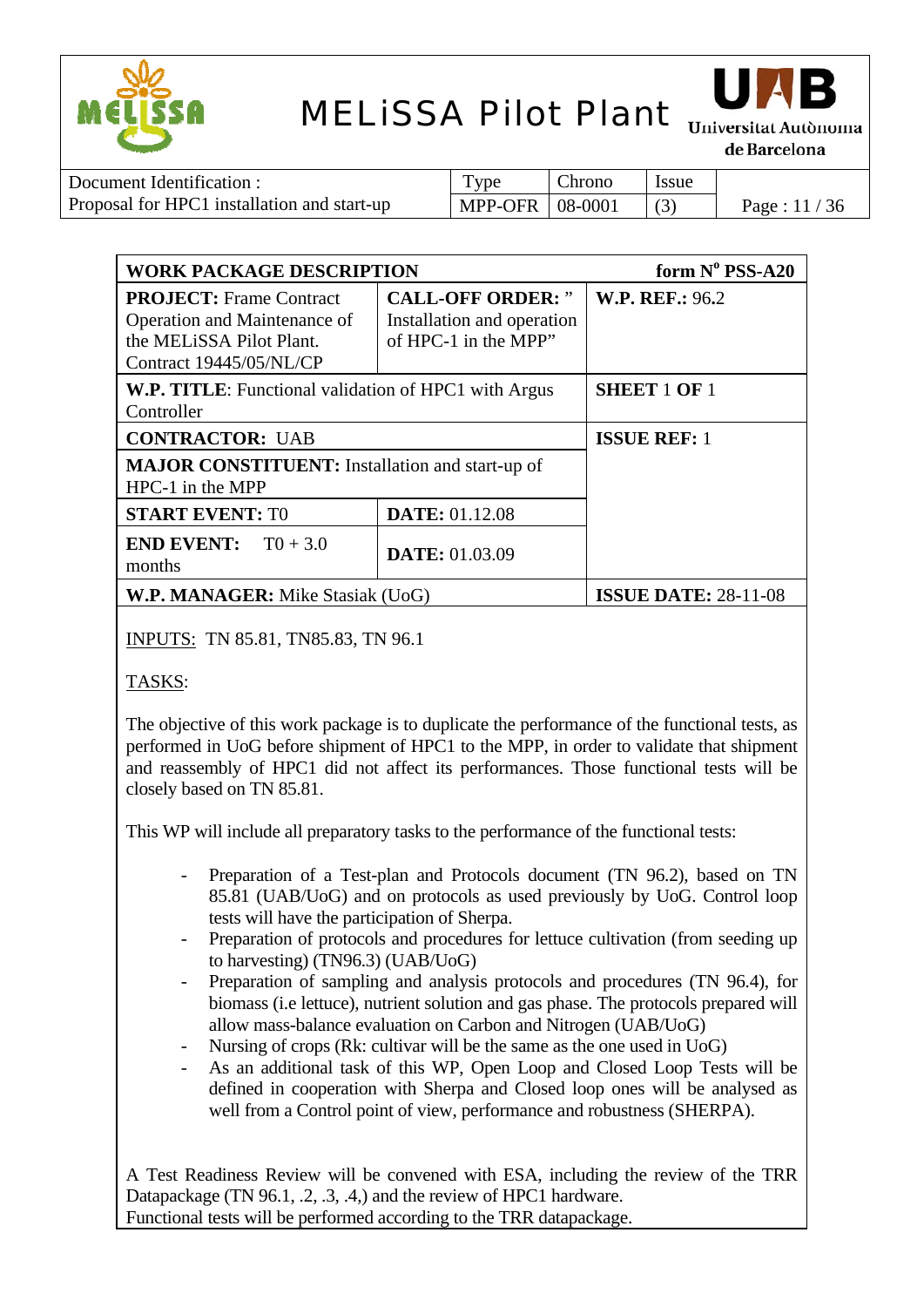



de Barcelona

| Document Identification :                   | <b>vpe</b>               | Chrono | <i>Issue</i> |               |
|---------------------------------------------|--------------------------|--------|--------------|---------------|
| Proposal for HPC1 installation and start-up | <b>MPP-OFR   08-0001</b> |        |              | Page: $12/36$ |

A crop test for the validation of the control system will be carried out as well within this WP: it is foreseen 1 week tests with crops for control loops validation, i.e. time necessary to validate close loop behaviour (T, H, CO2 mainly) with crops.

Any deviation of the present test results from the tests results obtained in UoG will be highlighted and commented, based on a first draft issued by the UoG. It will be concluded in each case if the deviation is acceptable or results from re-assembly issues.

All tests will be performed under the responsibility of UoG, with the involvement of MPP team.

Tests performances will be documented in TN 96.5, including, as-run procedures and test results.

An acceptance review will be convened with ESA, including but not limited to the review of the AR Datapackage (TN 96.5).

TASKS RESPONSIBLES: M. Stasiak, J. Lawson (for UoG), Enrique Peiro (for UAB), O. Gerbi (for Sherpa).

The task responsibles will report to the WP manager regularly in writing about the progress of the corresponding tasks. UoG as the WP manager will report as well regularly in writing to UAB about the progress of the whole WP, according to the conditions included in the particular contract with UAB.

All the documents below mentioned as outputs, will be based on a first draft or input delivered by UoG to UAB covering the critical points to be included in each of them based on their previous experience with the HPC in Guelph. The schedule of delivery of the inputs for each section of the TN (e.g. Test Plan, Test Protocols, Test Results) will be different, linked to the planning of the corresponding tasks.

OUTPUTS:

- TN 96.2 "Functional Test Plan and Test Protocols with Argus controller"
- TN 96.3 "Test Protocols and procedures for lettuce cultivation"
- TN 96.4 "Sampling and analysis Protocols and Procedures for biomass, nutrient solution and gas phase"
- $TN$  96.5 : Functional testing with Argus Controller As-run procedures, Test results and final Test report.
- HPC1 functionally validated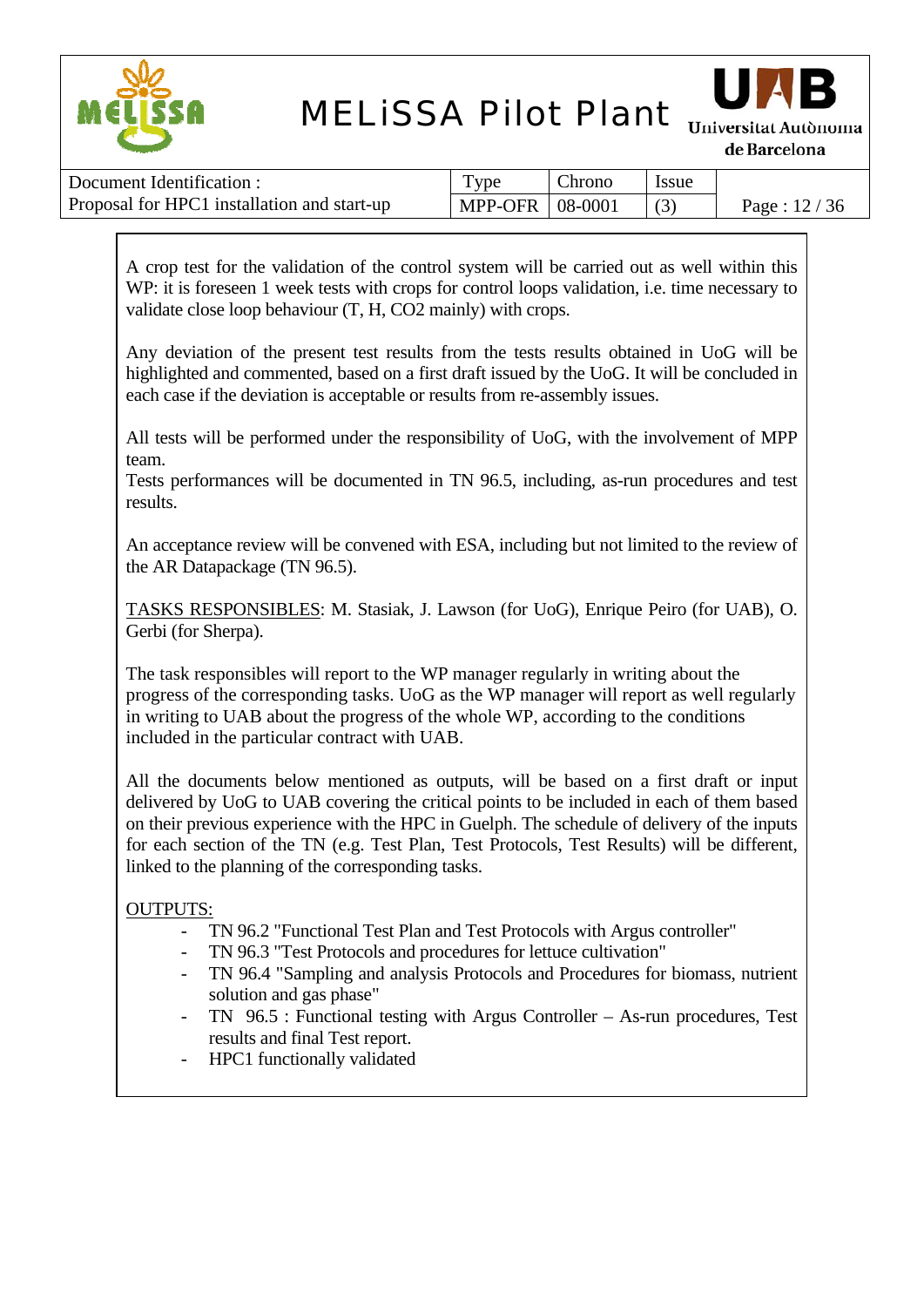



de Barcelona

| Document Identification :                   | Type                            | Chrono | <b>Issue</b> |               |
|---------------------------------------------|---------------------------------|--------|--------------|---------------|
| Proposal for HPC1 installation and start-up | $\vert$ MPP-OFR $\vert$ 08-0001 |        |              | Page: $13/36$ |

| <b>WORK PACKAGE DESCRIPTION</b>                                                                                              |                                                                                | form No PSS-A20             |
|------------------------------------------------------------------------------------------------------------------------------|--------------------------------------------------------------------------------|-----------------------------|
| <b>PROJECT:</b> Frame Contract<br>Operation and Maintenance of the<br><b>MELISSA Pilot Plant. Contract</b><br>19445/05/NL/CP | <b>CALL-OFF ORDER:</b> "<br>Installation and operation<br>of HPC-1 in the MPP" | <b>W.P. REF.: 96.3</b>      |
| W.P. TITLE: Replacement of the Argus Controller by the<br>Schneider PLC                                                      |                                                                                | <b>SHEET 1 OF 1</b>         |
| <b>CONTRACTOR: UAB</b>                                                                                                       |                                                                                | <b>ISSUE REF: 1</b>         |
| <b>MAJOR CONSTITUENT:</b> Installation and start-up of HPC-1<br>in the MPP                                                   |                                                                                |                             |
| <b>START EVENT:</b> T0+3.0 months                                                                                            | <b>DATE: 01.03.09</b>                                                          |                             |
| <b>END EVENT:</b> $T0 + 4.0$ months                                                                                          | <b>DATE:</b> 01.04.09                                                          |                             |
| W.P. MANAGER: Olivier Gerbi (SHERPA)                                                                                         |                                                                                | <b>ISSUE DATE: 28-11-08</b> |

### INPUTS:

- TNs included in Contract 19445/Call-Off Order 1/HPC Control
- TNs from previous WP

### TASKS:

The future integration of the complete MELiSSA loop in the MPP requires the full harmonization of the control (hardware and software) of the various MELiSSA compartments. As a consequence, a Schneider-PLC based control has been developed in the frame of Contract 19445/Call-Off Order 1/HPC Control.

The aim of the present WP is to switch from the Argus Controller to the Schneider one.

Tasks are including:

#### a) Hardware:

- Disconnection of the Argus Controller (UAB and UoG)
- Argus controller return to UoG (UAB/UoG)
- Connection of the EPIC (Electrical Power Interface Cabinet) to the Schneider PLC Cabinet (NTE)
- Connection of the Schneider PLC Cabinet to the HPC Intermediate I/O Interface wiring panels (NTE)
- A new Data Acquisition System will be purchased for HPC operation (UAB) following the recommendations by SHERPA/NTE. This system will be implemented by SHERPA and NTE.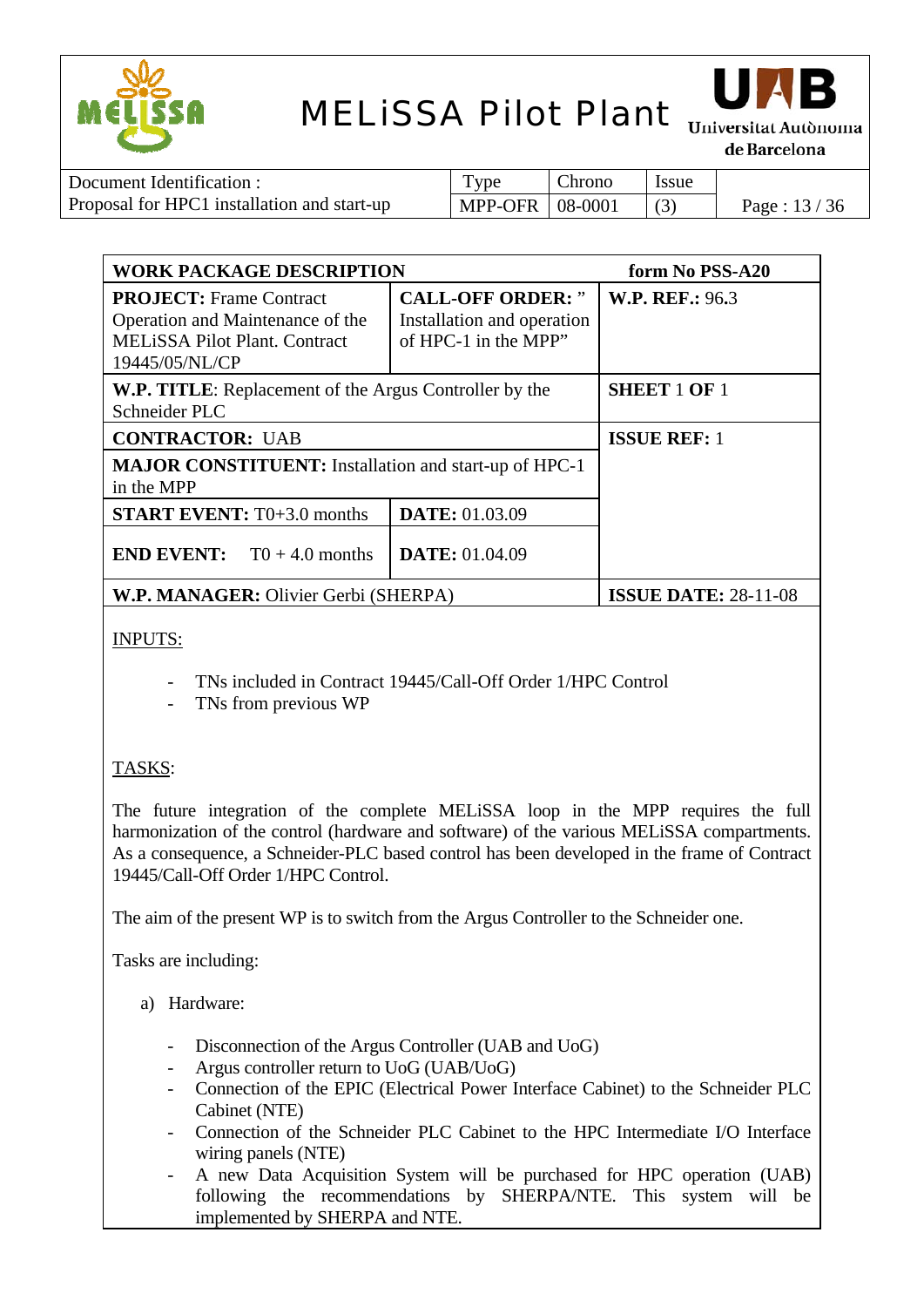



Universitat Autònoma de Barcelona

| Document Identification :                   | <b>vpe</b>        | Chrono | <i>ssue</i> |                |
|---------------------------------------------|-------------------|--------|-------------|----------------|
| Proposal for HPC1 installation and start-up | MPP-OFR   08-0001 |        |             | Page : $14/36$ |

#### b) Software:

- From the training demonstration (WP 96.1), a new remote HMI (ifix) for the HPC will be designed, installed and verified with HPC and EPIC connected (NTE). Local HMI is not considered in this phase.
- A new iFix 3.0 unlimited license will be provided and installed in the Pilot Plant server (NTE).
- After the development of the HMI, modification of Concept program in the PLC to take into account the HMI inputs should be carried out, and validation of the exchange between HMI and PLC behaviour will then be performed (NTE/SHERPA).
- A new HPC Software manual will be delivered (NTE).
- Update of the Control laws: from the data acquisition of Argus, Open Loop tests will be analysed in order to get internal models for control laws; Closed Loop will be analysed for getting a reference for the comparison with the new CS; HPC Control model will be updated; and PCR Library (SHERPA Predictive Control) for Concept will be fully updated with SHERPA latest version (SHERPA)

- Control model and simulations done in COO1 should be updated because of hardware modification or possible control requirement update

As a result of these tasks, the former CS Argus + HMI Titan will be replaced by the CS Schneider and Sherpa Control laws + ifix HMI software. A Design review between UAB/Sherpa/NTE is foreseen.

This WP also includes the preparation for the Control Functional testing of the Schneider/Sherpa Control System (SHERPA/UAB): TN 95.41 Test Plan document will be updated considering the hardware modification and requirement adjustment seen in WP 96.1.

A Test Readiness Review will be organized, before the performance of the tests as approved in the updated TN 95.41. The Test Readiness Review datapackage will include:

- Updated TN 95.41 (approved by ESA)

- All documentation corresponding to the PLC (in its rack) integrated in the HPC and electrical schematics, wiring tables, mechanical design and interfaces.

TASKS RESPONSIBLES: J. Lawson (for UoG), Enrique Peiro (for UAB), Olivier Gerbi (for SHERPA), Toni Lopez (for NTE)

The task responsibles will report to the WP manager regularly in writing about the progress of the corresponding tasks. SHERPA as the WP manager will report as well regularly to UAB in writing about the progress of the whole WP, according to the conditions included in the particular contract with UAB.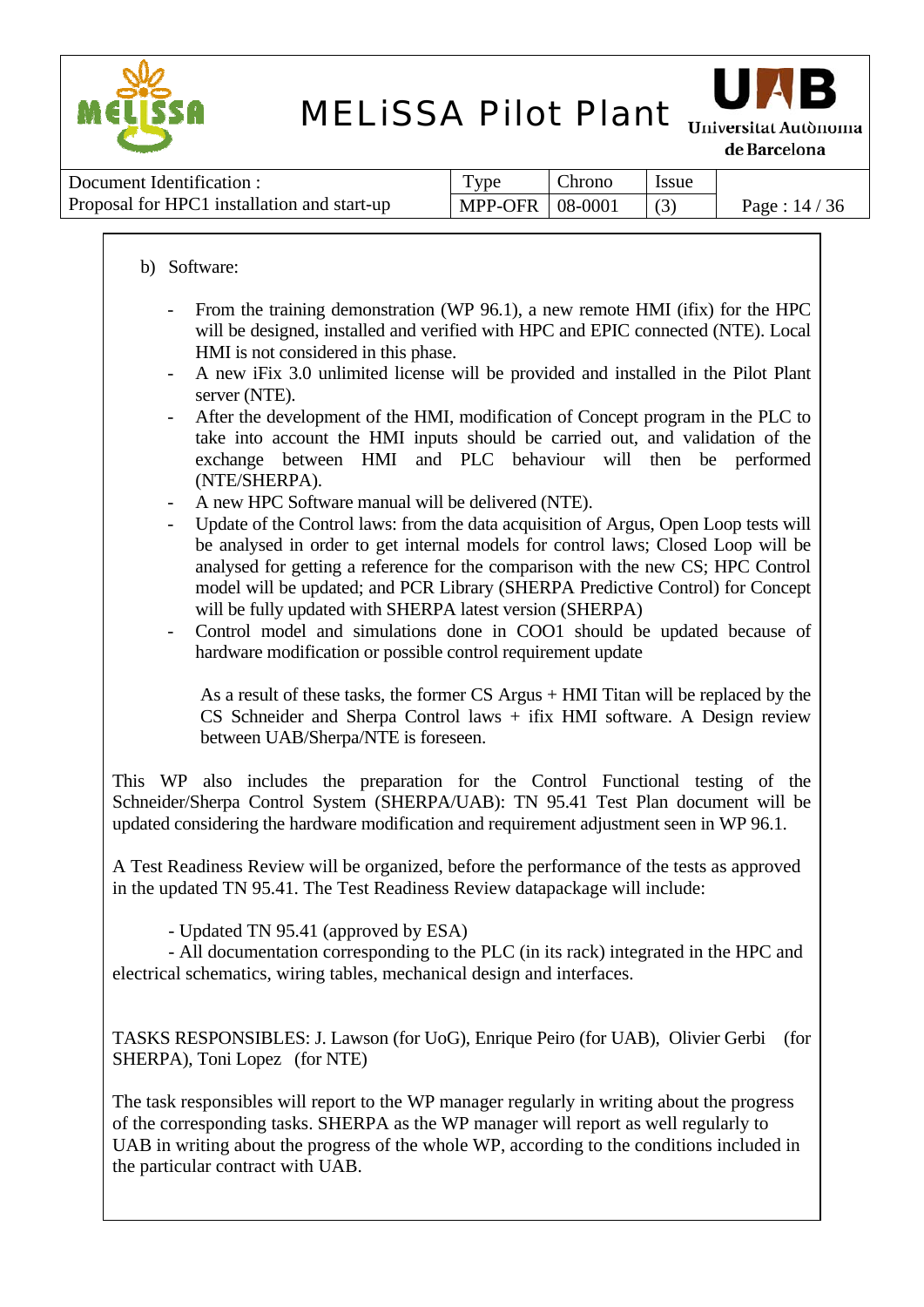



de Barcelona

| Document Identification :                   | $TV$ pe           | Chrono | <i>ssue</i> |               |
|---------------------------------------------|-------------------|--------|-------------|---------------|
| Proposal for HPC1 installation and start-up | MPP-OFR   08-0001 |        |             | Page: $15/36$ |

OUTPUTS:

- HPC1 with Schneider PLC Controller

- Documentation of TRR datapackage corresponding to the PLC integrated with the HPC and electrical schematics, wiring tables, mechanical design and interfaces.

- Updated TN 95.41: Control system Functional validation Test Plan
- Updated Control Software, Tag List
- HMI design, HMI User Manual
- HPC New Software Manual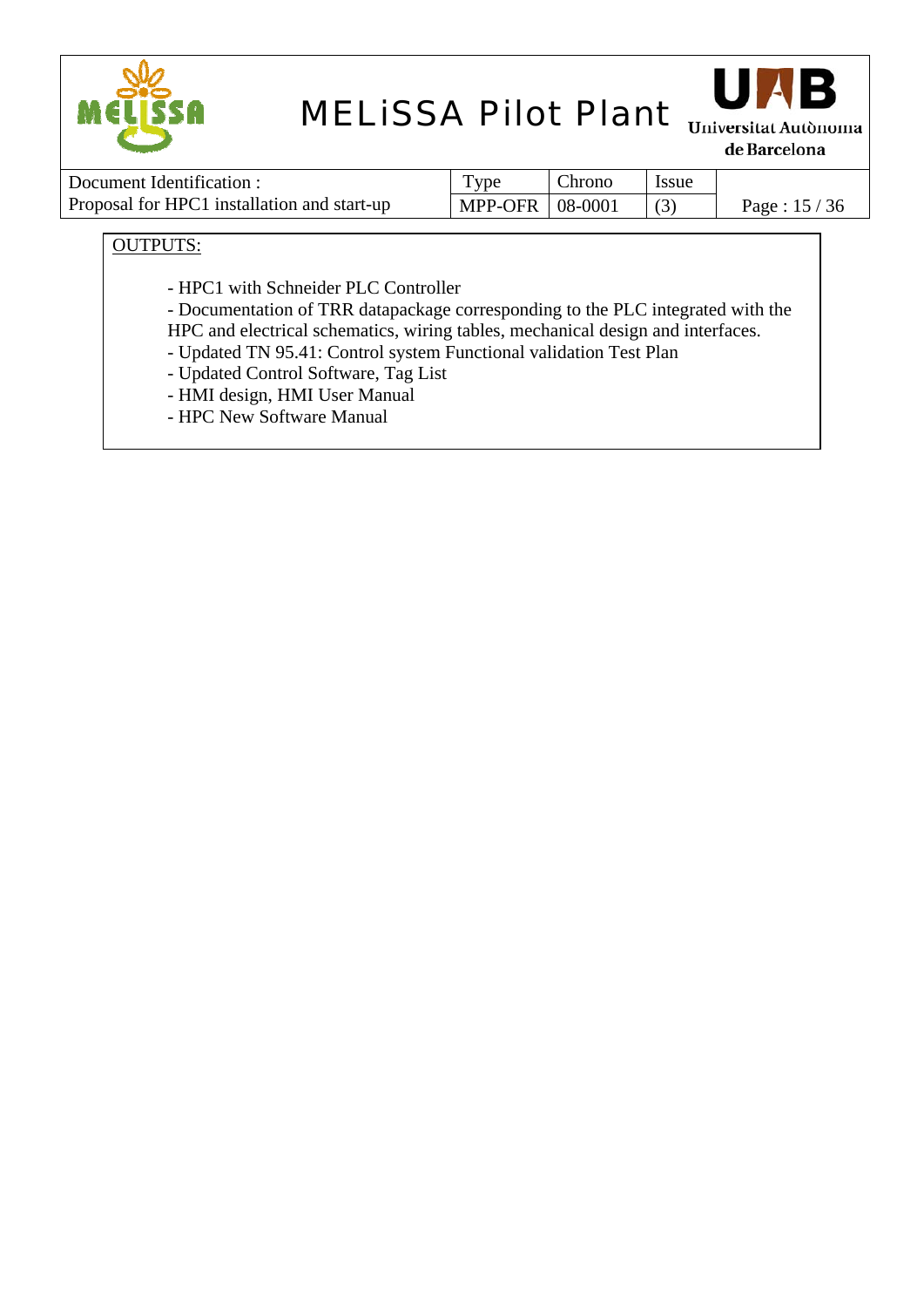



Universitat Autònoma de Barcelona

| Document Identification :                   | Type                            | Chrono | <b>Issue</b> |               |
|---------------------------------------------|---------------------------------|--------|--------------|---------------|
| Proposal for HPC1 installation and start-up | $\vert$ MPP-OFR $\vert$ 08-0001 |        |              | Page: $16/36$ |

| <b>WORK PACKAGE DESCRIPTION</b>                                                                                              | form No PSS-A20                                                                |                             |
|------------------------------------------------------------------------------------------------------------------------------|--------------------------------------------------------------------------------|-----------------------------|
| <b>PROJECT:</b> Frame Contract<br>Operation and Maintenance of the<br><b>MELISSA Pilot Plant. Contract</b><br>19445/05/NL/CP | <b>CALL-OFF ORDER:</b> "<br>Installation and operation<br>of HPC-1 in the MPP" | <b>W.P. REF.: 96.4</b>      |
| <b>W.P. TITLE:</b> Functional validation of HPC1 with Schneider-<br><b>PLC</b> Controller                                    | <b>SHEET 1 OF 1</b>                                                            |                             |
| <b>CONTRACTOR: UAB</b>                                                                                                       |                                                                                | <b>ISSUE REF: 1</b>         |
| <b>MAJOR CONSTITUENT:</b> Installation and operation of HPC-<br>1 in the MPP                                                 |                                                                                |                             |
| <b>START EVENT:</b> T0+3.5 months                                                                                            | <b>DATE: 15.03.09</b>                                                          |                             |
| <b>END EVENT:</b> $T0 + 5.5$ months                                                                                          | <b>DATE:</b> 15.05.09                                                          |                             |
| <b>W.P. MANAGER:</b> Enrique Peiro (UAB)                                                                                     |                                                                                | <b>ISSUE DATE: 28-11-08</b> |

INPUTS: all TNs from previous WPs

#### TASKS:

The objective of this work package is to duplicate the performance of the functional tests, as performed with the Argus controller in WP 96.2 (TN 96.2). The actual Test Plan, as described in TN 96.2, will be updated by:

- adding complementary tests
- cancelling some of the tests,

Taking into account the impact of controller change and the new HMI on them.

The actual Functional Test Plan will be documented in TN 96.6 and associated Test Protocols in TN 96.7

Nursing of crops again with the same cultivar used in UoG will be required as a preparatory task to the performance of the functional tests.

This WP will cover as well additional tasks regarding the mapping of the HPC:

- Preparation of requirements (TN 96.8) (Enginsoft), protocols and procedures for the mapping of HPC1 (TN 96.9) (UAB/UoG/Enginsoft/SHERPA). Requirements will not be limited to the mapping allowed by the current hardware characteristics of HPC1 (i.e they will cover temperature, light intensity, humidity, air velocity).
- Purchase and implementation of the measurement set-up (frame and sensors) as defined in the mapping protocols and procedures ; the design of the measurement set-up for the mapping will be validated by EnginSoft and SHERPA before being built
- According to EnginSoft requirements, some specific modification in the Control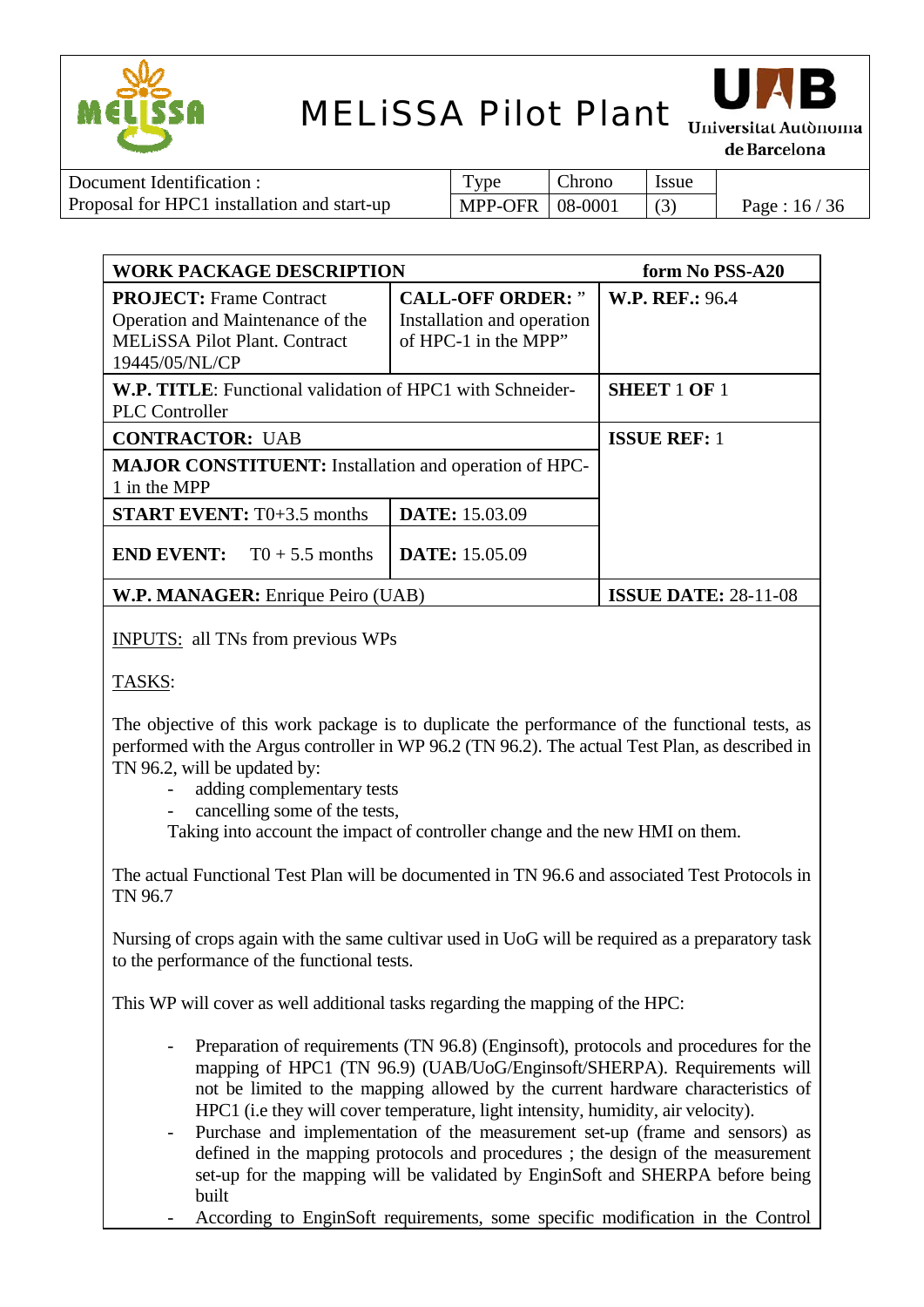



**Universitat Autònoma** de Barcelona

| Document Identification :                   | $TV$ pe                 | Chrono | <i>Issue</i> |               |
|---------------------------------------------|-------------------------|--------|--------------|---------------|
| Proposal for HPC1 installation and start-up | MPP-OFR $\vert$ 08-0001 |        |              | Page: $17/36$ |

Software could be temporarily done by SHERPA.

The Data acquisition system should be operational before any test. For open loop test and Mapping, a faster Data acquisition system will be provided by UAB upon recommendations by SHERPA/NTE.

A Test Readiness Review will be convened with ESA, including the review of the TRR Datapackage (TN 96.6, 96.7) and additional documentation from WP 96.3 (updated TN 95.41 and all documentation corresponding to the PLC integrated in the HPC) and the review of HPC1 hardware (mainly controller hardware).

Functional tests will be performed according to the TRR datapackage and TNs from WP96.2 which are applicable to WP 96.4.( TN 96.3 "Test Protocols and procedures for lettuce cultivation", and 96.4: "Sampling and analysis Protocols and Procedures for biomass, nutrient solution and gas phase"). Any deviation of the present test results from the tests results obtained with the Argus Controller will be highlighted and commented. It will be concluded in each case if the deviation is acceptable or not.

The system will be firstly validated without any crop (all control loops).

Before any test with crops in the chamber, a mapping of HPC1 will be performed by UAB and subcontractors, based on Temperature and Light Intensity, according to the specifications defined in TN 96.8 and 96.9

Mapping as-run procedures and results will be documented in TN 96.10. SHERPA will attend the mapping for Control system assistance.

Finally, a crop test for the validation of the control system will be carried out as well within this WP: it is foreseen 1 week tests with crops for control loops validation, i.e. time necessary to validate close loop behaviour (T, H, CO2 mainly) with crops.

After the performance of the tests, a test report including as-run procedures will be prepared (TN 96.11) to demonstrate the compliance with the requirements described in TN 95.11 (corresponding to COO1).

An acceptance review will be convened with ESA, including but not limited to the review of the AR Datapackage (TN 96.11).

All tests will be performed under the responsibility of UAB.

TASKS RESPONSIBLES: Enrique Peiro (for UAB), Olivier Gerbi (for SHERPA), Toni Lopez (for NTE). UoG will be potentially involved for contingencies that would require their expertise.

The task responsibles will report to the WP manager regularly in writing about the progress of the corresponding tasks.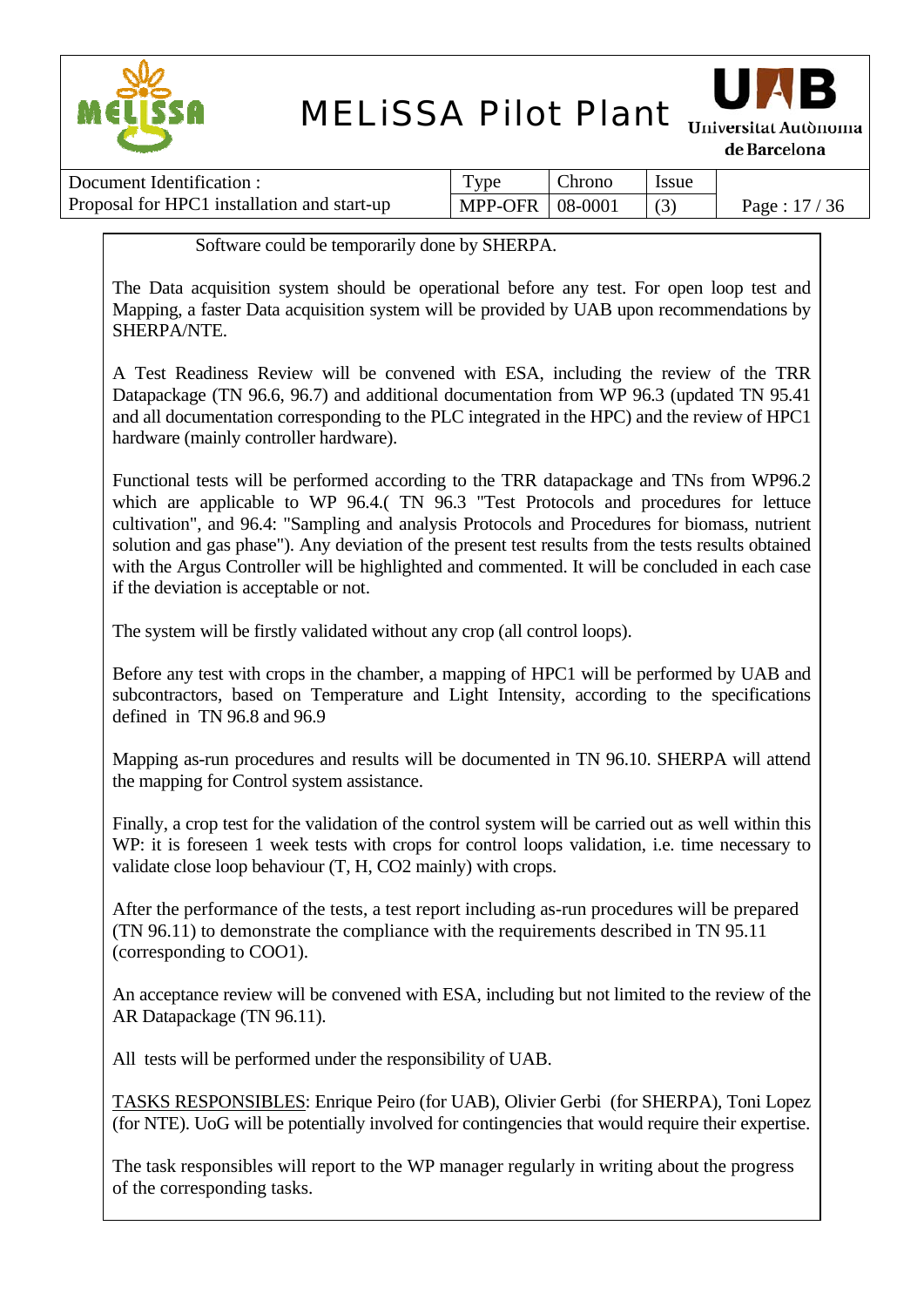



de Barcelona

| Document Identification :                   | <b>vpe</b>        | Chrono | <b>Issue</b> |               |
|---------------------------------------------|-------------------|--------|--------------|---------------|
| Proposal for HPC1 installation and start-up | MPP-OFR   08-0001 |        |              | Page: $18/36$ |

### OUTPUTS:

- TN 96.6: "Functional Test Plan with Schneider controller"
- TN 96.7: "Functional Test Protocols with Schneider controller"
- TN 96.8 "Requirements for the mapping of HPC1"
- TN 96.9 "Protocols and procedures for the mapping of HPC1"
- TN 96.10 "Mapping as-run procedures and results"
- TN 96.11: Functional testing with Schneider-PLC Controller Test report

HPC1 functionally validated with Schneider Controller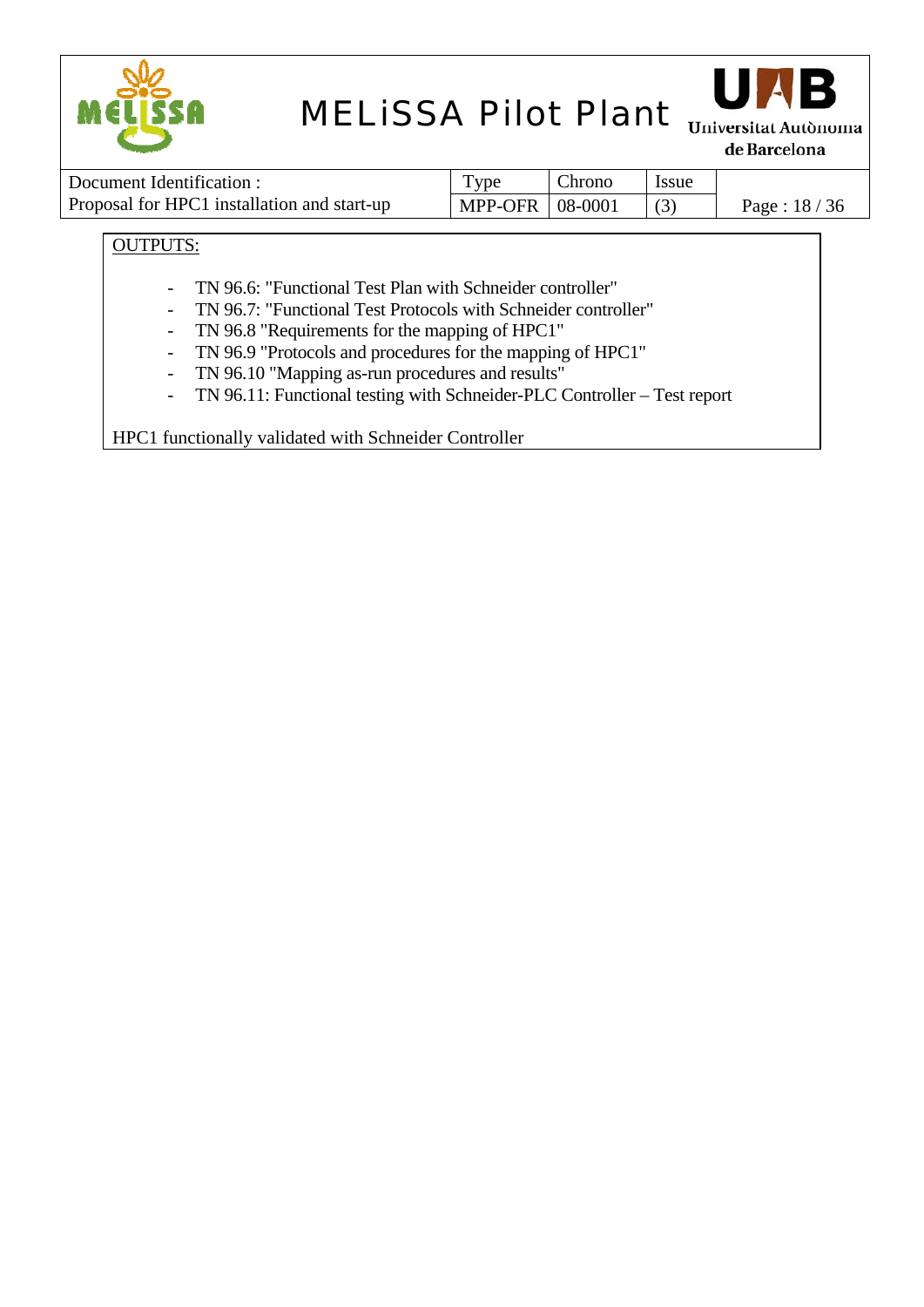



Universitat Autònoma de Barcelona

| Document Identification :                   | Type                | Chrono | l Issue |             |
|---------------------------------------------|---------------------|--------|---------|-------------|
| Proposal for HPC1 installation and start-up | $MPP-OFR$   08-0001 |        |         | Page: 19/36 |

| <b>WORK PACKAGE DESCRIPTION</b>                                                                                              | form $N^{\circ}$ PSS-A20                                                         |                        |
|------------------------------------------------------------------------------------------------------------------------------|----------------------------------------------------------------------------------|------------------------|
| <b>PROJECT:</b> Frame Contract<br>Operation and Maintenance of the<br><b>MELISSA Pilot Plant. Contract</b><br>19445/05/NL/CP | <b>CALL-OFF ORDER:</b> "<br>Installation and operation of<br>$HPC-1$ in the MPP" | <b>W.P. REF.: 96.5</b> |
| W.P. TITLE: Preliminary culture campaigns in HPC-1                                                                           | <b>SHEET 1 OF 1</b>                                                              |                        |
| <b>CONTRACTOR: UAB</b>                                                                                                       | <b>ISSUE REF: 1</b>                                                              |                        |
| <b>MAJOR CONSTITUENT:</b> Installation and operation of HPC-1 in<br>the MPP                                                  |                                                                                  |                        |
| <b>START EVENT:</b> T0 $+5.5$ months                                                                                         | DATE: 15.05.09                                                                   |                        |
| <b>END EVENT:</b> TO +7.5 months                                                                                             | <b>DATE: 15.07.09</b>                                                            |                        |
| W.P. MANAGER: Enrique Peiro (UAB)                                                                                            | <b>ISSUE DATE: 28-11-08</b>                                                      |                        |

INPUTS: Outputs from all previous WP. All scientific and technical documentation in respect to the culture of lettuce in HPC, particularly in UoG premises.

#### TASKS:

To assess (i.e preliminary assessment) the performance of the HPC1, it is proposed to cultivate one additional batch of lettuce according to TN 96.3 and 96.4. Tasks are including:

- performance of one batch culture
- assessment of the results, comparison of HPC-1 performances with the ones of the chambers used by UoG

Cultivation performance and results will be documented in TN 96.14, including as-run procedures.

SHERPA and NTE assistance is potentially required in this WP corresponding to the adjustment period for the control software (ifix and Concept)

TASKS RESPONSIBLE: Enrique Peiro (UAB), M. Stasiak (UoG), O. Gerbi (SHERPA), T.López (NTE)

The task responsible persons will report to the WP manager regularly in writing about the progress of the corresponding tasks.

All the documents below mentioned as outputs, will be based on a preliminary draft or output delivered by UoG to UAB covering the critical points to be included in each of them based on their previous experience with the HPC in Guelph.

#### OUTPUTS:

- TN 96.12 : Cultivation as-run procedures, Test results and final Test report.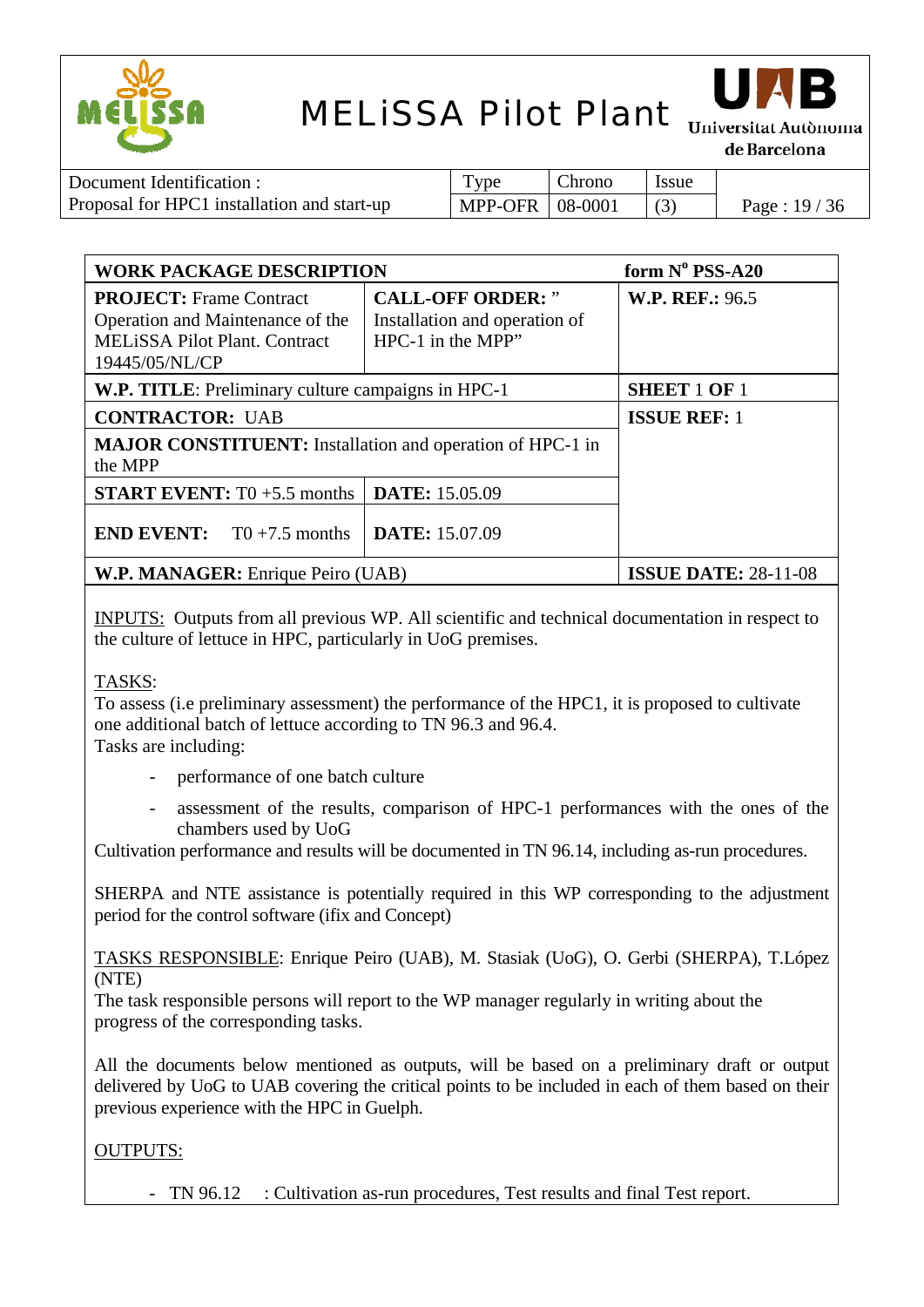



Universitat Autònoma de Barcelona

| Document Identification :                   | Type                | Chrono | Issue |               |
|---------------------------------------------|---------------------|--------|-------|---------------|
| Proposal for HPC1 installation and start-up | $MPP-OFR$   08-0001 |        |       | Page: $20/36$ |

| <b>WORK PACKAGE DESCRIPTION</b>                                                                                              | form $N^{\circ}$ PSS-A20                                                       |                        |
|------------------------------------------------------------------------------------------------------------------------------|--------------------------------------------------------------------------------|------------------------|
| <b>PROJECT:</b> Frame Contract<br>Operation and Maintenance of the<br><b>MELISSA Pilot Plant. Contract</b><br>19445/05/NL/CP | <b>CALL-OFF ORDER:</b> "<br>Installation and operation<br>of HPC-1 in the MPP" | <b>W.P. REF.: 96.6</b> |
| W.P. TITLE: HPC1 – conclusion and perspectives                                                                               | <b>SHEET 1 OF 1</b>                                                            |                        |
| <b>CONTRACTOR: UAB</b>                                                                                                       | <b>ISSUE REF: 1</b>                                                            |                        |
| <b>MAJOR CONSTITUENT:</b> Installation and operation of HPC-1<br>in the MPP                                                  |                                                                                |                        |
| <b>START EVENT:</b> T0 $+7.5$ month                                                                                          | <b>DATE: 15.07.09</b>                                                          |                        |
| <b>END EVENT:</b> TO +8.0 months                                                                                             | <b>DATE: 01.08.09</b>                                                          |                        |
| <b>W.P. MANAGER:</b> Enrique Peiro (UAB)                                                                                     | <b>ISSUE DATE: 28-11-08</b>                                                    |                        |

INPUTS: Outputs from all previous WP.

TASKS:

The objective of this WP is to make an assessment of all data , results, collected under the current Call-Off Order.

Conclusions will be derived in terms of:

- Capabilities and limitations of HPC1 and ancillary equipment.
- Potential modifications/improvements of control, hardware and protocols.

TASKS RESPONSIBLE: Enrique Peiro (UAB), Olivier Gerbi (SHERPA), Toni Lopez (NTE), G. Perna (Enginsoft), M. Stasiak (UoG)

The task responsibles will report to the WP manager in written about the progress of the corresponding tasks.

All the documents below mentioned as outputs, will be based on a first draft or output delivered by UoG to UAB covering the critical points to be included in each of them based on their previous experience with the HPC in Guelph.

#### OUTPUTS:

- TN-96.13: HPC1 – conclusions and perspectives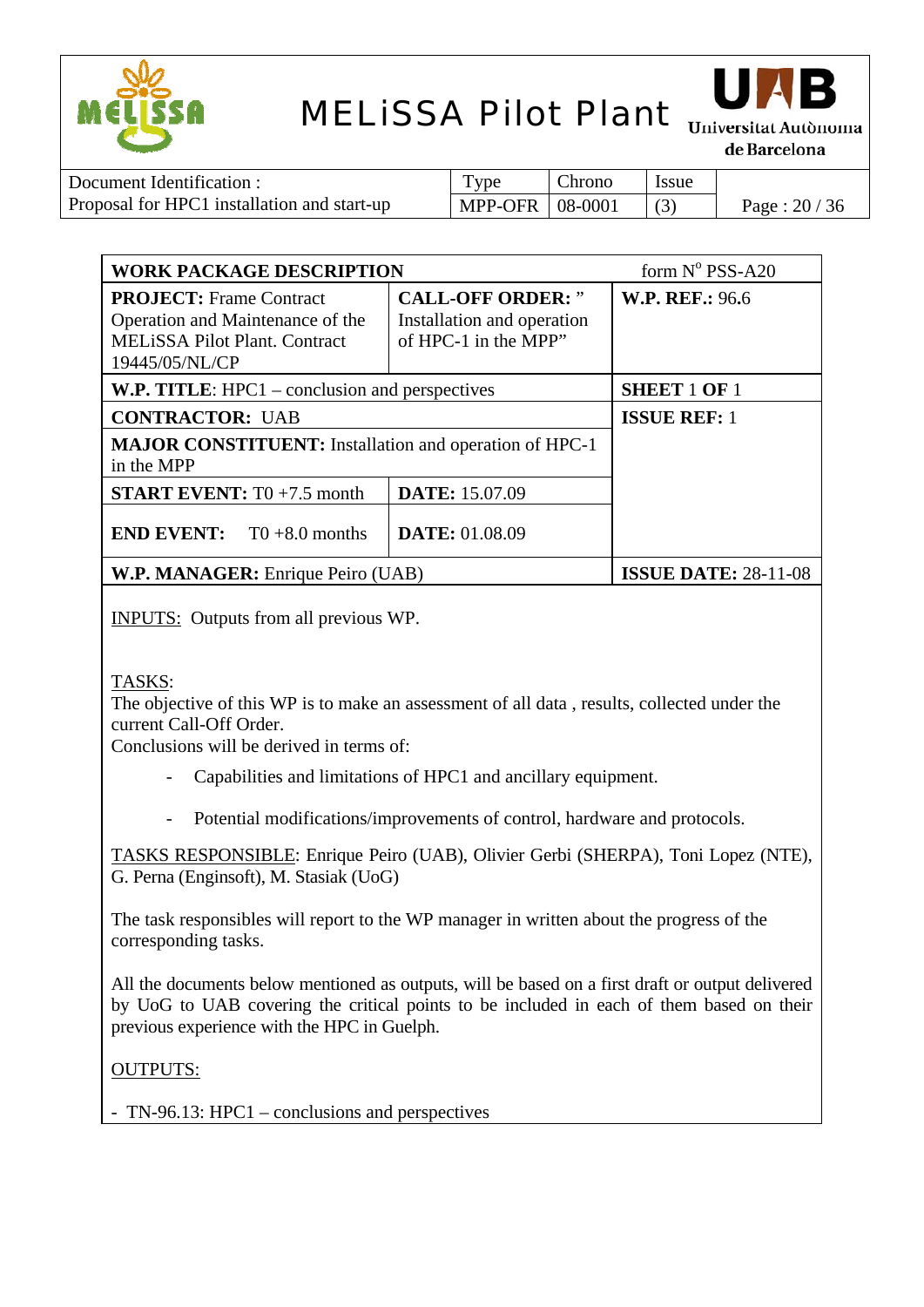



de Barcelona

| Document Identification :                   | <b>vpe</b>        | . hrono | <i>ssue</i> |               |
|---------------------------------------------|-------------------|---------|-------------|---------------|
| Proposal for HPC1 installation and start-up | MPP-OFR   08-0001 |         |             | Page: $21/36$ |

## **6. PLANNING**

The previous activities defined in the previous WPs are proposed for a complete duration of 8 months, according to the following planning.

|        |                                                             | T0 |                                                                                                                     |  |  |  |  |  |  |         |
|--------|-------------------------------------------------------------|----|---------------------------------------------------------------------------------------------------------------------|--|--|--|--|--|--|---------|
|        |                                                             |    | 1-12-08 15-12-08 1-1-09 15-1-09 1-2-09 15-2-09 1-3-09 15-3-09 1-4-09 15-4-09 15-5-09 15-5-09 16-6-09 15-6-09 1-7-09 |  |  |  |  |  |  | 15-7-09 |
| WP96.0 | Management                                                  |    |                                                                                                                     |  |  |  |  |  |  |         |
| WP96.1 | Reassembly of HPC1                                          |    |                                                                                                                     |  |  |  |  |  |  |         |
| WP96.2 | Functional validation of HPC1 with Argus Controller         |    |                                                                                                                     |  |  |  |  |  |  |         |
| WP96.3 | Replacement of the Argus Controller by the Schneider PLC    |    |                                                                                                                     |  |  |  |  |  |  |         |
| WP96.4 | Functional Validation of HPC1 with Schneider PLC Controller |    |                                                                                                                     |  |  |  |  |  |  |         |
| WP96.5 | Preliminary culture campaigns in HPC1                       |    |                                                                                                                     |  |  |  |  |  |  |         |
| WP96.6 | HPC1 - conclusions and perspectives                         |    |                                                                                                                     |  |  |  |  |  |  |         |
|        |                                                             |    |                                                                                                                     |  |  |  |  |  |  |         |

## **7. PLANNING OF MEETINGS**

A number of meetings are planned for the proper coordination of the work to be performed, as presented in the following table. As much as possible, tele or video conference will be used to perform the meetings, optimizing the number of meetings involving traveling of the various participants in the WO.

| Date           | <b>Topic</b>                                                                                             | <b>Participants</b> |     |               |            |    |            |  |
|----------------|----------------------------------------------------------------------------------------------------------|---------------------|-----|---------------|------------|----|------------|--|
|                |                                                                                                          | <b>UAB</b>          | UoG | <b>SHERPA</b> | <b>NTE</b> | ES | <b>ESA</b> |  |
| T <sub>0</sub> | <b>KOM</b>                                                                                               |                     |     |               |            |    |            |  |
| $T0 + 2$       | WP96.2 Review of HPC1 installation and<br>test readiness review for functional tets                      |                     |     |               |            |    |            |  |
| $T0+3$         | WP96.2 Acceptance review with Argus<br>controller                                                        |                     |     |               |            |    |            |  |
| $T0+4$         | WP96.4 Test readiness review with<br>Schneider controller                                                |                     |     |               |            |    |            |  |
| $T0+5,5$       | WP96.4 Acceptance review with Schneider<br>controller and test readiness review for<br>preliminary tests |                     |     |               |            |    |            |  |
| $T0+8$         | WP96.6 Conclusions and perspectives                                                                      |                     |     |               |            |    |            |  |

## **8. KEY PERSONNEL**

The overall manager of the MELiSSA Pilot Plant at UAB is Prof. Francesc Gòdia. He will be responsible of the tasks of management of the COO.

Mr. Enrique Peiro is the Pilot Plant Technical Manager. He will perform tasks of technical management and engineering in the COO.

Mr. Arnaud Fossen is the ESA Operation Representative at the MELiSSA Pilot Plant. He will perform tasks of planification, quality, reporting and information management in the COO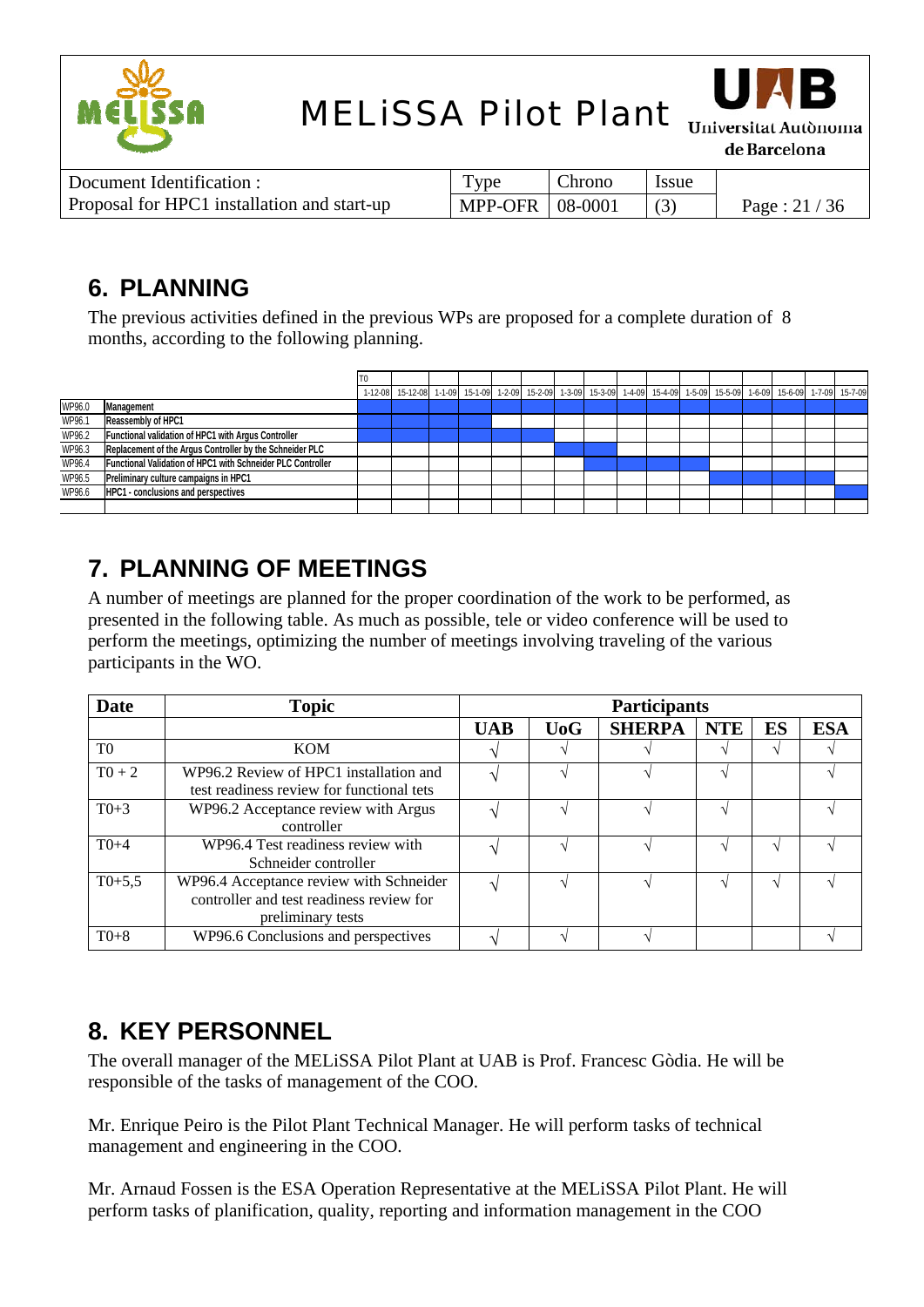



de Barcelona

| Document Identification :                   | Type                | Chrono | l Issue |               |
|---------------------------------------------|---------------------|--------|---------|---------------|
| Proposal for HPC1 installation and start-up | $MPP-OFR$   08-0001 |        |         | Page: $22/36$ |

Mr. Raúl Moyano is a technician in the MELiSSA Pilot Plant. He will contribute to the tasks of installation of HPC1 in the MPP, connection to utilities, connection of the control systems and general operation.

Ms. Vanessa García is a technician in the MELiSSA Pilot Plant. She will contribute to the performance of analysis tasks and operation and maintenance of HPC1 during the different tests.

Ms Natalia Tikhomirova is a post-doc researcher working for the MELiSSA Pilot Plant. She will be involved in the follow-up of the HPC1 operation, elaboration of procedures and protocols, and participate to the tests involving crops inside the chamber.

Mr. Mike Stasiak will be the responsible for the technical contributions of UNIVERSITY OF GUELPH as sub-contractor.

Mr. Olivier Gerbi will be the responsible for the technical contributions of SHERPA ENGINEERING as sub-contractor.

Mr. Antoni López will be the responsible for the technical contributions of NTE (Nuevas Tecnologías Espaciales) as sub-contractor for SHERPA ENGINEERING.

## **9. LIST OF DELIVERABLES**

- TN 96.1 " Results of chamber reassembly at UAB"
- Updated MPP General Resources and Interfaces (MPP-TN 08-0001) document
- TN 96.2 "Functional Test Plan and Test Protocols with Argus controller"
- TN 96.3 "Test Protocols and procedures for lettuce cultivation"
- TN 96.4 "Sampling and analysis Protocols and Procedures for biomass, nutrient solution and gas phase"
- TN 96.5 : Functional testing with Argus Controller As-run procedures, Test results and final Test report.
- Documentation of Test Readiness Review datapackage corresponding to the Schneider PLC integrated with the HPC and electrical schematics, wiring tables, mechanical design and interfaces.
- Updated TN 95.41: Control system Functional validation Test Plan
- Updated Control Software, Tag List
- HMI design, HMI User Manual
- HPC New Software Manual
- TN 96.6: "Functional Test Plan with Schneider controller"
- TN 96.7: "Functional Test Protocols with Schneider controller"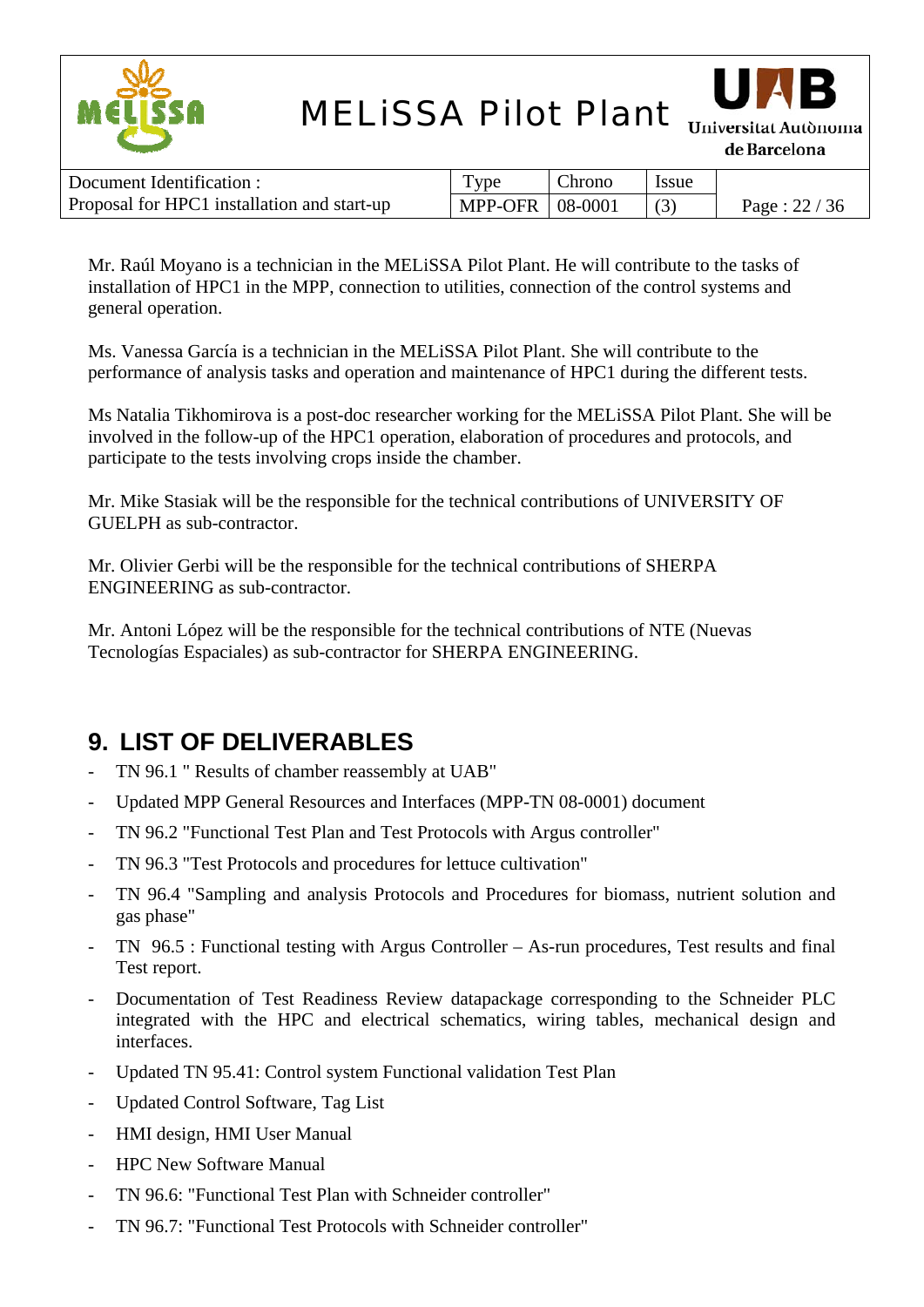



Universitat Autònoma de Barcelona

| Document Identification :                   | ype               | hrono. | <i>Issue</i> |                |
|---------------------------------------------|-------------------|--------|--------------|----------------|
| Proposal for HPC1 installation and start-up | MPP-OFR   08-0001 |        |              | Page : $23/36$ |

- TN 96.8 "Requirements for the mapping of HPC1"
- TN 96.9 "Protocols and procedures for the mapping of HPC1"
- TN 96.10 "Mapping as-run procedures and results"
- TN 96.11: Functional testing with Schneider-PLC Controller Test report
- TN 96.12: Cultivation as-run procedures, Test results and final Test report.
- $TN-96.13$ : HPC1 conclusions and perspectives

## **10. FINANCIAL PROPOSAL**

The costs of this work for ESA is 253 101 Euro, and is divided according to the tasks of the different parties (the corresponding PSS forms are at the end of this proposal) :

UAB costs are covering its activities for a total cost for ESA of 52 146 Euro. These costs do not include the labour costs of the personnel already included in the WO Laboratory Operation and Maintenance, provided for the general support to the operation of the various Compartments. The work hours provided in the corresponding PSS are given as information of the effort devoted to the different tasks, but are not charged to the WO cost. The costs due to the engineering activities for installation of HPC1 in the MPP and the purchase of a data acquisition system are financed by Spanish contribution up to 67 670 $\in$ .

UoG costs are covering its activities, for a total cost of 71 399 Euros.

SHERPA Engineering costs (costs actually charged on this WO) are covering its activities, for a total cost of 83 350 Euros.

NTE costs are covering its activities, for a total cost of 46 206 Euros.

## **11. PAYMENT PLANS**

### *11.1 Overall payment plan*

### **Overall cost for ESA 253 101€**

| Dec 08            | 35% | $88585 \in$ | Advance payment                                          |
|-------------------|-----|-------------|----------------------------------------------------------|
| Jan 09            | 16% | $40474 \in$ | Progress Payment 1 –after reassembly of the HPC1 modules |
|                   |     |             | with instruments                                         |
|                   | 30% | $75042 \in$ | Progress Payment 2 - After the completion of WP 96.1,    |
| Mar <sub>09</sub> |     |             | WP96.2, WP96.3 and approval of associated documentation  |
|                   | 19% | $49000 \in$ | Final Payment - Finalization of the WO and acceptance of |
| Aug 09            |     |             | deliverables                                             |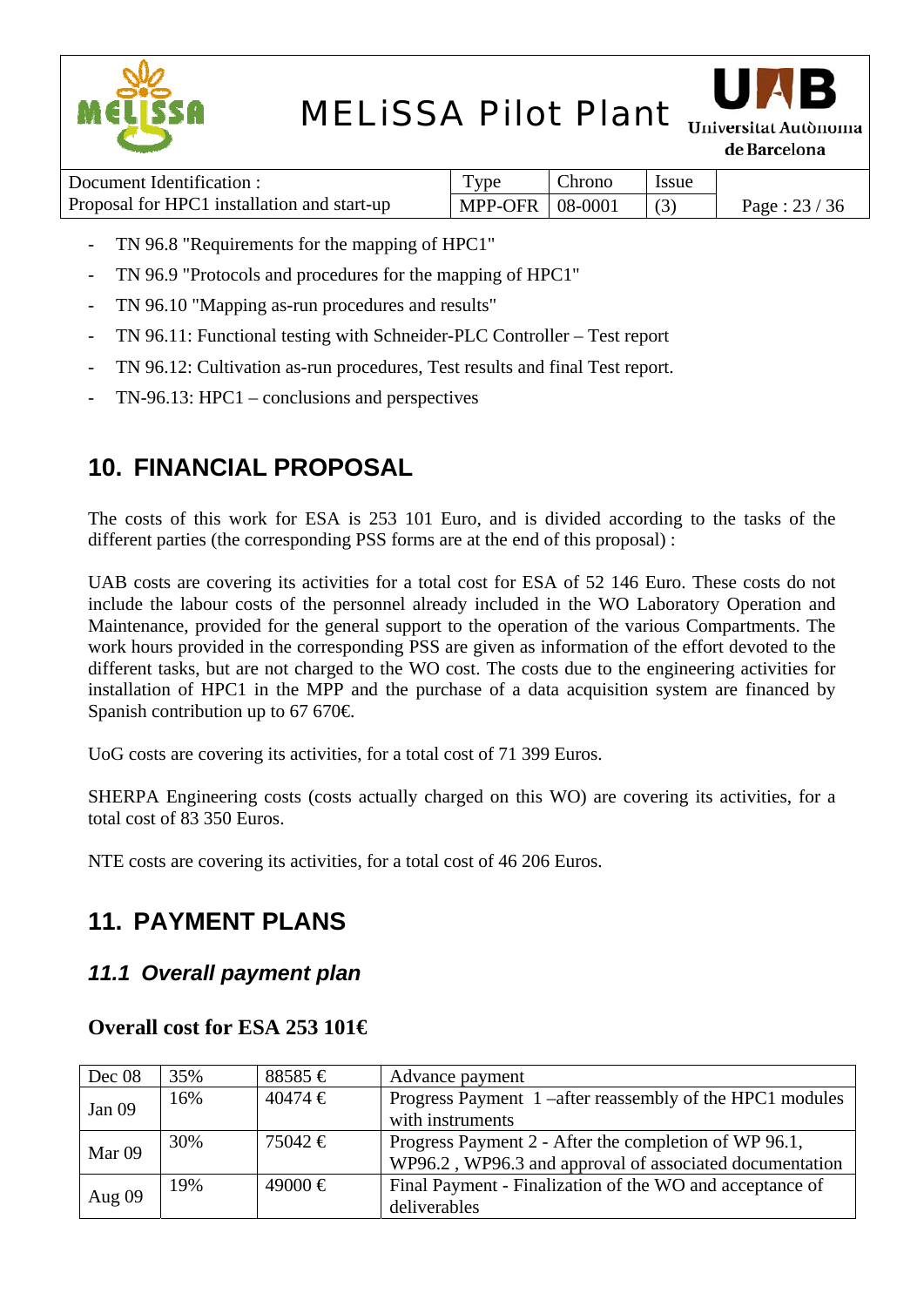



Universitat Autònoma de Barcelona

| Document Identification :                   | I vpe             | Chrono | <i>ssue</i> |                |
|---------------------------------------------|-------------------|--------|-------------|----------------|
| Proposal for HPC1 installation and start-up | MPP-OFR   08-0001 |        |             | Page : $24/36$ |

### *11.2 Detailed payment plans per partner*

### **UAB : total cost for ESA 52 146€**

| Dec 08   | $5235 \in$  | Advance payment                                 |
|----------|-------------|-------------------------------------------------|
| Jan $09$ | 5 193 €     | Progress payment 1 - after reassembly of HPC1   |
|          |             | modules with instruments                        |
|          | $20859 \in$ | Progress Payment 2 - After the completion of WP |
| Mar 09   |             | 96.2 and approval of associated documentation   |
|          | $20859 \in$ | Final Payment - Finalization of the WO and      |
| Aug $09$ |             | acceptance of deliverables                      |

### **UoG: total cost for ESA 71 399€**

| Jan $09$ | $21\,420€$   | Advance payment + Progress payment $1 -$ after<br>reassembly of HPC1 modules with instruments |
|----------|--------------|-----------------------------------------------------------------------------------------------|
| Mar 09   | 35 700 $\in$ | Progress Payment 2 - Acceptance of the<br>deliverables of WP96.1, WP96.2, WP96.3              |
| Aug $09$ | 14 279€      | Final Payment - Finalization of the WO and<br>acceptance of deliverables                      |

#### **SHERPA ENGINEERING : total cost for ESA 83 350€**

| 08<br>Dec<br>pavment<br>ы<br>'un |  |  |
|----------------------------------|--|--|
|                                  |  |  |

#### **NTE: total cost for ESA 46 206€**

| Jan $09$ | 13861€ | Advance payment + Progress payment $1 -$ after<br>reassembly of HPC1 modules with instruments |
|----------|--------|-----------------------------------------------------------------------------------------------|
| Mar 09   | 18483€ | Progress Payment 2 - Acceptance of deliverables of<br>WP 96.3                                 |
| Aug $09$ | 13862€ | Final Payment - Finalization of the WO and<br>acceptance of deliverables                      |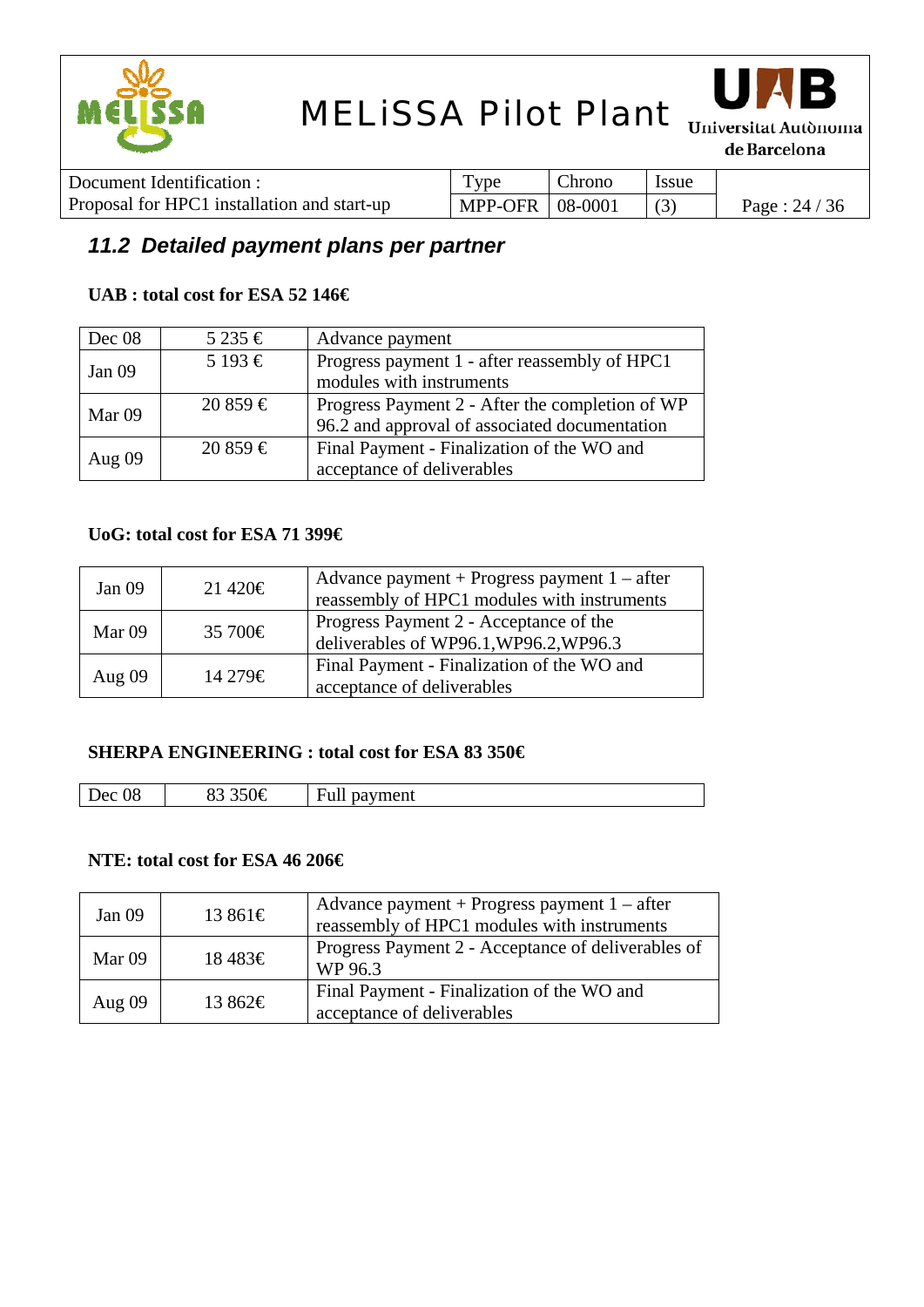



de Barcelona

| Document Identification :                   | $_{\rm vpe}$      | Chrono | <b>Issue</b> |               |
|---------------------------------------------|-------------------|--------|--------------|---------------|
| Proposal for HPC1 installation and start-up | MPP-OFR   08-0001 |        |              | Page: $25/36$ |

## **PSSA forms**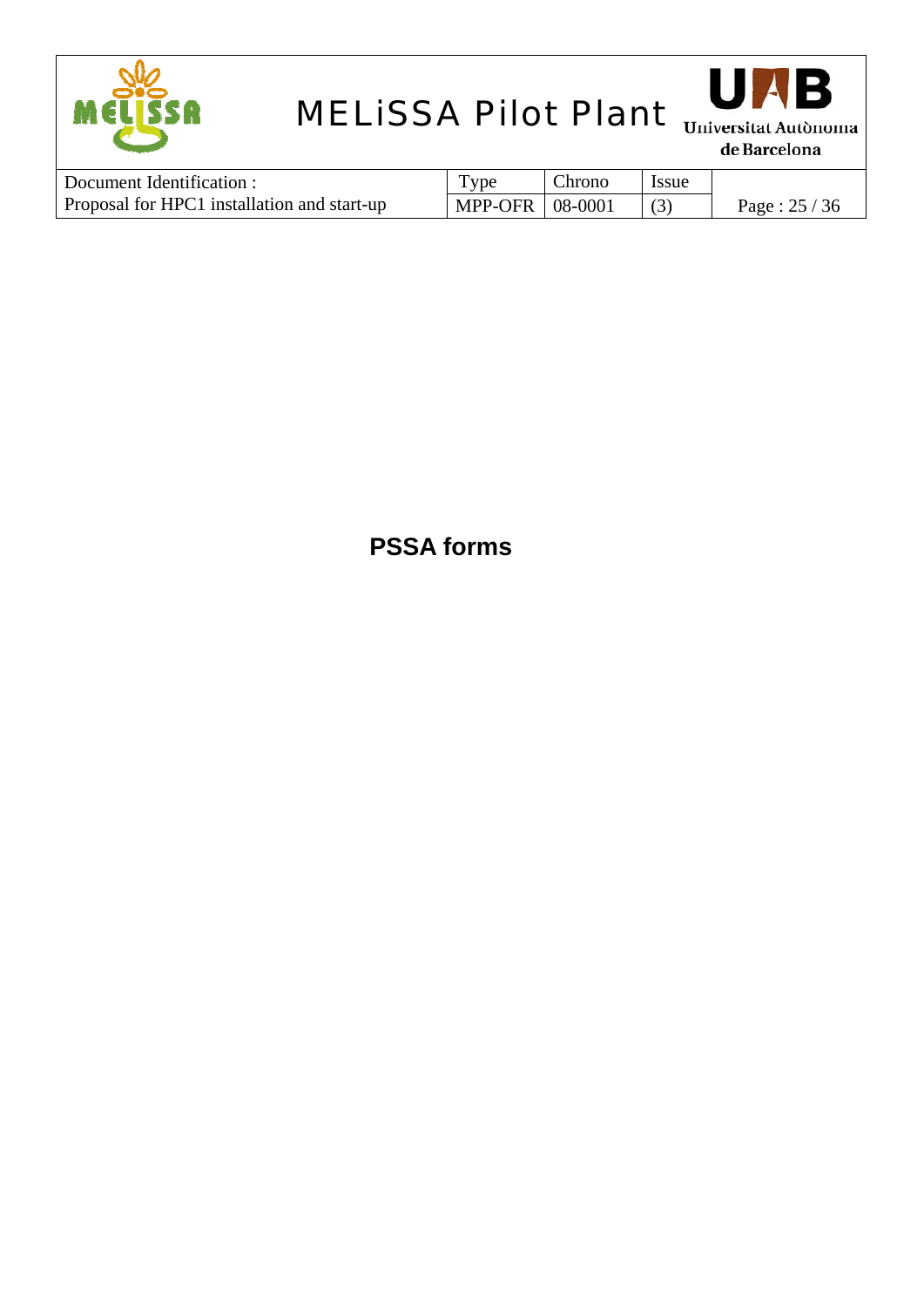



de Barcelona

| Document Identification :                   | Type                    | Chrono | l Issue |               |
|---------------------------------------------|-------------------------|--------|---------|---------------|
| Proposal for HPC1 installation and start-up | MPP-OFR $\vert$ 08-0001 |        |         | Page: $26/36$ |

#### Overall PSSA8

| Manpower and Price Summary                                                                           |                 |              |                                       |                     |                                          |                                          |                 | PSSA8 | <b>Issue 3</b>  |
|------------------------------------------------------------------------------------------------------|-----------------|--------------|---------------------------------------|---------------------|------------------------------------------|------------------------------------------|-----------------|-------|-----------------|
| MELISSA Pilot Plant Operation and Maintenance - Phase 3 (oct 08 to<br>Subject<br>sep 09 : 12 months) | <b>ITT/RFQ:</b> |              |                                       |                     |                                          |                                          |                 |       |                 |
| National Currency (NC)*: Euro                                                                        |                 |              |                                       |                     |                                          |                                          |                 |       |                 |
|                                                                                                      |                 |              |                                       |                     |                                          |                                          |                 |       |                 |
| Company                                                                                              | UAB             | UAB          | UAB                                   | UAB                 | UAB                                      | UAB                                      | UAB             |       |                 |
|                                                                                                      |                 |              | Functional validation                 | Replacemnt of the   | Functional                               |                                          | HPC1-           |       |                 |
| <b>WP Title</b>                                                                                      | Management      |              | Reassembly of HPC1 of HPC1 with Argus | Argus Controller by | Validation of HPC1<br>with Schneider PLC | Preliminary culture<br>campaigns in HPC1 | conclusions and |       | Total WBS-Level |
|                                                                                                      |                 |              | Controller                            | the Schneider PLC   | Controller                               |                                          | perspectives    |       |                 |
| <b>WP Number</b>                                                                                     | 96.0            | 96.1         | 96.2                                  | 96.3                | 96.4                                     | 96.5                                     | 96.6            |       |                 |
|                                                                                                      |                 |              |                                       |                     |                                          |                                          |                 |       |                 |
| Labour hours as per PSS A2 (*)                                                                       | 97              | 506          | 399                                   | 670                 | 918                                      | 275                                      | 236             |       | 2.591           |
| Overall Management                                                                                   | 97              | 25           | 33                                    | 73                  | 33                                       | 33                                       | 48              |       | 263             |
|                                                                                                      | $\mathbf{0}$    | 800          | 1.600                                 | 5.600               | 1.600                                    | 1.600                                    | 1.600           |       | 9.600€          |
| Technical Manager                                                                                    | $\mathbb O$     | 237          | 192                                   | 310                 | 363                                      | 101                                      | 61              |       | 1.103           |
|                                                                                                      | $\mathbb O$     | 2.952        | 7.000                                 | 17.382              | 29.460                                   | 3.500                                    | $\mathbb O$     |       | 56.794€         |
| Engineer                                                                                             | $\theta$        | $\mathbb O$  | $\mathbf 0$                           | 144                 | 370                                      | $70\,$                                   | $70\,$          |       | 514             |
|                                                                                                      | $\mathbb O$     | $\,0\,$      | $\mathbb O$                           | 5.476               | 22.200                                   | $\mathbb 0$                              | $\mathbb O$     |       | 27.676€         |
| Technician                                                                                           | $\mathbb O$     | 244          | 174                                   | 142                 | 151                                      | 70                                       | 56              |       | 711             |
|                                                                                                      | $\mathbf{0}$    | $\mathbf{0}$ | $\mathbf 0$                           | $\mathbf 0$         | $\mathbf 0$                              | $\mathbf 0$                              | $\mathbf{0}$    |       | 0€              |
| Total Direct Labour Hours Cost                                                                       | 0€              | 3.752€       | 8.600€                                | 28.458€             | 53.260€                                  | 5.100€                                   | 1.600€          |       | 94.070€         |
|                                                                                                      |                 |              |                                       |                     |                                          |                                          |                 |       |                 |
| Internal Special Facilities                                                                          | $\mathbb O$     | $\mathbb O$  | $\mathbb O$                           | $\mathbb 0$         | $\mathbb O$                              | $\mathbb 0$                              | $\mathbb O$     |       |                 |
| 3.1-3.4 Material Costs                                                                               | $\mathbb O$     | 26.000       | $\mathbb O$                           | 500                 | $\mathbb{0}$                             | 3.000                                    | $\mathbb O$     |       | 26.500€         |
| 3.5 High Rel Parts Costs                                                                             | $\mathbb O$     | 0            | $\mathbb O$                           | 0                   | $\mathbf 0$                              | 0                                        | $\mathbb O$     |       | 0€              |
| 3.6 External major products Cost                                                                     | $\mathbb O$     | $\theta$     | 0                                     | 0                   | 4.000                                    | 0                                        | $\mathbb O$     |       | 4.000€          |
| 3.7 External Services Cost                                                                           | $\mathbf{0}$    | 54.792       | $\mathbf 0$                           | 10.000              | 25.000                                   | $\mathbf 0$                              | $\mathbf{0}$    |       | 89.792€         |
| 3.8 Transport/Insurance Cost                                                                         | 0               | $\theta$     | 0                                     | 0                   | 0                                        | $\mathbf{0}$                             | $\mathbf{0}$    |       | 0€              |
| 3.9 Travel and Subsistance Cost                                                                      | 1.200           | 9.253        | 6.982                                 | 3.016               | 6.311                                    | 1.150                                    | 700             |       | 26.761€         |
| 3.10 Miscellaneous Cost                                                                              | $\theta$        | 3.001        | 1.801                                 | 1.200               | $\theta$                                 | $\mathbf{0}$                             | $\mathbf{0}$    |       | 6.002€          |
| <b>Total Other Costs</b>                                                                             | 1.200€          | 93.046 €     | 8.783€                                | 14.716 €            | 35.311 €                                 | 4.150€                                   | 700€            |       | 153.056€        |
| Subtotal Cost                                                                                        | 1.200 €         | 96.798€      | 17.383 €                              | 43.174 €            | 88.571€                                  | 9.250€                                   | 2.300€          |       | 247.126€        |
|                                                                                                      |                 |              |                                       |                     |                                          |                                          |                 |       |                 |
| - 7. General expenses                                                                                | 240             | 17.023       | 2.621                                 | 2.093               | 6.086                                    | 1.001                                    | 1.007           |       | 28.064€         |
|                                                                                                      |                 |              |                                       |                     |                                          |                                          |                 |       |                 |
| Total Cost of WPs                                                                                    | 2.410           | 121.016      | 25.739                                | 49.900              | 96.729                                   | 11.950                                   | 6.109           |       | 295.793€        |
| . Overhead on subcontractors                                                                         | $\mathbb O$     | $\mathbb O$  | $\mathbb O$                           | 0                   | $\mathbb O$                              | $\mathbb 0$                              | $\mathbb O$     |       | $\mathbb 0$     |
| 10. Subtotal $(8+9)$                                                                                 | 2.410           | 121.016      | 25.739                                | 49.900              | 96.729                                   | 11.950                                   | 6.109           |       | 313.852         |
| 11. Profit                                                                                           | $\mathbb O$     | 124          | $\mathbb{0}$                          | 543                 | 2.755                                    | $\mathbb O$                              | $\mathbb O$     |       | 3.423           |
| 12. Cost without additional charge                                                                   | $\mathbf{0}$    | $\mathbf 0$  | $\overline{0}$                        | $\mathbf 0$         | $\mathbf 0$                              | $\mathbf 0$                              | $\mathbf 0$     |       | $\mathbf{0}$    |
|                                                                                                      |                 |              |                                       |                     |                                          |                                          |                 |       |                 |
| 13. Financial Provision for escalation                                                               | 97              | 3.496        | 1.529                                 | 956                 | 439                                      | 210                                      | 381             |       | 7.108           |
| 13.1 Contribution to MELISSA Communication**                                                         | 15              | 1.237        | 263                                   | 504                 | 990                                      | 112                                      | 55              |       | 3.176           |
| 14. Total (EUROs)                                                                                    | 2.522           | 125.873      | 27.531                                | 51.904              | 100.912                                  | 12.272                                   | 6.545           |       | 327.559         |
| 15.1 Reduction for companies contribution                                                            | 970             | 970          | 970                                   | 970                 | 970                                      | 970                                      | 970             |       | 4.848€          |
| 15.2 Reduction for Spanish national contribution                                                     | $\mathbb O$     | 42.420       | 0                                     | 0                   | 25.250                                   | 0                                        | $\mathbb O$     |       | 67.670€         |
| 5.3 Reduction for Catalan government contribution                                                    | $\mathbf{0}$    | $\mathbf 0$  | $\mathbf 0$                           | $\mathbf 0$         | $\mathbf 0$                              | $\mathbb O$                              | $\mathbf{0}$    |       | 0€              |
|                                                                                                      |                 |              |                                       |                     |                                          |                                          |                 |       |                 |
| 16. Total Price (EUROs)                                                                              | 1.552           | 82.483       | 26.561                                | 50.934              | 74.693                                   | 11.302                                   | 5.575           |       | 253.101         |

(\*) for PSS A8 of a single company . (\*\*) The EURO is to be used as the NC where the cost accounting system is in EURO

(\*\*) Contribution to MELiSSA communication costs centralized on Prime Contractor

**INSTRUCTIONS FOR COMPLETING FORM PSS. A8**

The purpose of this form is to obtain the contractor's price calculation on the WBS level as specified in the RFQ/ITT conditions.

The definitions per item number are the same as those given on PSS-A2.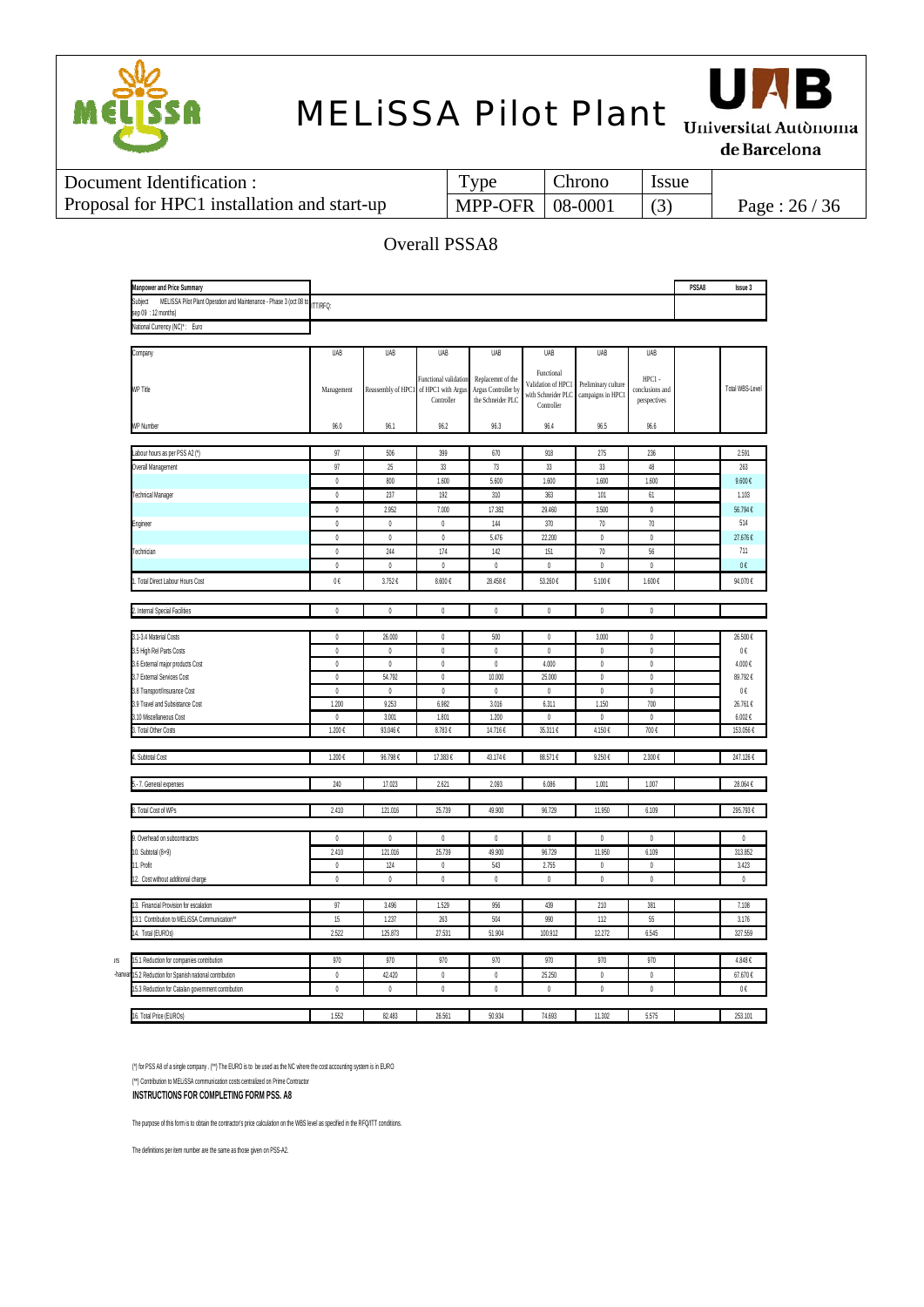



de Barcelona

| Document Identification :                   | Type              | Chrono | l Issue |               |
|---------------------------------------------|-------------------|--------|---------|---------------|
| Proposal for HPC1 installation and start-up | MPP-OFR   08-0001 |        |         | Page: $27/36$ |

#### UoG PSSA2

| <b>COMPANY PRICE BREAKDOWN FORM</b><br>Form No. PSS A2<br>Issue 4                                                              |                    |                         |              |  |                     |                  |                                          |             |                                                                                                                                                                         |                        |
|--------------------------------------------------------------------------------------------------------------------------------|--------------------|-------------------------|--------------|--|---------------------|------------------|------------------------------------------|-------------|-------------------------------------------------------------------------------------------------------------------------------------------------------------------------|------------------------|
|                                                                                                                                |                    |                         |              |  | Page No.            |                  |                                          |             | No. of Pages                                                                                                                                                            | $\mathbf{1}$           |
| RFQ/ITT No.                                                                                                                    |                    |                         |              |  |                     | COMPANY NAME:    | <b>University of Guelph - CESRF</b>      |             |                                                                                                                                                                         |                        |
| Proposal/Tender No.:                                                                                                           |                    |                         |              |  | Name and Title:     |                  | Dr. Mike Dixon, CESRF                    |             |                                                                                                                                                                         |                        |
| Euro to Canadian \$ Exchange Rate<br>Economic Condition:<br>as of July 9, 2008                                                 | Type of Price:     | <b>Firm Fixed Price</b> |              |  | Signature           |                  |                                          |             |                                                                                                                                                                         |                        |
| Currency Exchange<br>1,59941                                                                                                   |                    |                         |              |  | Name and Title:     |                  |                                          |             | Dr. Steven Liss, Vice-President (Research)                                                                                                                              |                        |
|                                                                                                                                |                    |                         |              |  | Signature           |                  |                                          |             |                                                                                                                                                                         |                        |
|                                                                                                                                |                    |                         |              |  |                     |                  | SUPPLIES AND/OR SERVICES TO BE FURNISHED |             |                                                                                                                                                                         |                        |
|                                                                                                                                |                    |                         |              |  |                     |                  |                                          |             | Research Data and Reports - Food Characterization Trials, Atmospheric management, FPU<br>interface requirement specifications, preliminary design, subsystem definition |                        |
| <b>LABOUR</b>                                                                                                                  |                    |                         |              |  | Manpower<br>effort  |                  | Gross<br><b>Hourly Rates</b>             |             | National Currency<br>(NC)                                                                                                                                               | Total<br><b>EURO</b>   |
| Direct Labour cost centres or categories<br>1,1 Senior Research Associate, Project Management                                  |                    |                         |              |  | in Manhours<br>462  |                  | in NC'<br>\$25,25                        |             | \$11.666,14                                                                                                                                                             | €<br>€7.294            |
| 1,2                                                                                                                            |                    |                         |              |  |                     |                  |                                          |             | \$0,00                                                                                                                                                                  | $\epsilon$ 0           |
| 1,3 Systems Operation Technician                                                                                               |                    |                         |              |  | 462                 |                  | \$38,16                                  |             | \$17.629,49                                                                                                                                                             | €11.022                |
| 1,4 Project Lead**<br>1,5                                                                                                      |                    |                         |              |  | 122                 |                  | \$88,98                                  |             | \$10.855,56<br>\$0,00                                                                                                                                                   | €6.787<br>$\epsilon$ 0 |
| 1,6                                                                                                                            |                    |                         |              |  |                     |                  |                                          |             | \$0,00                                                                                                                                                                  | €0                     |
| 1,7                                                                                                                            |                    |                         |              |  |                     |                  |                                          |             | \$0,00                                                                                                                                                                  | €0                     |
|                                                                                                                                |                    |                         |              |  |                     |                  |                                          |             |                                                                                                                                                                         |                        |
| Overhead Costing on Labour<br>Total Net Labour Cost to which University Overhead Charges Apply***                              |                    |                         | \$29.295,63  |  |                     |                  |                                          |             |                                                                                                                                                                         |                        |
| University Overhead on Labour                                                                                                  |                    | 55%                     | \$16.112,60  |  |                     |                  |                                          |             |                                                                                                                                                                         |                        |
|                                                                                                                                |                    |                         |              |  |                     |                  |                                          |             |                                                                                                                                                                         |                        |
| Effective Overhead Rate Applied to ESA Cost****                                                                                |                    | ℅                       | 12,88        |  |                     |                  |                                          |             |                                                                                                                                                                         |                        |
|                                                                                                                                |                    |                         |              |  |                     |                  |                                          |             |                                                                                                                                                                         |                        |
|                                                                                                                                |                    |                         |              |  |                     |                  |                                          |             |                                                                                                                                                                         |                        |
| ** Hourly rate of labour cost element 1.4 is not subject to overhead                                                           |                    |                         |              |  |                     |                  |                                          |             |                                                                                                                                                                         |                        |
| *** Calculated as the sum of gross labour cost elements 1.1, 1.3<br>**** Calculated as Net Overhead Charge on Project (Line 7) |                    |                         |              |  |                     |                  |                                          |             |                                                                                                                                                                         |                        |
| 1 Total Direct Labour Hours and Cost                                                                                           |                    |                         |              |  |                     |                  | Total Labour \$                          |             | \$40.151,19                                                                                                                                                             | € 25.104               |
| INTERNAL SPECIAL FACILITIES                                                                                                    |                    |                         | Type of unit |  | No. of units        | Unit rates in NC |                                          |             |                                                                                                                                                                         |                        |
|                                                                                                                                |                    |                         |              |  |                     |                  |                                          |             |                                                                                                                                                                         | $\epsilon$ 0           |
|                                                                                                                                |                    |                         |              |  |                     |                  |                                          |             |                                                                                                                                                                         | $\epsilon$ 0           |
|                                                                                                                                |                    |                         |              |  |                     |                  |                                          |             |                                                                                                                                                                         | €0                     |
|                                                                                                                                |                    |                         |              |  |                     |                  |                                          |             |                                                                                                                                                                         | €0                     |
|                                                                                                                                |                    |                         |              |  |                     |                  |                                          |             |                                                                                                                                                                         |                        |
| 2 Total Internal Special Facilities Cost                                                                                       |                    |                         |              |  |                     |                  |                                          | В           | \$0,00                                                                                                                                                                  | $\epsilon$ $o$         |
| <b>OTHER COST ELEMENTS</b>                                                                                                     | Base amounts in NC |                         | OH%          |  |                     | OH amounts in NC |                                          |             |                                                                                                                                                                         |                        |
| 3.1 Raw materials (Research Materials - Phase A)                                                                               |                    |                         | 0,00         |  |                     | 0,00             |                                          |             | \$0,00                                                                                                                                                                  | €0,00                  |
| 3.2 Mechanical parts (Prototoype Systems and Analytical)                                                                       |                    |                         | 0,00         |  |                     | 0,00             |                                          |             | \$0,00                                                                                                                                                                  | €0,00                  |
| 3.3 Semi-finished products                                                                                                     |                    |                         | 0,00         |  |                     | 0,00             |                                          |             | \$0,00                                                                                                                                                                  | $\epsilon$ 0,00        |
| 3.4 Electrical & electronic components<br>3.5 Hirel parts                                                                      |                    |                         | 0,00         |  |                     | 0,00<br>0,00     |                                          |             | \$0,00<br>\$0,00                                                                                                                                                        | €0,00                  |
| a) procured by company                                                                                                         |                    |                         | 0,00<br>0,00 |  |                     | 0,00             |                                          |             | \$0,00                                                                                                                                                                  | €0,00<br>€0,00         |
| b) procured by third party                                                                                                     |                    |                         | 0,00         |  |                     | 0,00             |                                          |             |                                                                                                                                                                         |                        |
| 3.6 External Major Products                                                                                                    |                    |                         | 0,00         |  |                     | 0,00             |                                          |             | \$0,00                                                                                                                                                                  | €0,00                  |
| 3.7 External Services (consultants)                                                                                            |                    | \$20.460,00             | 0,00         |  |                     | 0,00             |                                          |             | \$20.460,00                                                                                                                                                             | €12.792,22             |
| 3.8 Transport/Insurance                                                                                                        |                    |                         | 0,00         |  |                     | 0,00             |                                          |             | \$0,00                                                                                                                                                                  | €0,00                  |
| 3.9 Travels                                                                                                                    |                    | \$27.360,00             | 0,00         |  |                     | 0,00             |                                          |             | \$27.360,00                                                                                                                                                             | €17.106,31             |
| .10 Miscellaneous                                                                                                              |                    | \$9.600                 | 0,00         |  |                     | 0,00             |                                          |             | \$9.600,00                                                                                                                                                              | €6.002,21              |
| 3 Total Other Direct Cost                                                                                                      |                    | С                       |              |  |                     |                  | D                                        | E           | \$57.420,00                                                                                                                                                             | €35.900,74             |
| <b>4. SUB TOTAL COST</b>                                                                                                       |                    |                         |              |  |                     |                  | $(A+B+E)$                                | F           | \$97.571,19                                                                                                                                                             | €61.004,49             |
| <b>GENERAL EXPENSES</b>                                                                                                        |                    | Cost items to which     |              |  | Base in NC to which |                  | %                                        |             |                                                                                                                                                                         |                        |
| 5. General & Admin. Expenses                                                                                                   |                    | % applies               |              |  | % applies           |                  |                                          | G           |                                                                                                                                                                         | €0,00                  |
| 6. Research & Develop. Exp.                                                                                                    |                    |                         |              |  |                     |                  |                                          | H           | \$0,00                                                                                                                                                                  | $\epsilon$ 0,00        |
| Overhead on Labour<br>7. Other                                                                                                 |                    |                         |              |  |                     |                  | 12,88                                    | J           | \$16.112,60                                                                                                                                                             | €10.074,09             |
|                                                                                                                                |                    |                         |              |  |                     |                  |                                          |             |                                                                                                                                                                         | €0,00                  |
| 8. Total Cost of All Work Packages<br>$(F+G+H+J)$                                                                              |                    |                         |              |  |                     | к                | \$113.683,78                             | €71.078,57  |                                                                                                                                                                         |                        |
| 9. Overheads on Subcontractors (Base in NC on which % applies:<br>0%<br>$\lambda$                                              |                    |                         |              |  |                     |                  |                                          |             |                                                                                                                                                                         |                        |
|                                                                                                                                |                    |                         |              |  |                     |                  |                                          |             |                                                                                                                                                                         |                        |
| 10. Sub-total                                                                                                                  |                    |                         |              |  |                     |                  | $(K+L)$                                  | M           | \$113.683,78                                                                                                                                                            | €71.078,57             |
| 11. Profit (<br>0,00<br>% on Base Amount in NC:                                                                                |                    |                         |              |  | $\lambda$           |                  |                                          | N           | 0                                                                                                                                                                       |                        |
| 12. Cost without additional charge (to be itemised on Exhibit A)                                                               |                    |                         |              |  |                     |                  |                                          | F           | 0                                                                                                                                                                       |                        |
| 13. Financial Provision for escalation, if applicable (justification and details to be stated on Exhibit A)                    |                    |                         |              |  |                     |                  | 10,00%                                   | Q           | \$11.368,38                                                                                                                                                             | €7.107,86              |
| 14. Total                                                                                                                      |                    |                         |              |  |                     |                  | $(M+N+P+Q)$                              | $\mathbf R$ | \$125.052,16                                                                                                                                                            | €78.186,43             |
| 15. Reduction for company contribution (if applicable) UoG CESRF overhead return + 1.4                                         |                    |                         |              |  |                     |                  |                                          | S           | \$10.855,56                                                                                                                                                             | €6.787,23              |
| <b>16. TOTAL PRICE FOR ESA</b>                                                                                                 |                    |                         |              |  |                     |                  | $(R-S)$                                  | Τ           | \$114.196,60                                                                                                                                                            | €71.399,20             |

If insufficient space is available to identify all required information, please use additional sheet or insert lines \* The Euro is to be used as the NC where the cost accounting system is in Euro.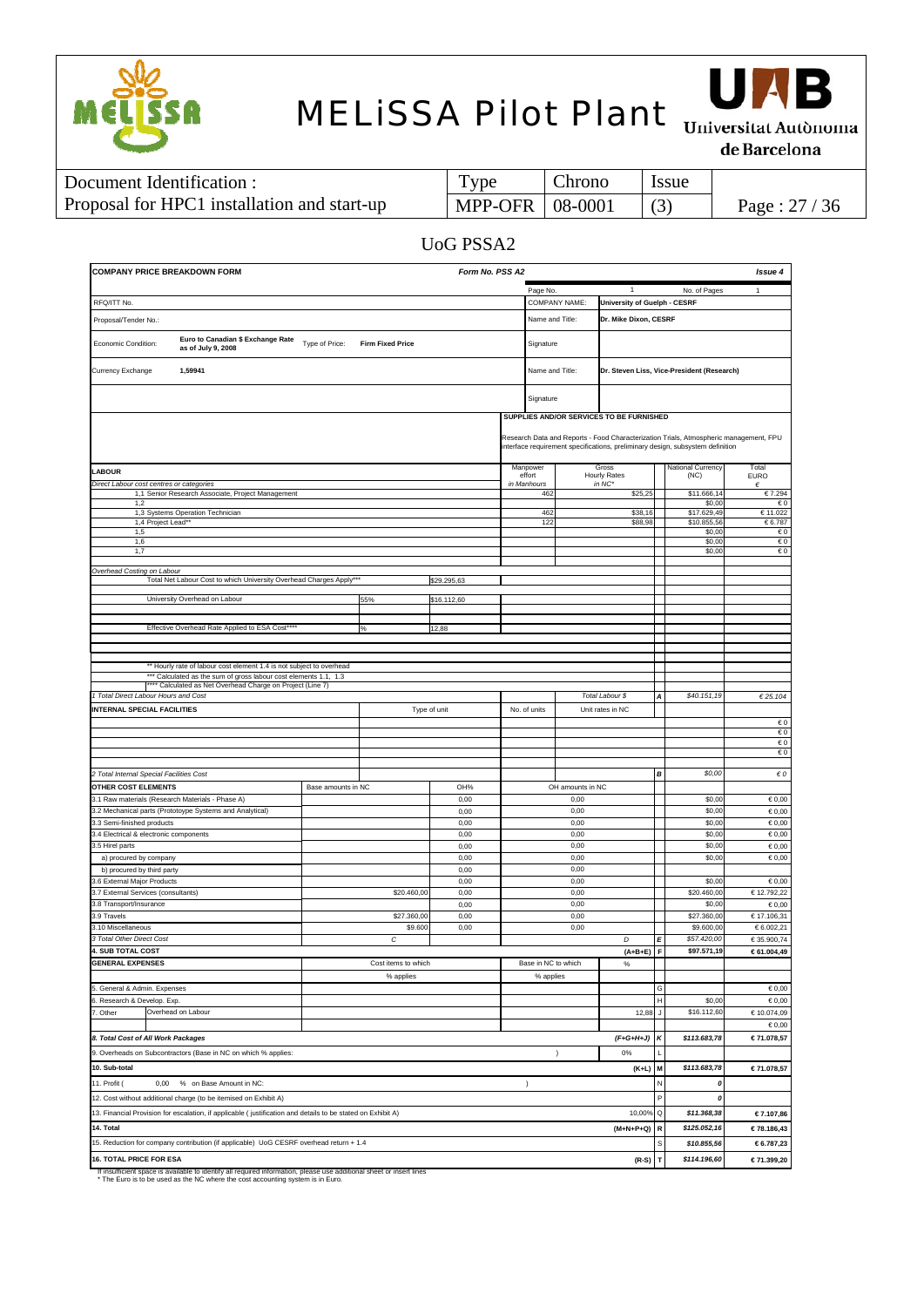



de Barcelona

| Document Identification :                   | Type                     | Chrono | <i>ssue</i> |               |
|---------------------------------------------|--------------------------|--------|-------------|---------------|
| Proposal for HPC1 installation and start-up | <b>MPP-OFR   08-0001</b> |        |             | Page: $28/36$ |

### UoG PSSA2 Exhibit A

| <b>COMPANY PRICE BREAKDOWN FORM</b> |                                                                                                                                                                                                                                                                                                                                                                  | EXHIBIT "A" TO PSS A2   |                      | <b>Issue 4</b>  |                                |                   |  |  |  |  |  |
|-------------------------------------|------------------------------------------------------------------------------------------------------------------------------------------------------------------------------------------------------------------------------------------------------------------------------------------------------------------------------------------------------------------|-------------------------|----------------------|-----------------|--------------------------------|-------------------|--|--|--|--|--|
|                                     |                                                                                                                                                                                                                                                                                                                                                                  |                         |                      |                 | Page No.                       | 1 of 1            |  |  |  |  |  |
| RFQ/ITT No.                         |                                                                                                                                                                                                                                                                                                                                                                  |                         | <b>COMPANY NAME:</b> |                 | University of Guelph - CESRF   |                   |  |  |  |  |  |
| Proposal/Tender No.:                |                                                                                                                                                                                                                                                                                                                                                                  |                         | Name and Title:      |                 | Dr. Mike Dixon, Director CESRF |                   |  |  |  |  |  |
| Economic Condition:                 | Euro to Canadian \$ Exchange Rate<br>as of July 9, 2008                                                                                                                                                                                                                                                                                                          | Type of Price:          | Signature            |                 |                                |                   |  |  |  |  |  |
| Currency Exchange                   | 1,59941                                                                                                                                                                                                                                                                                                                                                          | <b>Firm Fixed Price</b> | Name and Title:      |                 | Dr. Steven Liss, V.P. Research |                   |  |  |  |  |  |
|                                     | SUPPLIES AND/OR SERVICES TO BE FURNISHED                                                                                                                                                                                                                                                                                                                         |                         | Signature            |                 |                                |                   |  |  |  |  |  |
|                                     | Research Data and Reports - Food Characterization Trial, Atmospheric management, FPU interface requirements, onceptual design, subsystem definition                                                                                                                                                                                                              |                         |                      |                 |                                |                   |  |  |  |  |  |
| Cost El. No.                        | <b>ITEM DESCRIPTION</b>                                                                                                                                                                                                                                                                                                                                          |                         |                      | Purchase Amount | Purchase Amount (\$)           | National Currency |  |  |  |  |  |
|                                     |                                                                                                                                                                                                                                                                                                                                                                  |                         |                      | Canadian \$     |                                | Canadian \$       |  |  |  |  |  |
|                                     | <b>Other Cost Elements</b>                                                                                                                                                                                                                                                                                                                                       |                         |                      |                 |                                |                   |  |  |  |  |  |
| 3,7                                 | Angstrom Engineering cost to reassemble shell components in Spain.                                                                                                                                                                                                                                                                                               |                         |                      | \$20.460,00     | \$20.460,00                    | \$20.460,00       |  |  |  |  |  |
| 3,9                                 | Travel to MPP; 6 return trips 2 ppl ea. including flights, accomodations,<br>ground transportation each end, meals and subsistence.                                                                                                                                                                                                                              |                         |                      | \$27.360,00     | \$27.360,00                    | \$27.360,00       |  |  |  |  |  |
| 3.10                                | Spare parts, EC & pH probes, return shipping cost of Argus Control system<br>to UoGuelph                                                                                                                                                                                                                                                                         |                         |                      | \$9.600,00      | \$9.600,00                     | \$9.600,00        |  |  |  |  |  |
|                                     |                                                                                                                                                                                                                                                                                                                                                                  |                         |                      |                 |                                | \$0,00            |  |  |  |  |  |
|                                     |                                                                                                                                                                                                                                                                                                                                                                  |                         |                      |                 |                                | \$0,00            |  |  |  |  |  |
|                                     |                                                                                                                                                                                                                                                                                                                                                                  |                         |                      |                 | \$0,00                         | \$0,00            |  |  |  |  |  |
|                                     | <b>Total Major Equipment Purchases or Rent</b>                                                                                                                                                                                                                                                                                                                   |                         |                      | \$57.420,00     | \$57.420,00                    | \$57.420,00       |  |  |  |  |  |
| 13                                  | Provision for cost escalation is calculated at 10% of the total quoted price. This provision is in place to off-set variable Euro/Canadian Currency<br>Exchange Rates over the life of the project and for inflationary increases in consumables, materials and supplies, internal auditing requirements and<br>salary increases if mandated by the institution. |                         |                      |                 |                                |                   |  |  |  |  |  |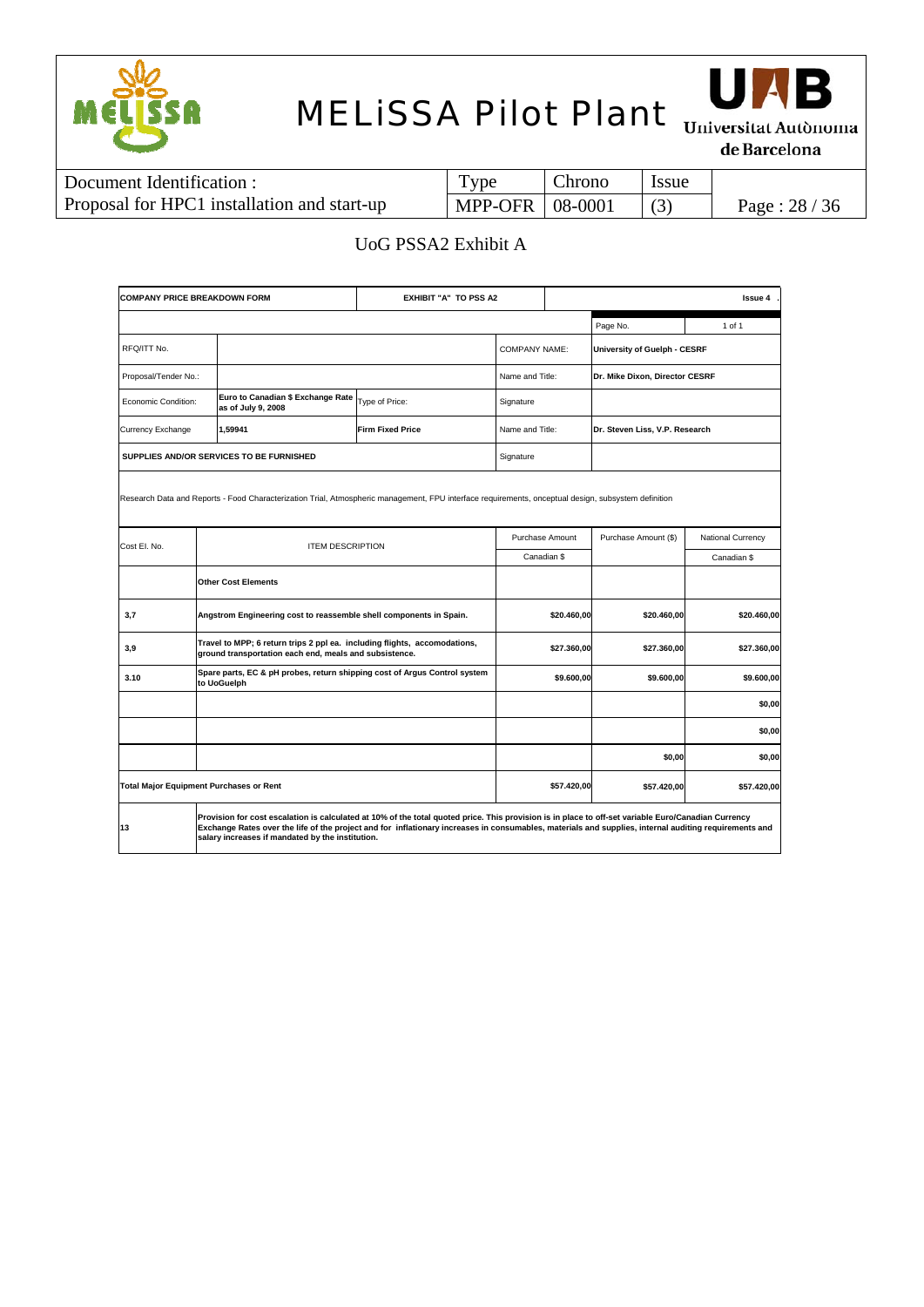



de Barcelona

| Document Identification :                   | 1 ype                    | Chrono | <i>Issue</i> |               |
|---------------------------------------------|--------------------------|--------|--------------|---------------|
| Proposal for HPC1 installation and start-up | <b>MPP-OFR   08-0001</b> |        |              | Page: $29/36$ |

### UoG PSSA8

| <b>Manpower and Price Summary</b>                                 |                           |                          |                                |                                                            | Form no. PSS A8                                               |                                                                       |                                                | Issue 4                                 |                  |                     |                  |                         |                             |
|-------------------------------------------------------------------|---------------------------|--------------------------|--------------------------------|------------------------------------------------------------|---------------------------------------------------------------|-----------------------------------------------------------------------|------------------------------------------------|-----------------------------------------|------------------|---------------------|------------------|-------------------------|-----------------------------|
| Subject:                                                          |                           |                          |                                |                                                            |                                                               |                                                                       |                                                |                                         | ITT/RFQ:         |                     |                  |                         |                             |
| (*) National Currency (NC) :                                      |                           | Candian Dollars (\$ CDN) |                                |                                                            | ("") Conversion Rate:                                         |                                                                       |                                                | 1.59941                                 |                  | Economic condition: |                  | <b>Firm Fixed Price</b> |                             |
| COMPANY NAME:                                                     |                           |                          | University of Guelph - CESRF   |                                                            |                                                               |                                                                       |                                                |                                         |                  |                     |                  |                         |                             |
| Name and title:                                                   |                           |                          | Dr. Mike Dixon, Director CESRF |                                                            |                                                               |                                                                       |                                                |                                         |                  |                     |                  |                         |                             |
| Signature:                                                        |                           |                          |                                |                                                            |                                                               |                                                                       |                                                |                                         |                  |                     |                  |                         |                             |
| Name and title:                                                   |                           |                          | Dr. Steven Liss, V.P. Research |                                                            |                                                               |                                                                       |                                                |                                         |                  |                     |                  |                         |                             |
| Signature:                                                        |                           |                          |                                |                                                            |                                                               |                                                                       |                                                |                                         |                  |                     |                  |                         |                             |
|                                                                   |                           |                          |                                |                                                            |                                                               |                                                                       |                                                |                                         |                  |                     |                  |                         |                             |
| Company                                                           |                           |                          | UoG - CESRF UoG - CESRF        | UoG - CESRF UoG - CESRF                                    |                                                               | UoG - CESRF                                                           | UoG - CESRF                                    | UoG - CESRF                             |                  |                     |                  |                         |                             |
| <b>WP TITLE</b>                                                   |                           | Management               | Reassembly of<br>HPC           | Functional<br>Validation of<br>HPC1 w/ Argus<br>Controller | Replacement of<br>Argus controller<br>by the Schneider<br>PLC | Functional<br>validation of<br>HPC2 w/<br>Schneider PLC<br>controller | Preliminary<br>culture<br>campaigns in<br>HPC1 | HPC1<br>conclusions and<br>perspectives |                  |                     |                  |                         |                             |
| <b>WP Number</b>                                                  |                           | WP 96.0                  | WP 96.1                        | WP 96.2                                                    | WP 96.3                                                       | WP 96.4                                                               | WP 96.5                                        | WP 96.6                                 |                  |                     |                  |                         | Total WBS-Level             |
| Labour hours as per PSS A2 (*)                                    |                           |                          |                                |                                                            |                                                               |                                                                       |                                                |                                         |                  |                     |                  |                         |                             |
| 1.1 - Senior Research Associate                                   |                           |                          | 185                            | $Q^{\prime}$                                               | 92                                                            |                                                                       | 4 <sub>t</sub>                                 | 46                                      |                  |                     |                  |                         | 462                         |
| 1.3 - Systems Operation Technician                                |                           |                          | 139                            | 139                                                        | 92                                                            | 46                                                                    |                                                | 46                                      |                  |                     |                  |                         | 462                         |
|                                                                   |                           |                          |                                |                                                            |                                                               | $\Omega$                                                              |                                                |                                         |                  |                     |                  |                         |                             |
| 1.5 - Project Lead                                                |                           | 11                       | 17                             | 17                                                         | 17                                                            | 17                                                                    |                                                | 17                                      |                  |                     |                  |                         | 122                         |
|                                                                   |                           |                          |                                |                                                            |                                                               |                                                                       |                                                |                                         |                  |                     |                  |                         |                             |
| <b>Total Labour Hours</b>                                         |                           | 1                        | 341                            | 248                                                        | 202                                                           | $\Omega$<br>64                                                        |                                                | 110                                     |                  |                     |                  |                         |                             |
| 1. Total Labour Cost                                              |                           | \$1,550.79               | \$11.506,1                     | \$9,172.8                                                  | \$7.409,92                                                    | \$3.313,74                                                            | 64<br>\$2.717,4                                | \$4.480,36                              | \$0,00           | \$0,00              | \$0,00           | \$0,00                  | \$40.151,19                 |
|                                                                   |                           |                          |                                |                                                            |                                                               |                                                                       |                                                |                                         |                  |                     |                  |                         |                             |
|                                                                   |                           |                          |                                |                                                            |                                                               |                                                                       |                                                |                                         |                  |                     |                  |                         |                             |
| 2. Internal Special Facilities                                    |                           |                          |                                |                                                            |                                                               |                                                                       |                                                |                                         |                  |                     |                  |                         | \$0,00                      |
|                                                                   |                           |                          |                                |                                                            |                                                               |                                                                       |                                                |                                         |                  |                     |                  |                         |                             |
| 3.1-3.4 Material Costs<br>3.5 Hirel Parts Costs                   |                           | \$0,00                   | \$0,0                          | \$0,00                                                     | \$0,00                                                        | \$0,00                                                                | \$0,00                                         | \$0,00                                  | \$0,00           | \$0,00              | \$0,00           | \$0,00                  | \$0,00<br>\$0,00            |
| 3.6 External major products Cost                                  |                           |                          |                                |                                                            |                                                               |                                                                       |                                                |                                         |                  |                     |                  |                         | \$0,00                      |
| 3.7 External Services Cost                                        |                           |                          | \$20.460,0                     |                                                            |                                                               |                                                                       |                                                |                                         |                  |                     |                  |                         | \$20.460,00                 |
| 3.8 Transport/Insurance Cost<br>3.9 Travel and Subsistance Cost   |                           |                          | \$13.680,0                     | \$8.208,0                                                  | \$2.736,00                                                    | \$2.736,00                                                            |                                                |                                         |                  |                     |                  |                         | \$0,00<br>\$27.360,00       |
| 3.10 Miscellaneous Cost                                           |                           |                          | \$4.800,0                      | \$2.880,00                                                 | \$1.920,00                                                    |                                                                       |                                                |                                         |                  |                     |                  |                         | \$9.600,00                  |
| 3. Total Other Costs                                              |                           |                          |                                |                                                            |                                                               |                                                                       |                                                |                                         |                  |                     |                  |                         |                             |
| 4. Subtotal Cost                                                  |                           | \$0,00                   | \$38.940,00                    | \$11.088,00                                                | \$4.656,00                                                    | \$2.736,00                                                            | \$0,00                                         | \$0,00                                  | \$0,00           | \$0,00              | \$0,00           | \$0,00                  | \$57.420,00                 |
| 5.- 7. General expenses                                           |                           |                          | \$5.475,42                     | \$4.192,14                                                 | \$3.222,52                                                    | \$969,62                                                              | \$641,64                                       | \$1.611,26                              |                  |                     |                  |                         | \$16.112,60                 |
| 8. Total Cost of WPs                                              |                           | \$1,550.79               | \$55.921,51                    | \$24.453,01                                                | \$15.288,44                                                   | \$7.019,37                                                            | \$3.359,05                                     | \$6.091,62                              | \$0.00           | \$0.00              | \$0.00           | \$0.00                  | \$113.683,78                |
| 9. Overhead on Subcontractors<br>10. Subtotal (8+9)<br>11. Profit |                           | \$1.550,7                | \$55.921,5                     | \$24.453,0                                                 | \$15.288,4                                                    | \$7.019,3                                                             | \$3.359,0                                      | \$6.091,6                               | \$0,0            | \$0,00              | \$0,0            | \$0,00                  | \$113.683,78                |
| 12. Cost without additional charge                                |                           |                          |                                |                                                            |                                                               |                                                                       |                                                |                                         |                  |                     |                  |                         |                             |
| 13. Financial Provision for escalation (NC)                       |                           | \$155,08                 | \$5.592,15                     | \$2.445,30                                                 | \$1.528,84                                                    | \$701,94                                                              | \$335,90                                       | \$609,16                                |                  |                     |                  |                         | \$11.368,38                 |
| 14. Total NC                                                      |                           | \$1,705.8                | \$61.513,66                    | \$26.898,31                                                | \$16.817,28                                                   | \$7.721.30                                                            | \$3.694,9                                      | \$6,700.78                              | \$0.00           | \$0.00              | \$0.00           | \$0.00                  | \$125.052,16                |
| 14. Total Euros                                                   |                           | € 1.066,56               | € 38.460,22                    | € 16.817,65                                                | € 10.514,68                                                   | € 4.827,59                                                            | € 2.310,20                                     | €4.189,5                                | € 0,00           | € 0,00              | € 0,00           | € 0,00                  | € 78.186,43                 |
| 15. Reduction for company contribution<br>(if applicable)         | <b>NC</b><br><b>EUROs</b> | $-1550.7$<br>$-6969,61$  | $-1550,79$<br>$-6969,60$       | -1550,79<br>$-6969,60$                                     | $-1550,79$<br>$-6969,60$                                      | $-1550,79$<br>$-6969,60$                                              | $-1550,79$<br>$-6969,6$                        | $-1550,79$<br>$-6969,60$                | 60,00            | 60,00               | 60,00            | 60,00                   | \$10.855,56<br>$-6.787,23$  |
| 16. Total Price NC<br>16. Total Price Euros                       |                           | \$1.705,87<br>€ 1.066,56 | \$63.064,46<br>€ 39.429,83     | \$28.449,10<br>€ 17.787,25                                 | \$18.368,08<br>€ 11.484,28                                    | \$9.272,10<br>€ 5.797,20                                              | \$5.245,74<br>€ 3.279,80                       | \$8.251,57<br>€ 5.159,14                | \$0,00<br>€ 0,00 | \$0,00<br>€ 0,00    | \$0,00<br>€ 0,00 | \$0,00<br>€ 0,00        | \$114.196,60<br>€ 71.399,20 |
|                                                                   |                           |                          |                                |                                                            |                                                               |                                                                       |                                                |                                         |                  |                     |                  |                         |                             |

(\*) for PSS A8 of a single company. (\*\*) The EURO is to be used as the NC where the cost accounting system is in EURO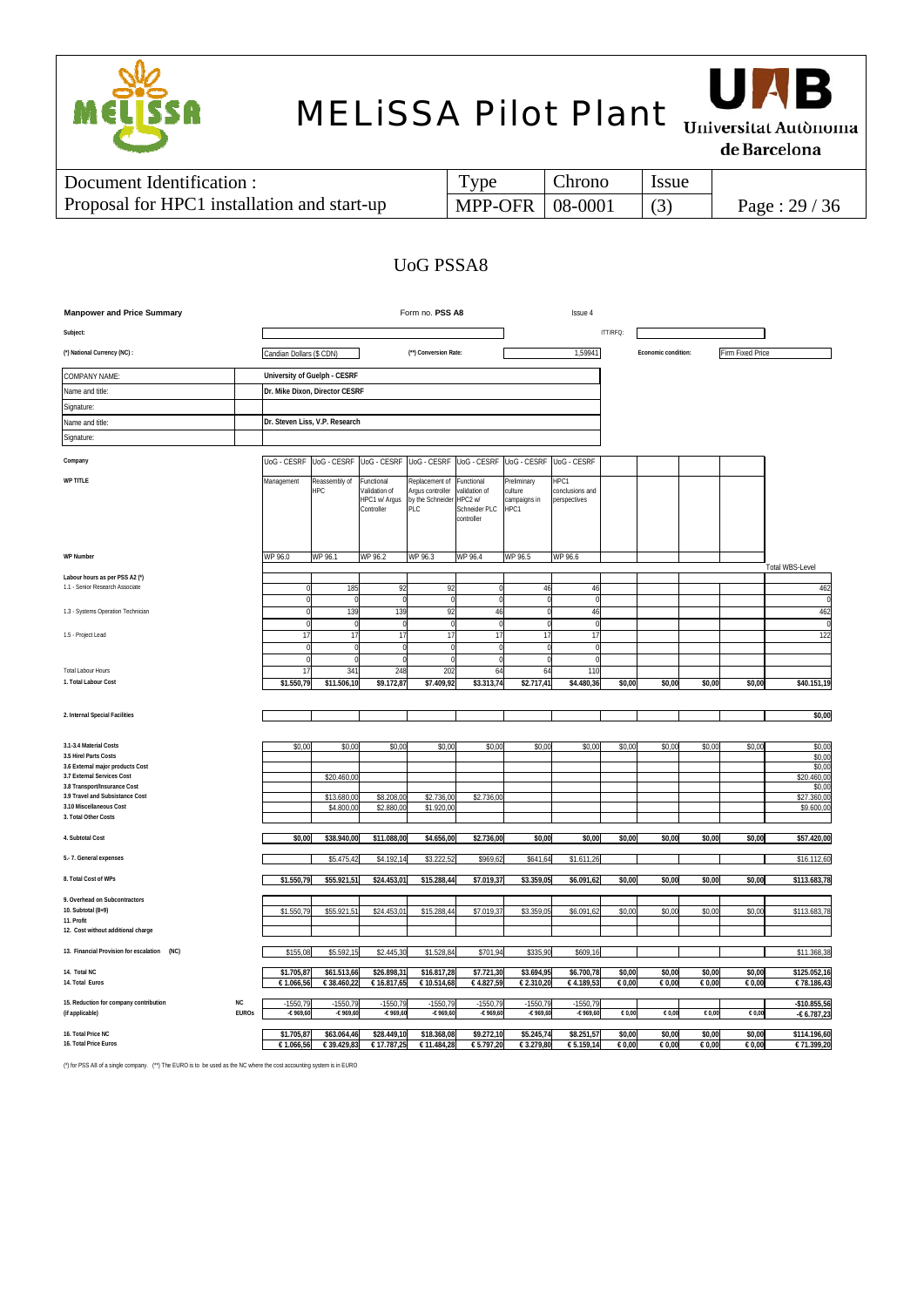



de Barcelona

| Document Identification :                   | <b>vpe</b>        | . hrono | <i>ssue</i> |               |
|---------------------------------------------|-------------------|---------|-------------|---------------|
| Proposal for HPC1 installation and start-up | MPP-OFR   08-0001 |         |             | Page: $30/36$ |

#### SHERPA PSSA2

| No. of Pages<br>Page No.<br>RFQ/ITT No.<br>COMPANY NAME: SHERPA ENGINEERING<br>Proposal/Tender No.:<br>P2653<br>Name and Title:<br>Jean Brunet, Chairman<br>Economic Condition:<br>Signature<br>2008<br>Type of Price: Firm Fixed<br>SUPPLIES AND/OR SERVICES TO BE FURNISHED<br><b>LABOUR</b><br>National Currency<br>Manpower<br>Gross<br>Total<br>effort<br><b>EURO</b><br><b>Hourly Rates</b><br>(NC)<br>Direct Labour cost centres or categories<br>in NC*<br>in Manhours<br>€<br>Management & Expertise<br>100,00<br>12.800,00<br>IP<br>128<br>ΙE<br>Engineering<br>576<br>50.400,00<br>87,50<br>$\overline{A}$<br><b>INTERNAL SPECIAL FACILITIES</b><br>Type of unit<br>No. of units<br>Unit rates in NC<br>2 Total Internal Special Facilities Cost<br>В<br><b>OTHER COST ELEMENTS</b><br>OH amounts in NC<br>Base amounts in NC<br>OH%<br>3.1 Raw materials<br>3.2 Mechanical parts<br>3.3 Semi-finished products<br>3.4 Electrical & electronic components<br>3.5 Hirel parts<br>a) procured by company<br>b) procured by third party<br>3.6 External Major Products<br>3.7 External Services<br>10.000<br>10.000,00<br>3.8 Transport/Insurance<br>3.9 Travels<br>10.150<br>10.150,00<br>3.10 Miscellaneous<br>C<br>3 Total Other Direct Cost<br>D<br>E<br>20.150,00<br><b>4. SUB TOTAL COST</b><br>F<br>83.350,00<br>$(A+B+E)$<br>Base in NC to which<br>Cost items to which<br><b>GENERAL EXPENSES</b><br>%<br>% applies<br>% applies<br>5. General & Admin. Expenses<br>G<br>6. Research & Develop. Exp.<br>H<br>7. Other<br>$\mathsf{J}$<br>(to be specified)<br>8. Total Cost of All Work Packages<br>$(F+G+H+J)$<br>83.350,00<br>Κ<br>9. Overheads on Subcontractors (Base in NC on which % applies:<br>%<br>L<br>10. Sub-total<br>$(K+L)$<br>83.350,00<br>М<br>11. Profit (<br>% on Base Amount in NC:<br>N<br>P<br>12. Cost without additional charge (to be itemised on Exhibit A)<br>13. Financial Provision for escalation, if applicable ( justification and details to be stated on Exhibit A)<br>Q<br>$(M+N+P+Q)$<br>R<br>83.350,00<br>14. Total<br>15. Reduction for company contribution (if applicable)<br>S<br><b>16. TOTAL PRICE FOR ESA</b><br>$(R-S)$<br>т | <b>COMPANY PRICE BREAKDOWN FORM</b>  |  | Form No. PSS A2 |  |  | Issue 4   |
|-------------------------------------------------------------------------------------------------------------------------------------------------------------------------------------------------------------------------------------------------------------------------------------------------------------------------------------------------------------------------------------------------------------------------------------------------------------------------------------------------------------------------------------------------------------------------------------------------------------------------------------------------------------------------------------------------------------------------------------------------------------------------------------------------------------------------------------------------------------------------------------------------------------------------------------------------------------------------------------------------------------------------------------------------------------------------------------------------------------------------------------------------------------------------------------------------------------------------------------------------------------------------------------------------------------------------------------------------------------------------------------------------------------------------------------------------------------------------------------------------------------------------------------------------------------------------------------------------------------------------------------------------------------------------------------------------------------------------------------------------------------------------------------------------------------------------------------------------------------------------------------------------------------------------------------------------------------------------------------------------------------------------------------------------------------------------------------------------------------------------------------------------------------------------------------------|--------------------------------------|--|-----------------|--|--|-----------|
|                                                                                                                                                                                                                                                                                                                                                                                                                                                                                                                                                                                                                                                                                                                                                                                                                                                                                                                                                                                                                                                                                                                                                                                                                                                                                                                                                                                                                                                                                                                                                                                                                                                                                                                                                                                                                                                                                                                                                                                                                                                                                                                                                                                           |                                      |  |                 |  |  |           |
|                                                                                                                                                                                                                                                                                                                                                                                                                                                                                                                                                                                                                                                                                                                                                                                                                                                                                                                                                                                                                                                                                                                                                                                                                                                                                                                                                                                                                                                                                                                                                                                                                                                                                                                                                                                                                                                                                                                                                                                                                                                                                                                                                                                           |                                      |  |                 |  |  |           |
|                                                                                                                                                                                                                                                                                                                                                                                                                                                                                                                                                                                                                                                                                                                                                                                                                                                                                                                                                                                                                                                                                                                                                                                                                                                                                                                                                                                                                                                                                                                                                                                                                                                                                                                                                                                                                                                                                                                                                                                                                                                                                                                                                                                           |                                      |  |                 |  |  |           |
|                                                                                                                                                                                                                                                                                                                                                                                                                                                                                                                                                                                                                                                                                                                                                                                                                                                                                                                                                                                                                                                                                                                                                                                                                                                                                                                                                                                                                                                                                                                                                                                                                                                                                                                                                                                                                                                                                                                                                                                                                                                                                                                                                                                           |                                      |  |                 |  |  |           |
|                                                                                                                                                                                                                                                                                                                                                                                                                                                                                                                                                                                                                                                                                                                                                                                                                                                                                                                                                                                                                                                                                                                                                                                                                                                                                                                                                                                                                                                                                                                                                                                                                                                                                                                                                                                                                                                                                                                                                                                                                                                                                                                                                                                           |                                      |  |                 |  |  |           |
|                                                                                                                                                                                                                                                                                                                                                                                                                                                                                                                                                                                                                                                                                                                                                                                                                                                                                                                                                                                                                                                                                                                                                                                                                                                                                                                                                                                                                                                                                                                                                                                                                                                                                                                                                                                                                                                                                                                                                                                                                                                                                                                                                                                           |                                      |  |                 |  |  |           |
|                                                                                                                                                                                                                                                                                                                                                                                                                                                                                                                                                                                                                                                                                                                                                                                                                                                                                                                                                                                                                                                                                                                                                                                                                                                                                                                                                                                                                                                                                                                                                                                                                                                                                                                                                                                                                                                                                                                                                                                                                                                                                                                                                                                           |                                      |  |                 |  |  |           |
|                                                                                                                                                                                                                                                                                                                                                                                                                                                                                                                                                                                                                                                                                                                                                                                                                                                                                                                                                                                                                                                                                                                                                                                                                                                                                                                                                                                                                                                                                                                                                                                                                                                                                                                                                                                                                                                                                                                                                                                                                                                                                                                                                                                           |                                      |  |                 |  |  |           |
|                                                                                                                                                                                                                                                                                                                                                                                                                                                                                                                                                                                                                                                                                                                                                                                                                                                                                                                                                                                                                                                                                                                                                                                                                                                                                                                                                                                                                                                                                                                                                                                                                                                                                                                                                                                                                                                                                                                                                                                                                                                                                                                                                                                           |                                      |  |                 |  |  |           |
|                                                                                                                                                                                                                                                                                                                                                                                                                                                                                                                                                                                                                                                                                                                                                                                                                                                                                                                                                                                                                                                                                                                                                                                                                                                                                                                                                                                                                                                                                                                                                                                                                                                                                                                                                                                                                                                                                                                                                                                                                                                                                                                                                                                           |                                      |  |                 |  |  |           |
|                                                                                                                                                                                                                                                                                                                                                                                                                                                                                                                                                                                                                                                                                                                                                                                                                                                                                                                                                                                                                                                                                                                                                                                                                                                                                                                                                                                                                                                                                                                                                                                                                                                                                                                                                                                                                                                                                                                                                                                                                                                                                                                                                                                           |                                      |  |                 |  |  |           |
|                                                                                                                                                                                                                                                                                                                                                                                                                                                                                                                                                                                                                                                                                                                                                                                                                                                                                                                                                                                                                                                                                                                                                                                                                                                                                                                                                                                                                                                                                                                                                                                                                                                                                                                                                                                                                                                                                                                                                                                                                                                                                                                                                                                           |                                      |  |                 |  |  |           |
|                                                                                                                                                                                                                                                                                                                                                                                                                                                                                                                                                                                                                                                                                                                                                                                                                                                                                                                                                                                                                                                                                                                                                                                                                                                                                                                                                                                                                                                                                                                                                                                                                                                                                                                                                                                                                                                                                                                                                                                                                                                                                                                                                                                           |                                      |  |                 |  |  |           |
|                                                                                                                                                                                                                                                                                                                                                                                                                                                                                                                                                                                                                                                                                                                                                                                                                                                                                                                                                                                                                                                                                                                                                                                                                                                                                                                                                                                                                                                                                                                                                                                                                                                                                                                                                                                                                                                                                                                                                                                                                                                                                                                                                                                           |                                      |  |                 |  |  |           |
|                                                                                                                                                                                                                                                                                                                                                                                                                                                                                                                                                                                                                                                                                                                                                                                                                                                                                                                                                                                                                                                                                                                                                                                                                                                                                                                                                                                                                                                                                                                                                                                                                                                                                                                                                                                                                                                                                                                                                                                                                                                                                                                                                                                           |                                      |  |                 |  |  |           |
|                                                                                                                                                                                                                                                                                                                                                                                                                                                                                                                                                                                                                                                                                                                                                                                                                                                                                                                                                                                                                                                                                                                                                                                                                                                                                                                                                                                                                                                                                                                                                                                                                                                                                                                                                                                                                                                                                                                                                                                                                                                                                                                                                                                           |                                      |  |                 |  |  |           |
|                                                                                                                                                                                                                                                                                                                                                                                                                                                                                                                                                                                                                                                                                                                                                                                                                                                                                                                                                                                                                                                                                                                                                                                                                                                                                                                                                                                                                                                                                                                                                                                                                                                                                                                                                                                                                                                                                                                                                                                                                                                                                                                                                                                           |                                      |  |                 |  |  |           |
|                                                                                                                                                                                                                                                                                                                                                                                                                                                                                                                                                                                                                                                                                                                                                                                                                                                                                                                                                                                                                                                                                                                                                                                                                                                                                                                                                                                                                                                                                                                                                                                                                                                                                                                                                                                                                                                                                                                                                                                                                                                                                                                                                                                           | 1 Total Direct Labour Hours and Cost |  |                 |  |  | 63.200,00 |
|                                                                                                                                                                                                                                                                                                                                                                                                                                                                                                                                                                                                                                                                                                                                                                                                                                                                                                                                                                                                                                                                                                                                                                                                                                                                                                                                                                                                                                                                                                                                                                                                                                                                                                                                                                                                                                                                                                                                                                                                                                                                                                                                                                                           |                                      |  |                 |  |  |           |
|                                                                                                                                                                                                                                                                                                                                                                                                                                                                                                                                                                                                                                                                                                                                                                                                                                                                                                                                                                                                                                                                                                                                                                                                                                                                                                                                                                                                                                                                                                                                                                                                                                                                                                                                                                                                                                                                                                                                                                                                                                                                                                                                                                                           |                                      |  |                 |  |  |           |
|                                                                                                                                                                                                                                                                                                                                                                                                                                                                                                                                                                                                                                                                                                                                                                                                                                                                                                                                                                                                                                                                                                                                                                                                                                                                                                                                                                                                                                                                                                                                                                                                                                                                                                                                                                                                                                                                                                                                                                                                                                                                                                                                                                                           |                                      |  |                 |  |  |           |
|                                                                                                                                                                                                                                                                                                                                                                                                                                                                                                                                                                                                                                                                                                                                                                                                                                                                                                                                                                                                                                                                                                                                                                                                                                                                                                                                                                                                                                                                                                                                                                                                                                                                                                                                                                                                                                                                                                                                                                                                                                                                                                                                                                                           |                                      |  |                 |  |  |           |
|                                                                                                                                                                                                                                                                                                                                                                                                                                                                                                                                                                                                                                                                                                                                                                                                                                                                                                                                                                                                                                                                                                                                                                                                                                                                                                                                                                                                                                                                                                                                                                                                                                                                                                                                                                                                                                                                                                                                                                                                                                                                                                                                                                                           |                                      |  |                 |  |  |           |
|                                                                                                                                                                                                                                                                                                                                                                                                                                                                                                                                                                                                                                                                                                                                                                                                                                                                                                                                                                                                                                                                                                                                                                                                                                                                                                                                                                                                                                                                                                                                                                                                                                                                                                                                                                                                                                                                                                                                                                                                                                                                                                                                                                                           |                                      |  |                 |  |  |           |
|                                                                                                                                                                                                                                                                                                                                                                                                                                                                                                                                                                                                                                                                                                                                                                                                                                                                                                                                                                                                                                                                                                                                                                                                                                                                                                                                                                                                                                                                                                                                                                                                                                                                                                                                                                                                                                                                                                                                                                                                                                                                                                                                                                                           |                                      |  |                 |  |  |           |
|                                                                                                                                                                                                                                                                                                                                                                                                                                                                                                                                                                                                                                                                                                                                                                                                                                                                                                                                                                                                                                                                                                                                                                                                                                                                                                                                                                                                                                                                                                                                                                                                                                                                                                                                                                                                                                                                                                                                                                                                                                                                                                                                                                                           |                                      |  |                 |  |  |           |
|                                                                                                                                                                                                                                                                                                                                                                                                                                                                                                                                                                                                                                                                                                                                                                                                                                                                                                                                                                                                                                                                                                                                                                                                                                                                                                                                                                                                                                                                                                                                                                                                                                                                                                                                                                                                                                                                                                                                                                                                                                                                                                                                                                                           |                                      |  |                 |  |  |           |
|                                                                                                                                                                                                                                                                                                                                                                                                                                                                                                                                                                                                                                                                                                                                                                                                                                                                                                                                                                                                                                                                                                                                                                                                                                                                                                                                                                                                                                                                                                                                                                                                                                                                                                                                                                                                                                                                                                                                                                                                                                                                                                                                                                                           |                                      |  |                 |  |  |           |
|                                                                                                                                                                                                                                                                                                                                                                                                                                                                                                                                                                                                                                                                                                                                                                                                                                                                                                                                                                                                                                                                                                                                                                                                                                                                                                                                                                                                                                                                                                                                                                                                                                                                                                                                                                                                                                                                                                                                                                                                                                                                                                                                                                                           |                                      |  |                 |  |  |           |
|                                                                                                                                                                                                                                                                                                                                                                                                                                                                                                                                                                                                                                                                                                                                                                                                                                                                                                                                                                                                                                                                                                                                                                                                                                                                                                                                                                                                                                                                                                                                                                                                                                                                                                                                                                                                                                                                                                                                                                                                                                                                                                                                                                                           |                                      |  |                 |  |  |           |
|                                                                                                                                                                                                                                                                                                                                                                                                                                                                                                                                                                                                                                                                                                                                                                                                                                                                                                                                                                                                                                                                                                                                                                                                                                                                                                                                                                                                                                                                                                                                                                                                                                                                                                                                                                                                                                                                                                                                                                                                                                                                                                                                                                                           |                                      |  |                 |  |  |           |
|                                                                                                                                                                                                                                                                                                                                                                                                                                                                                                                                                                                                                                                                                                                                                                                                                                                                                                                                                                                                                                                                                                                                                                                                                                                                                                                                                                                                                                                                                                                                                                                                                                                                                                                                                                                                                                                                                                                                                                                                                                                                                                                                                                                           |                                      |  |                 |  |  |           |
|                                                                                                                                                                                                                                                                                                                                                                                                                                                                                                                                                                                                                                                                                                                                                                                                                                                                                                                                                                                                                                                                                                                                                                                                                                                                                                                                                                                                                                                                                                                                                                                                                                                                                                                                                                                                                                                                                                                                                                                                                                                                                                                                                                                           |                                      |  |                 |  |  |           |
|                                                                                                                                                                                                                                                                                                                                                                                                                                                                                                                                                                                                                                                                                                                                                                                                                                                                                                                                                                                                                                                                                                                                                                                                                                                                                                                                                                                                                                                                                                                                                                                                                                                                                                                                                                                                                                                                                                                                                                                                                                                                                                                                                                                           |                                      |  |                 |  |  |           |
|                                                                                                                                                                                                                                                                                                                                                                                                                                                                                                                                                                                                                                                                                                                                                                                                                                                                                                                                                                                                                                                                                                                                                                                                                                                                                                                                                                                                                                                                                                                                                                                                                                                                                                                                                                                                                                                                                                                                                                                                                                                                                                                                                                                           |                                      |  |                 |  |  |           |
|                                                                                                                                                                                                                                                                                                                                                                                                                                                                                                                                                                                                                                                                                                                                                                                                                                                                                                                                                                                                                                                                                                                                                                                                                                                                                                                                                                                                                                                                                                                                                                                                                                                                                                                                                                                                                                                                                                                                                                                                                                                                                                                                                                                           |                                      |  |                 |  |  |           |
|                                                                                                                                                                                                                                                                                                                                                                                                                                                                                                                                                                                                                                                                                                                                                                                                                                                                                                                                                                                                                                                                                                                                                                                                                                                                                                                                                                                                                                                                                                                                                                                                                                                                                                                                                                                                                                                                                                                                                                                                                                                                                                                                                                                           |                                      |  |                 |  |  |           |
|                                                                                                                                                                                                                                                                                                                                                                                                                                                                                                                                                                                                                                                                                                                                                                                                                                                                                                                                                                                                                                                                                                                                                                                                                                                                                                                                                                                                                                                                                                                                                                                                                                                                                                                                                                                                                                                                                                                                                                                                                                                                                                                                                                                           |                                      |  |                 |  |  |           |
|                                                                                                                                                                                                                                                                                                                                                                                                                                                                                                                                                                                                                                                                                                                                                                                                                                                                                                                                                                                                                                                                                                                                                                                                                                                                                                                                                                                                                                                                                                                                                                                                                                                                                                                                                                                                                                                                                                                                                                                                                                                                                                                                                                                           |                                      |  |                 |  |  |           |
|                                                                                                                                                                                                                                                                                                                                                                                                                                                                                                                                                                                                                                                                                                                                                                                                                                                                                                                                                                                                                                                                                                                                                                                                                                                                                                                                                                                                                                                                                                                                                                                                                                                                                                                                                                                                                                                                                                                                                                                                                                                                                                                                                                                           |                                      |  |                 |  |  |           |
|                                                                                                                                                                                                                                                                                                                                                                                                                                                                                                                                                                                                                                                                                                                                                                                                                                                                                                                                                                                                                                                                                                                                                                                                                                                                                                                                                                                                                                                                                                                                                                                                                                                                                                                                                                                                                                                                                                                                                                                                                                                                                                                                                                                           |                                      |  |                 |  |  |           |
|                                                                                                                                                                                                                                                                                                                                                                                                                                                                                                                                                                                                                                                                                                                                                                                                                                                                                                                                                                                                                                                                                                                                                                                                                                                                                                                                                                                                                                                                                                                                                                                                                                                                                                                                                                                                                                                                                                                                                                                                                                                                                                                                                                                           |                                      |  |                 |  |  |           |
|                                                                                                                                                                                                                                                                                                                                                                                                                                                                                                                                                                                                                                                                                                                                                                                                                                                                                                                                                                                                                                                                                                                                                                                                                                                                                                                                                                                                                                                                                                                                                                                                                                                                                                                                                                                                                                                                                                                                                                                                                                                                                                                                                                                           |                                      |  |                 |  |  |           |
|                                                                                                                                                                                                                                                                                                                                                                                                                                                                                                                                                                                                                                                                                                                                                                                                                                                                                                                                                                                                                                                                                                                                                                                                                                                                                                                                                                                                                                                                                                                                                                                                                                                                                                                                                                                                                                                                                                                                                                                                                                                                                                                                                                                           |                                      |  |                 |  |  |           |
|                                                                                                                                                                                                                                                                                                                                                                                                                                                                                                                                                                                                                                                                                                                                                                                                                                                                                                                                                                                                                                                                                                                                                                                                                                                                                                                                                                                                                                                                                                                                                                                                                                                                                                                                                                                                                                                                                                                                                                                                                                                                                                                                                                                           |                                      |  |                 |  |  |           |
|                                                                                                                                                                                                                                                                                                                                                                                                                                                                                                                                                                                                                                                                                                                                                                                                                                                                                                                                                                                                                                                                                                                                                                                                                                                                                                                                                                                                                                                                                                                                                                                                                                                                                                                                                                                                                                                                                                                                                                                                                                                                                                                                                                                           |                                      |  |                 |  |  |           |
|                                                                                                                                                                                                                                                                                                                                                                                                                                                                                                                                                                                                                                                                                                                                                                                                                                                                                                                                                                                                                                                                                                                                                                                                                                                                                                                                                                                                                                                                                                                                                                                                                                                                                                                                                                                                                                                                                                                                                                                                                                                                                                                                                                                           |                                      |  |                 |  |  |           |
|                                                                                                                                                                                                                                                                                                                                                                                                                                                                                                                                                                                                                                                                                                                                                                                                                                                                                                                                                                                                                                                                                                                                                                                                                                                                                                                                                                                                                                                                                                                                                                                                                                                                                                                                                                                                                                                                                                                                                                                                                                                                                                                                                                                           |                                      |  |                 |  |  |           |
|                                                                                                                                                                                                                                                                                                                                                                                                                                                                                                                                                                                                                                                                                                                                                                                                                                                                                                                                                                                                                                                                                                                                                                                                                                                                                                                                                                                                                                                                                                                                                                                                                                                                                                                                                                                                                                                                                                                                                                                                                                                                                                                                                                                           |                                      |  |                 |  |  |           |
|                                                                                                                                                                                                                                                                                                                                                                                                                                                                                                                                                                                                                                                                                                                                                                                                                                                                                                                                                                                                                                                                                                                                                                                                                                                                                                                                                                                                                                                                                                                                                                                                                                                                                                                                                                                                                                                                                                                                                                                                                                                                                                                                                                                           |                                      |  |                 |  |  |           |
|                                                                                                                                                                                                                                                                                                                                                                                                                                                                                                                                                                                                                                                                                                                                                                                                                                                                                                                                                                                                                                                                                                                                                                                                                                                                                                                                                                                                                                                                                                                                                                                                                                                                                                                                                                                                                                                                                                                                                                                                                                                                                                                                                                                           |                                      |  |                 |  |  |           |
|                                                                                                                                                                                                                                                                                                                                                                                                                                                                                                                                                                                                                                                                                                                                                                                                                                                                                                                                                                                                                                                                                                                                                                                                                                                                                                                                                                                                                                                                                                                                                                                                                                                                                                                                                                                                                                                                                                                                                                                                                                                                                                                                                                                           |                                      |  |                 |  |  |           |
|                                                                                                                                                                                                                                                                                                                                                                                                                                                                                                                                                                                                                                                                                                                                                                                                                                                                                                                                                                                                                                                                                                                                                                                                                                                                                                                                                                                                                                                                                                                                                                                                                                                                                                                                                                                                                                                                                                                                                                                                                                                                                                                                                                                           |                                      |  |                 |  |  | 83.350,00 |

If insufficient space is available to identify all required information, please use additional sheet or insert lines

\* The Euro is to be used as the NC where the cost accounting system is in Euro.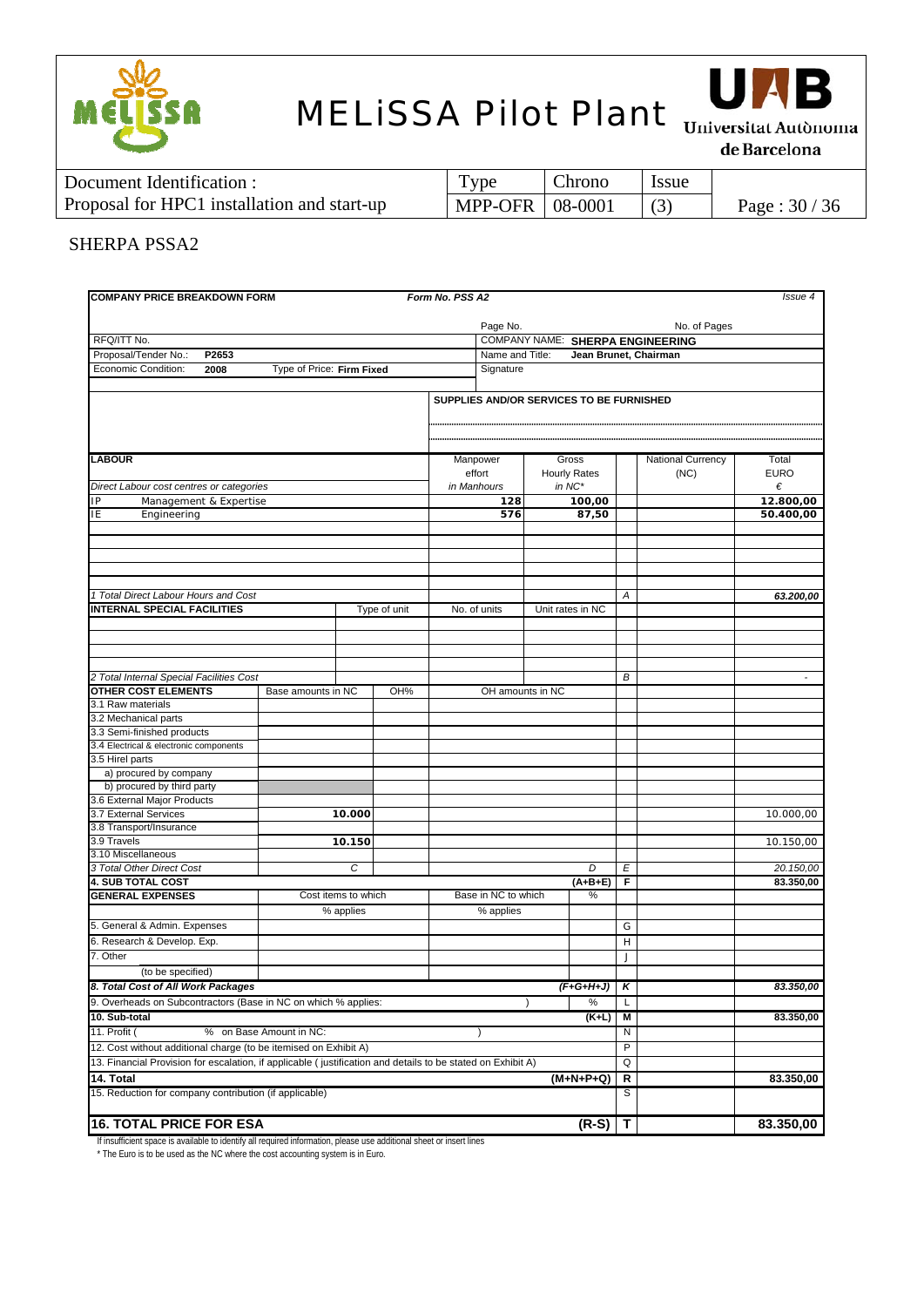



de Barcelona

| Document Identification :                   | l ype             | <b>Chrono</b> | <i>Issue</i> |               |
|---------------------------------------------|-------------------|---------------|--------------|---------------|
| Proposal for HPC1 installation and start-up | MPP-OFR   08-0001 |               |              | Page: $31/36$ |

### SHERPA PSSA8

| <b>Manpower and Price Summary</b>                          |              |                                               |                                       |                                              |                                                               | Form no. PSS A8<br>Issue 4     |                                         |                                       |                     |   |  |                        |  |  |  |  |
|------------------------------------------------------------|--------------|-----------------------------------------------|---------------------------------------|----------------------------------------------|---------------------------------------------------------------|--------------------------------|-----------------------------------------|---------------------------------------|---------------------|---|--|------------------------|--|--|--|--|
| Subject:                                                   |              | Installation and operation of HPC1 in the MPP |                                       |                                              |                                                               |                                |                                         |                                       | ITT/RFQ:            |   |  |                        |  |  |  |  |
| (*) National Currency (NC) :                               | <b>EURO</b>  |                                               |                                       | (**) Conversion Rate:                        |                                                               |                                |                                         |                                       | Economic condition: |   |  |                        |  |  |  |  |
| Company<br>WP Title                                        |              | <b>SHERPA</b><br>Management                   | <b>SHERPA</b><br>Ressembly of<br>HPC1 | <b>SHERPA</b><br>Functional<br>validation of | <b>SHERPA</b><br><b>Replacemnt of Functional</b><br>the Argus | <b>SHERPA</b><br>Validation of | <b>SHERPA</b><br>Preliminary<br>culture | <b>SHERPA</b><br>HPC1-<br>conclusions |                     |   |  |                        |  |  |  |  |
|                                                            |              |                                               |                                       | HPC1 with<br>Argus<br>Controller             | Controller by<br>the Schneider Schneider<br><b>PLC</b>        | HPC1 with<br>PLC<br>Controller | campaigns in and<br>HPC1                | perspectives                          |                     |   |  |                        |  |  |  |  |
| WP Number                                                  |              | WP96.0                                        | WP96.1                                | WP96.2                                       | WP96.3                                                        | WP96.4                         | WP96.5                                  | WP96.6                                |                     |   |  | <b>Total WBS-Level</b> |  |  |  |  |
| Labour hours as per PSS A2 (*)                             |              |                                               | 24                                    | 96                                           | 248                                                           | 264                            | 56                                      | 16                                    |                     |   |  | 704                    |  |  |  |  |
| Management & Expertise                                     |              |                                               | 8                                     | 16                                           | 56                                                            | 16                             | 16                                      | 16                                    |                     |   |  | 128                    |  |  |  |  |
| Engineering<br><b>Total Labour Hours</b>                   |              |                                               | 16                                    | 80                                           | 192                                                           | 248                            | 40                                      |                                       |                     |   |  | 576                    |  |  |  |  |
| 1. Total Labour Cost                                       |              |                                               | 2200                                  | 8600                                         | 22400                                                         | 23300                          | 5100                                    | 1600                                  |                     |   |  | 63200                  |  |  |  |  |
| 2. Internal Special Facilities                             |              |                                               |                                       |                                              |                                                               |                                |                                         |                                       |                     |   |  |                        |  |  |  |  |
| 3.1-3.4 Material Costs                                     |              |                                               |                                       |                                              |                                                               |                                |                                         |                                       |                     |   |  |                        |  |  |  |  |
| 3.5 High Rel Parts Costs                                   |              |                                               |                                       |                                              |                                                               |                                |                                         |                                       |                     |   |  |                        |  |  |  |  |
| 3.6 External major products Cost                           |              |                                               |                                       |                                              |                                                               |                                |                                         |                                       |                     |   |  |                        |  |  |  |  |
| 3.7 External Services Cost<br>3.8 Transport/Insurance Cost |              |                                               |                                       |                                              |                                                               | 10000                          |                                         |                                       |                     |   |  | 10000                  |  |  |  |  |
| 3.9 Travel and Subsistance Cost                            |              |                                               | 700                                   | 1850                                         | 1150                                                          | 4600                           | 1150                                    | 700                                   |                     |   |  | 10150                  |  |  |  |  |
| 3.10 Miscellaneous Cost                                    |              |                                               |                                       |                                              |                                                               |                                |                                         |                                       |                     |   |  |                        |  |  |  |  |
| 3. Total Other Costs                                       |              |                                               | 700                                   | 1850                                         | 1150                                                          | 14600                          | 1150                                    | 700                                   |                     |   |  | 20150                  |  |  |  |  |
| 4. Subtotal Cost                                           |              |                                               | 2900                                  | 10450                                        | 23550                                                         | 37900                          | 6250                                    | 2300                                  |                     |   |  | 83350                  |  |  |  |  |
| 5.- 7. General expenses                                    |              |                                               |                                       |                                              |                                                               |                                |                                         |                                       |                     |   |  |                        |  |  |  |  |
| 8. Total Cost of WPs                                       |              | $\Omega$                                      | 2900                                  | 10450                                        | 23550                                                         | 37900                          | 6250                                    | 2300                                  |                     | O |  | 83350                  |  |  |  |  |
| 9. Overhead on Subcontractors                              |              |                                               |                                       |                                              |                                                               |                                |                                         |                                       |                     |   |  |                        |  |  |  |  |
| 10. Subtotal $(8+9)$                                       |              |                                               | 2900                                  | 1045                                         | 23550                                                         | 37900                          | 6250                                    | 230                                   |                     |   |  | 83350                  |  |  |  |  |
| 11. Profit<br>12. Cost without additional charge           |              |                                               | 2900                                  | 10450                                        | 23550                                                         | 37900                          | 6250                                    | 2300                                  |                     |   |  | 83350                  |  |  |  |  |
| 13. Financial Provision for escalation                     | <b>NC</b>    |                                               |                                       |                                              |                                                               |                                |                                         |                                       |                     |   |  |                        |  |  |  |  |
| 14. Total                                                  | ΝC           |                                               |                                       |                                              |                                                               |                                |                                         |                                       |                     |   |  |                        |  |  |  |  |
|                                                            | <b>EUROs</b> |                                               | 2900                                  | 10450                                        | 23550                                                         | 37900                          | 6250                                    | 2300                                  |                     |   |  | 83350                  |  |  |  |  |
| 15. Reduction for company contribution                     | NC           |                                               |                                       |                                              |                                                               |                                |                                         |                                       |                     |   |  |                        |  |  |  |  |
| (if applicable)                                            | <b>EUROs</b> |                                               |                                       |                                              |                                                               |                                |                                         |                                       |                     |   |  |                        |  |  |  |  |
|                                                            |              |                                               |                                       |                                              |                                                               |                                |                                         |                                       |                     |   |  |                        |  |  |  |  |
| 16. Total Price                                            | NC           |                                               |                                       |                                              |                                                               |                                |                                         |                                       |                     |   |  |                        |  |  |  |  |
|                                                            | <b>EUROs</b> |                                               | 2900                                  | 10450                                        | 23550                                                         | 37900                          | 6250                                    | 2300                                  |                     |   |  | 83350                  |  |  |  |  |

(\*) for PSS A8 of a single company. (\*\*) The EURO is to be used as the NC where the cost accounting system is in EURO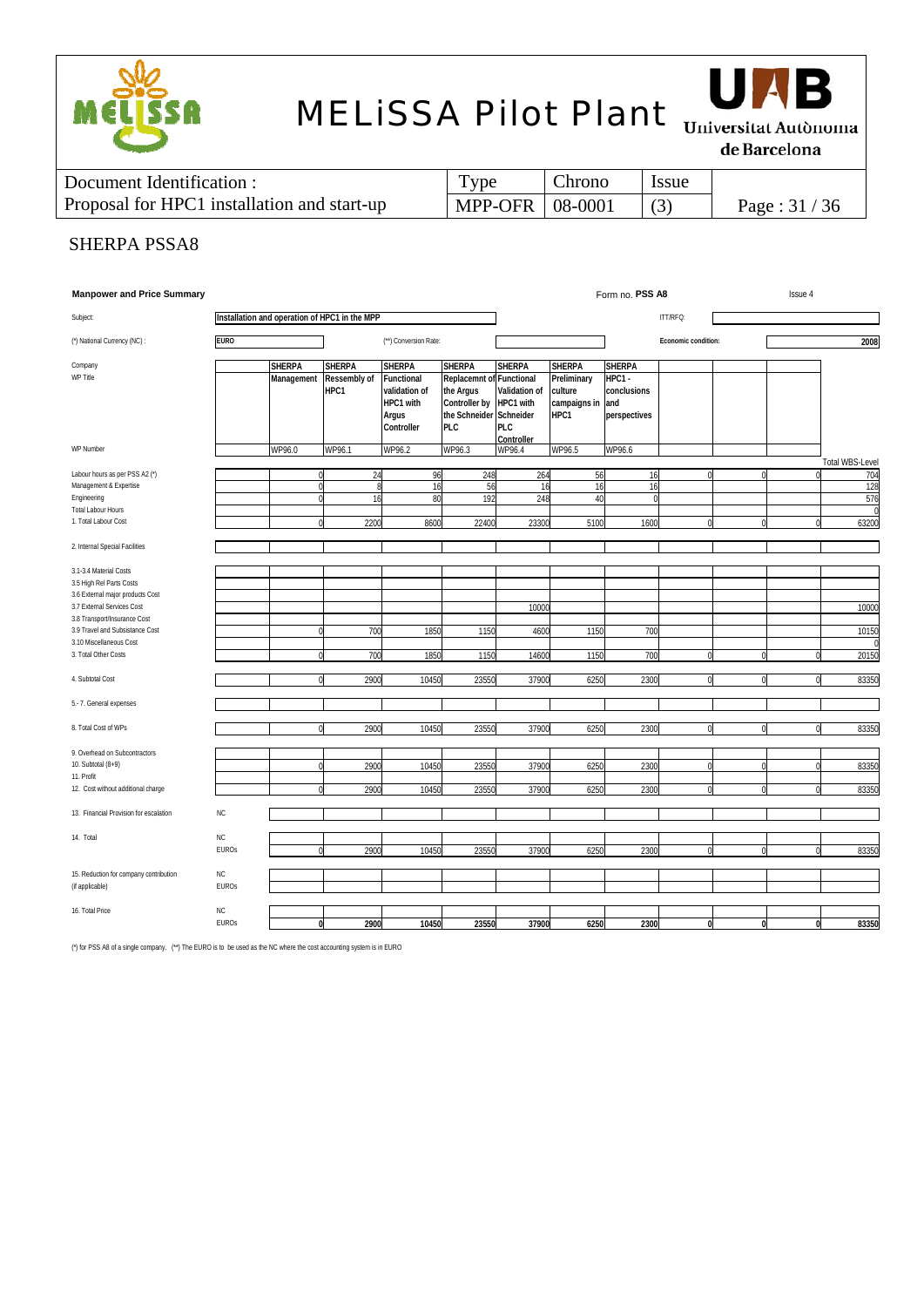



de Barcelona

| Document Identification :                   | Type                     | Chrono | <i>ssue</i> |               |
|---------------------------------------------|--------------------------|--------|-------------|---------------|
| Proposal for HPC1 installation and start-up | <b>MPP-OFR   08-0001</b> |        |             | Page: $32/36$ |

### NTE PSSA2

|           |                                                                                                                                   |                                                        |                                |                                                    | Issue 4                             |  |  |  |  |  |  |  |  |
|-----------|-----------------------------------------------------------------------------------------------------------------------------------|--------------------------------------------------------|--------------------------------|----------------------------------------------------|-------------------------------------|--|--|--|--|--|--|--|--|
|           | <b>COMPANY PRICE BREAKDOWN</b>                                                                                                    |                                                        | FORM No PSSA2                  | Page Nr 1                                          | Nr of pages 1                       |  |  |  |  |  |  |  |  |
|           | <b>ITTIRFQ REF:</b>                                                                                                               | <b>COMPANY NAME: NTE</b><br>Name and title: F. Gallart |                                |                                                    |                                     |  |  |  |  |  |  |  |  |
|           | Proposal/Tender Number: NTE-HPCP2-OF-001                                                                                          |                                                        | DATE: 07.10.2008               | Signature                                          |                                     |  |  |  |  |  |  |  |  |
|           | ECONOMIC CONDITION: 2008                                                                                                          | Type of price: Firm fixed                              |                                |                                                    | 1 factor                            |  |  |  |  |  |  |  |  |
|           |                                                                                                                                   |                                                        |                                | SUPPLIES AND/OR SERVICES TO BE FURNISHED           |                                     |  |  |  |  |  |  |  |  |
|           | LABOUR                                                                                                                            |                                                        | Manpower<br>effort in          | Gross hourly<br>rates in Euro                      | <b>EURO</b>                         |  |  |  |  |  |  |  |  |
|           | Direct labour cost centres or categories                                                                                          |                                                        | manhours                       |                                                    |                                     |  |  |  |  |  |  |  |  |
|           | Management / Senior Engineer<br>Engineer II<br>Engineer III<br>Drawing and Documentation<br>Manufacturing<br>Software Development |                                                        | 102<br>374<br>٥<br>Ō<br>Ö<br>Ō | 97.04<br>74.00<br>60,82<br>52,66<br>46.13<br>41.02 | 9.898<br>27.676<br>o<br>ö<br>O<br>ū |  |  |  |  |  |  |  |  |
|           | Total direct labour hours and cost                                                                                                |                                                        | 478                            |                                                    | 37,574                              |  |  |  |  |  |  |  |  |
|           | INTERNAL SPECIAL FACILITIES                                                                                                       | Type of unit                                           | Nº of units                    | Unit rates in Euro                                 |                                     |  |  |  |  |  |  |  |  |
|           | 1. CLEAN ROOM<br>2.<br>3.                                                                                                         | HOUR                                                   |                                | 12,02                                              | ũ<br>Ŭ<br>o                         |  |  |  |  |  |  |  |  |
| Q.        | Total internal special facilities cost                                                                                            |                                                        |                                |                                                    | Ū                                   |  |  |  |  |  |  |  |  |
|           | OTHER COST ELEMENTS                                                                                                               | Base amounts in Euro                                   | OH %                           | OH amounts in Euro                                 |                                     |  |  |  |  |  |  |  |  |
|           | 3.1 Raw materials                                                                                                                 | 0                                                      | 12%                            | o                                                  | 0                                   |  |  |  |  |  |  |  |  |
|           | 3.2 Mechanical parts<br>3.3 Semi-finished products                                                                                | 0<br>0                                                 | 12%<br>12%                     | o<br>a                                             | o<br>Ō                              |  |  |  |  |  |  |  |  |
| $3.4 -$   | Electrical and electronic components                                                                                              | 500                                                    | 12%                            | 60                                                 | 560                                 |  |  |  |  |  |  |  |  |
|           | 3.5 Hi-rel parts<br>a) procured company<br>b) procured by third party                                                             | Ö                                                      | 12%                            | 0<br>o                                             | Ō<br>0                              |  |  |  |  |  |  |  |  |
|           | 3.6 External major products                                                                                                       | 4.000                                                  | 12%                            | 480                                                | 4.480                               |  |  |  |  |  |  |  |  |
|           | 3.7 External services                                                                                                             | ۰                                                      | 12%                            | o                                                  | o                                   |  |  |  |  |  |  |  |  |
| $3.0 -$   | Transport, insurance                                                                                                              | 0                                                      | 12%                            | o                                                  | o                                   |  |  |  |  |  |  |  |  |
|           | 3.9 Travels<br>3.10 Miscellaneous                                                                                                 | 150<br>ŏ                                               | 12%<br>12%                     | 18<br>o                                            | 158<br>o                            |  |  |  |  |  |  |  |  |
| <b>33</b> | Total other direct cost                                                                                                           | 4.650                                                  |                                | 558                                                | 5.208                               |  |  |  |  |  |  |  |  |
| X.        | SUBTOTAL COST                                                                                                                     |                                                        |                                |                                                    | 42.782                              |  |  |  |  |  |  |  |  |
|           | <b>GENERAL EXPENSES</b>                                                                                                           | Cost items to which                                    | Base in Euro to which          | $\%$                                               |                                     |  |  |  |  |  |  |  |  |
| s.        | General and administrative expenses                                                                                               | % applies                                              | % applies                      |                                                    | o                                   |  |  |  |  |  |  |  |  |
| ٠         | Research and development expenses                                                                                                 |                                                        |                                | 5%                                                 | 0                                   |  |  |  |  |  |  |  |  |
| 7         | Other                                                                                                                             |                                                        |                                |                                                    | 0                                   |  |  |  |  |  |  |  |  |
|           | <b>I TOTAL COST OF ALL WORKPACKAGES</b>                                                                                           |                                                        |                                |                                                    | 42.782                              |  |  |  |  |  |  |  |  |
| ٠         | OVERHEADS ON SUBCONTRACTORS                                                                                                       |                                                        | αf                             |                                                    |                                     |  |  |  |  |  |  |  |  |
| 10        | SUBTOTAL                                                                                                                          |                                                        |                                |                                                    | 42.782                              |  |  |  |  |  |  |  |  |
|           | 11 PROFIT                                                                                                                         | 8%                                                     | αf                             | 42.782                                             | 3.423                               |  |  |  |  |  |  |  |  |
|           | 12 COST WITHOUT ADDITIONAL CHARGE<br>13 FINANCIAL PROVISION FOR ESCALATION                                                        |                                                        |                                |                                                    |                                     |  |  |  |  |  |  |  |  |
| 14.       | TOTAL                                                                                                                             |                                                        |                                |                                                    | 46.205                              |  |  |  |  |  |  |  |  |
|           | 15 REDUCTION FOR COMPANY CONTRIBUTION                                                                                             |                                                        |                                |                                                    | Ũ.                                  |  |  |  |  |  |  |  |  |
|           | 16 TOTAL PRICE FOR ESA                                                                                                            |                                                        |                                |                                                    | 46.205                              |  |  |  |  |  |  |  |  |
|           |                                                                                                                                   |                                                        |                                |                                                    |                                     |  |  |  |  |  |  |  |  |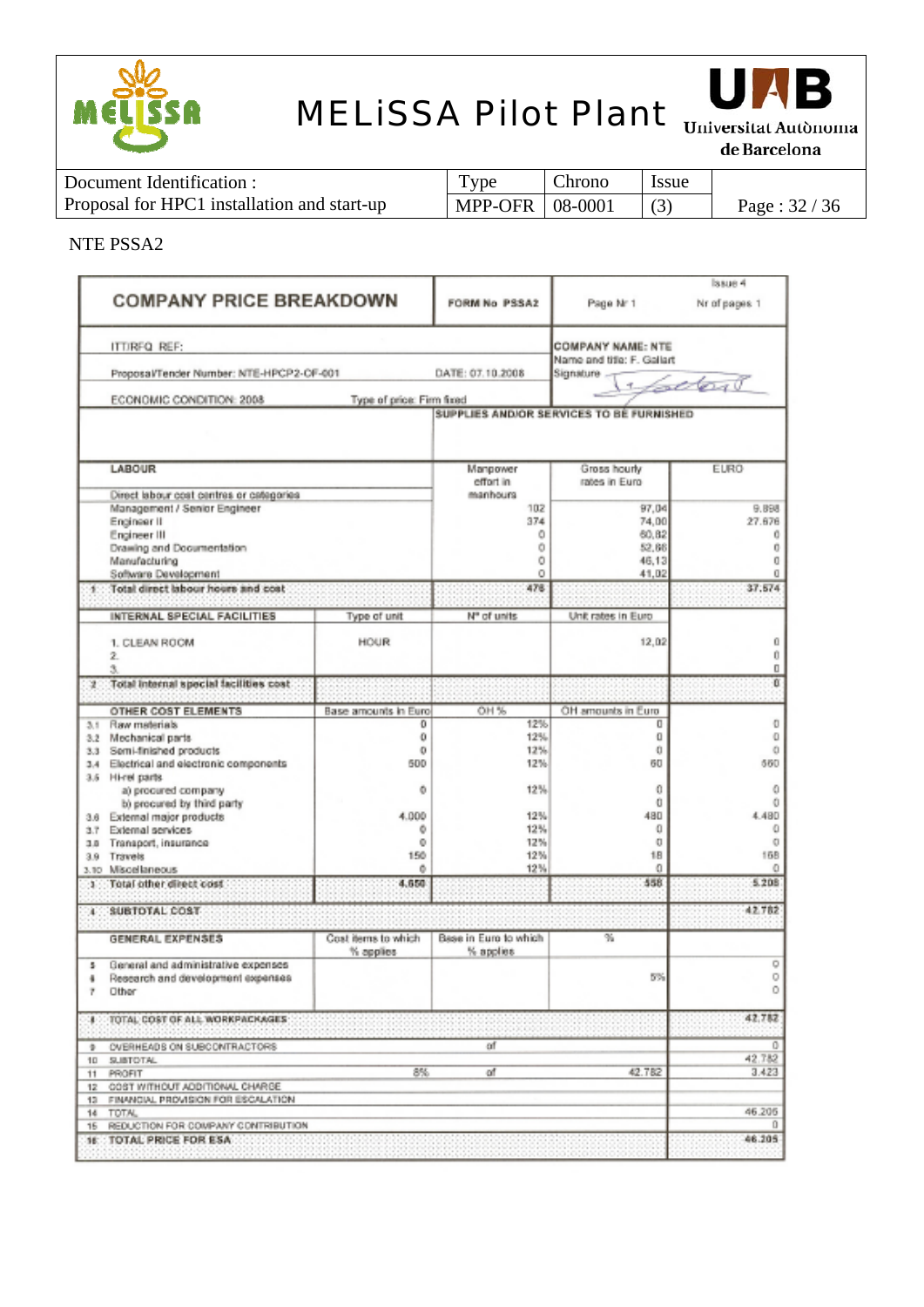



de Barcelona

| Document Identification :                   | 1 ype               | Chrono | <b>Issue</b> |               |
|---------------------------------------------|---------------------|--------|--------------|---------------|
| Proposal for HPC1 installation and start-up | $MPP-OFR$   08-0001 |        |              | Page: $33/36$ |

### NTE PSSA8

|                                                             |                                                               |               |                 |                  | ដូដូកកកម្ពុជ                                    |                            |                                  |                                      |                    |                                     |                            |                          |                   |                                           | o                           |              |                                           |                              |                                                |                        |                                                       |                                               |         |              |                                  | ្ល េ ្ល                       |                   |                                              |                 |                                                                    |                                    |                   |         |
|-------------------------------------------------------------|---------------------------------------------------------------|---------------|-----------------|------------------|-------------------------------------------------|----------------------------|----------------------------------|--------------------------------------|--------------------|-------------------------------------|----------------------------|--------------------------|-------------------|-------------------------------------------|-----------------------------|--------------|-------------------------------------------|------------------------------|------------------------------------------------|------------------------|-------------------------------------------------------|-----------------------------------------------|---------|--------------|----------------------------------|-------------------------------|-------------------|----------------------------------------------|-----------------|--------------------------------------------------------------------|------------------------------------|-------------------|---------|
|                                                             |                                                               | <b>LOTAL</b>  |                 |                  |                                                 |                            |                                  |                                      |                    | ននេះ<br>ភក្ខុ                       |                            |                          |                   | $rac{1}{2}$                               |                             |              |                                           | ㅁㅁㅁ몲ㅁ <u>ᇢ</u> ㅁㅁㅠㅠ          |                                                |                        |                                                       | 4,860                                         |         | 42.224       |                                  |                               | 42.782            |                                              | 42.782<br>3.423 |                                                                    | 46.ZOS<br>4                        |                   | 48.205  |
|                                                             |                                                               | Ë             |                 |                  |                                                 | <b>0000000</b>             |                                  |                                      |                    |                                     |                            |                          | 888888            |                                           |                             |              |                                           |                              |                                                |                        |                                                       |                                               | 0       | $\circ$      |                                  | .                             | $\circ$           | .                                            |                 | 0                                                                  | $\circ$                            |                   | $\circ$ |
|                                                             |                                                               | Ë             |                 |                  |                                                 | .                          |                                  |                                      |                    |                                     |                            |                          | .                 |                                           |                             |              |                                           |                              |                                                |                        |                                                       |                                               |         | ۰            |                                  | .                             | ۰                 | .                                            |                 | ۰                                                                  | ۰                                  |                   | ۰       |
|                                                             |                                                               | Ë             |                 |                  |                                                 |                            |                                  |                                      |                    |                                     |                            |                          | <b></b>           |                                           |                             |              |                                           |                              |                                                |                        |                                                       | ۰                                             |         | ۰            |                                  | .                             | $\circ$           | .                                            |                 | 0                                                                  | 0                                  |                   | $\circ$ |
| FORM NR. P38A8 ISSUE 4<br>DATE: 07.10.2008<br>PAGE          | ECONOMIC CONDITION: 2008                                      | Ë             |                 |                  |                                                 | .                          |                                  |                                      |                    |                                     |                            |                          | .                 |                                           |                             |              |                                           |                              |                                                |                        |                                                       |                                               |         | ۰            |                                  | .                             | ۰                 | .                                            |                 | ۰                                                                  | ۰                                  |                   |         |
|                                                             |                                                               | Ë             |                 |                  |                                                 | .                          |                                  |                                      |                    |                                     |                            |                          | .                 |                                           |                             |              |                                           |                              |                                                |                        |                                                       |                                               | $\circ$ | $\circ$      |                                  | .                             | $\circ$           | .                                            |                 | $\circ$                                                            | $\circ$                            |                   | $\circ$ |
|                                                             |                                                               | Ë             |                 |                  |                                                 | .                          |                                  |                                      |                    |                                     |                            |                          | .                 |                                           |                             |              |                                           |                              |                                                |                        |                                                       |                                               |         |              |                                  | .                             | ۰                 | .                                            |                 | $\circ$                                                            | ۰                                  |                   | ۰       |
| MANPOWER AND PRICE SUMMARY                                  |                                                               | Ë             |                 |                  |                                                 | .                          |                                  |                                      |                    |                                     |                            |                          | .                 |                                           |                             |              |                                           |                              |                                                |                        |                                                       | $\bullet$                                     |         | $\bullet$    |                                  | .                             | $\bullet$         | .                                            |                 | $\circ$                                                            | $\circ$                            |                   | $\circ$ |
|                                                             | ITTIRFQ REF                                                   | Ë             |                 |                  |                                                 | .                          |                                  |                                      |                    |                                     |                            |                          | .                 |                                           |                             |              |                                           |                              |                                                |                        |                                                       |                                               |         | ۰            |                                  | .                             | ۰                 | .                                            |                 | ۰                                                                  | ۰                                  |                   |         |
|                                                             |                                                               | Ë             |                 | 울                |                                                 |                            |                                  |                                      |                    | 7.763<br>22.200                     |                            |                          | .                 | 29.963                                    |                             |              |                                           |                              | ĝ                                              |                        | 똪                                                     |                                               | 4.160   | 34.113       |                                  | ដី - ដី                       | 34.811            | 미<br>포도<br>고기88                              |                 | o                                                                  | 37.30                              |                   | 37,380  |
|                                                             |                                                               | Ë             |                 | ₿                |                                                 | <b>CINO DO B</b>           |                                  |                                      |                    |                                     |                            |                          | ឌ្លួកក្នុង<br>កូច | $\overline{5}$                            |                             |              |                                           | 읂                            |                                                |                        |                                                       |                                               | នី      | 8.111        |                                  | <b>많으</b>                     | 8.171             | ី ក្ដី ទី                                    |                 | Ξ                                                                  | 3.82                               |                   | 8.826   |
| 18186 Lilça d'Amunt (SPAIN)<br>Can Male sin<br>N.T.E., 8.A. | <b>Sana</b><br>SUBJECT: MELISSA CIVIDCS<br>WITIONAL CURRENCY: | <b>VMPANY</b> | <b>NP TITLE</b> | <b>NP NUMBER</b> | <u>CATEGORY</u><br>Management / Benior Engineer | ngineer III<br>inglneer II | <b>Drawing and Documentation</b> | oftware Development<br>lanufacturing | TOTAL LABOUR HOURS | <b>Management / Senior Engineer</b> | inglneer III<br>ngineer li | rawing and Documentation | Manufacturing     | Boflaare Development<br>FOTAL LABOUR COST | NTERNAL, SPECIAL FACILITIES | WW MATERIALS | EMI-FINISHED PRODUCTS<br>JECHANICAL PARTS | LECTRICAL & ELECTRONIC COMP. | XTERNAL MAJOR PRODUCTS COST<br>IREL-PARTS COST | EXTERNAL SERVICES COST | RAVEL AND SUBSISTANCE COST<br>RANSPORT/INSURANCE COST | IIBCELLANEOUB COBT<br><b>OTAL OTHER COSTS</b> |         | ISOO TYLOBAL | <b>JVERHEADS ON PROCUREMENTS</b> | <b>DENERAL EXPENSES</b><br>留于 | TOTAL COST OF WPG | DVERHEAD ON SUBCONTRACTORS<br><b>IND-BUR</b> | TIEORI          | <b>INANCIAL PROV. FOR ESCALATION</b><br>COST WITHOUT ADDIT. CHARGE | REDUCT. FOR COMPANY CONTRIB.<br>Йã | <b>OTAL PRICE</b> | N EURO  |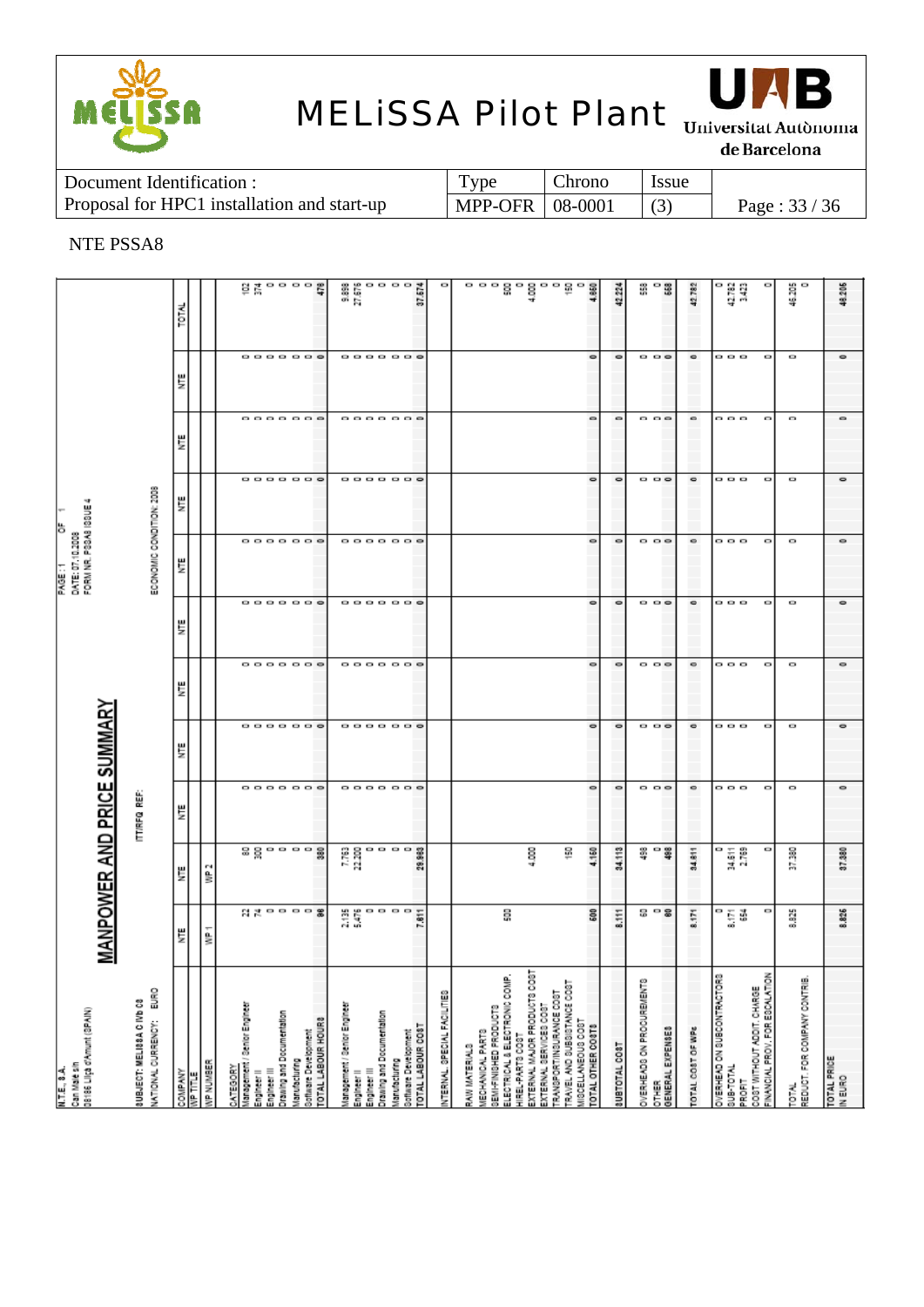



de Barcelona

| Document Identification :                   | $TV$ pe           | Chrono | <i>Issue</i> |               |
|---------------------------------------------|-------------------|--------|--------------|---------------|
| Proposal for HPC1 installation and start-up | MPP-OFR   08-0001 |        |              | Page: $34/36$ |

#### UAB PSSA2

| <b>COMPANY PRICE BREAKDOWN FORM</b>                                                                                |                         |                     |              | Form No. PSS A2          |                                              |  |                  |        |                   | Issue 4                  |  |  |
|--------------------------------------------------------------------------------------------------------------------|-------------------------|---------------------|--------------|--------------------------|----------------------------------------------|--|------------------|--------|-------------------|--------------------------|--|--|
|                                                                                                                    |                         |                     |              |                          | Page No.                                     |  |                  |        | No. of Pages      |                          |  |  |
| RFQ/ITT No.<br>Proposal/Tender No.:<br>MPP-OFR-08-0001<br>Economic Condition:<br>Type of Price: Firm Fixed<br>2008 |                         |                     |              | <b>COMPANY NAME: UAB</b> |                                              |  |                  |        |                   |                          |  |  |
|                                                                                                                    |                         |                     |              |                          | Name and Title:                              |  |                  |        |                   |                          |  |  |
|                                                                                                                    |                         |                     |              |                          | Francesc GODIA, Overall Manager<br>Signature |  |                  |        |                   |                          |  |  |
|                                                                                                                    |                         |                     |              |                          |                                              |  |                  |        |                   |                          |  |  |
|                                                                                                                    |                         |                     |              |                          | SUPPLIES AND/OR SERVICES TO BE FURNISHED     |  |                  |        |                   |                          |  |  |
|                                                                                                                    |                         |                     |              |                          |                                              |  |                  |        |                   |                          |  |  |
|                                                                                                                    |                         |                     |              |                          |                                              |  |                  |        |                   |                          |  |  |
| <b>LABOUR</b>                                                                                                      |                         |                     |              |                          | Manpower                                     |  | Gross            |        | National Currency | Total                    |  |  |
|                                                                                                                    |                         |                     |              |                          | effort<br><b>Hourly Rates</b>                |  |                  |        | (NC)              | <b>EURO</b>              |  |  |
| Direct Labour cost centres or categories                                                                           |                         |                     |              |                          | $in NC^*$<br>in Manhours                     |  |                  |        |                   | €                        |  |  |
| Management & Expertise<br>ОM                                                                                       |                         |                     |              |                          | 95                                           |  | N/A              |        |                   | ٠                        |  |  |
| <b>Technical Management</b><br>ТM                                                                                  |                         |                     |              |                          | 125                                          |  | N/A              |        |                   |                          |  |  |
| ΕN<br>Engineering                                                                                                  |                         |                     |              |                          | 280                                          |  | N/A              |        |                   |                          |  |  |
| ΤN<br>Technician                                                                                                   |                         |                     |              |                          | 375                                          |  | N/A              |        |                   |                          |  |  |
|                                                                                                                    |                         |                     |              |                          |                                              |  |                  |        |                   |                          |  |  |
| All hours of MPP employees paid in Call Off Order 5                                                                |                         |                     |              |                          |                                              |  |                  |        |                   |                          |  |  |
| 1 Total Direct Labour Hours and Cost                                                                               |                         |                     |              |                          |                                              |  |                  | A      |                   | $\overline{\phantom{a}}$ |  |  |
| <b>INTERNAL SPECIAL FACILITIES</b>                                                                                 |                         |                     | Type of unit |                          | No. of units                                 |  | Unit rates in NC |        |                   |                          |  |  |
|                                                                                                                    |                         |                     |              |                          |                                              |  |                  |        |                   |                          |  |  |
|                                                                                                                    |                         |                     |              |                          |                                              |  |                  |        |                   |                          |  |  |
|                                                                                                                    |                         |                     |              |                          |                                              |  |                  |        |                   |                          |  |  |
|                                                                                                                    |                         |                     |              |                          |                                              |  |                  |        |                   |                          |  |  |
| 2 Total Internal Special Facilities Cost                                                                           |                         |                     |              |                          |                                              |  |                  | В      |                   | $\blacksquare$           |  |  |
| <b>OTHER COST ELEMENTS</b>                                                                                         | Base amounts in NC      |                     | OH%          |                          | OH amounts in NC                             |  |                  |        |                   |                          |  |  |
| 3.1 Raw materials                                                                                                  |                         |                     |              |                          |                                              |  |                  |        |                   | 29000                    |  |  |
| 3.2 Mechanical parts                                                                                               |                         |                     |              |                          |                                              |  |                  |        |                   |                          |  |  |
| 3.3 Semi-finished products                                                                                         |                         |                     |              |                          |                                              |  |                  |        |                   |                          |  |  |
| 3.4 Electrical & electronic components                                                                             |                         |                     |              |                          |                                              |  |                  |        |                   |                          |  |  |
| 3.5 Hirel parts<br>a) procured by company                                                                          |                         |                     |              |                          |                                              |  |                  |        |                   |                          |  |  |
| b) procured by third party                                                                                         |                         |                     |              |                          |                                              |  |                  |        |                   |                          |  |  |
| 3.6 External Major Products                                                                                        |                         |                     |              |                          |                                              |  |                  |        |                   |                          |  |  |
| 3.7 External Services                                                                                              |                         |                     |              |                          |                                              |  |                  |        |                   | 67000                    |  |  |
| 3.8 Transport/Insurance                                                                                            |                         |                     |              |                          |                                              |  |                  |        |                   |                          |  |  |
| 3.9 Travels                                                                                                        |                         |                     |              |                          |                                              |  |                  |        |                   | 1200                     |  |  |
| 3.10 Miscellaneous                                                                                                 |                         |                     |              |                          |                                              |  |                  |        |                   |                          |  |  |
| 3 Total Other Direct Cost                                                                                          |                         | C                   |              |                          |                                              |  | D                | E      |                   | 97.200,00                |  |  |
| <b>4. SUB TOTAL COST</b>                                                                                           |                         |                     |              |                          |                                              |  | $(A+B+E)$        | F      |                   | 97.200,00                |  |  |
| <b>GENERAL EXPENSES</b>                                                                                            |                         | Cost items to which |              |                          | Base in NC to which                          |  | %                |        |                   |                          |  |  |
|                                                                                                                    |                         | % applies           |              |                          | % applies                                    |  |                  |        |                   |                          |  |  |
| 5. General & Admin. Expenses                                                                                       |                         | $\mathsf{O}\xspace$ |              |                          |                                              |  |                  | G      |                   | 19.440,00                |  |  |
| 6. Research & Develop. Exp.                                                                                        |                         |                     |              |                          |                                              |  |                  | H      |                   |                          |  |  |
| 7. Other                                                                                                           |                         |                     |              |                          |                                              |  |                  | J      |                   |                          |  |  |
| (to be specified)                                                                                                  |                         |                     |              |                          |                                              |  |                  |        |                   |                          |  |  |
| 8. Total Cost of All Work Packages                                                                                 |                         |                     |              |                          |                                              |  | $(F+G+H+J)$      | κ      |                   | 116.640,00               |  |  |
| 9. Overheads on Subcontractors (Base in NC on which % applies:                                                     |                         |                     |              |                          |                                              |  | %                | L      |                   |                          |  |  |
| 10. Sub-total                                                                                                      |                         |                     |              |                          |                                              |  | (K+L)            | Μ      |                   | 116.640,00               |  |  |
| 11. Profit (                                                                                                       | % on Base Amount in NC: |                     |              |                          |                                              |  |                  | N      |                   |                          |  |  |
|                                                                                                                    |                         |                     |              |                          |                                              |  |                  | P      |                   |                          |  |  |
| 12. Cost without additional charge (to be itemised on Exhibit A)<br>13. Communication costs                        |                         |                     |              |                          |                                              |  | Q                |        | 3.175,95          |                          |  |  |
|                                                                                                                    |                         |                     |              |                          |                                              |  |                  |        |                   |                          |  |  |
| 14. Total<br>15. Reduction for Spain contribution (if applicable)                                                  |                         |                     |              |                          |                                              |  | (M+N+P+Q)        | R<br>S |                   | 119.815,95<br>67.670,00  |  |  |
|                                                                                                                    |                         |                     |              |                          |                                              |  |                  |        |                   |                          |  |  |
| <b>16. TOTAL PRICE FOR ESA</b>                                                                                     |                         |                     |              |                          |                                              |  | $(R-S)$          | Т      |                   | 52.145,95                |  |  |

If insufficient space is available to identify all required information, please use additional sheet or insert lines

\* The Euro is to be used as the NC where the cost accounting system is in Euro.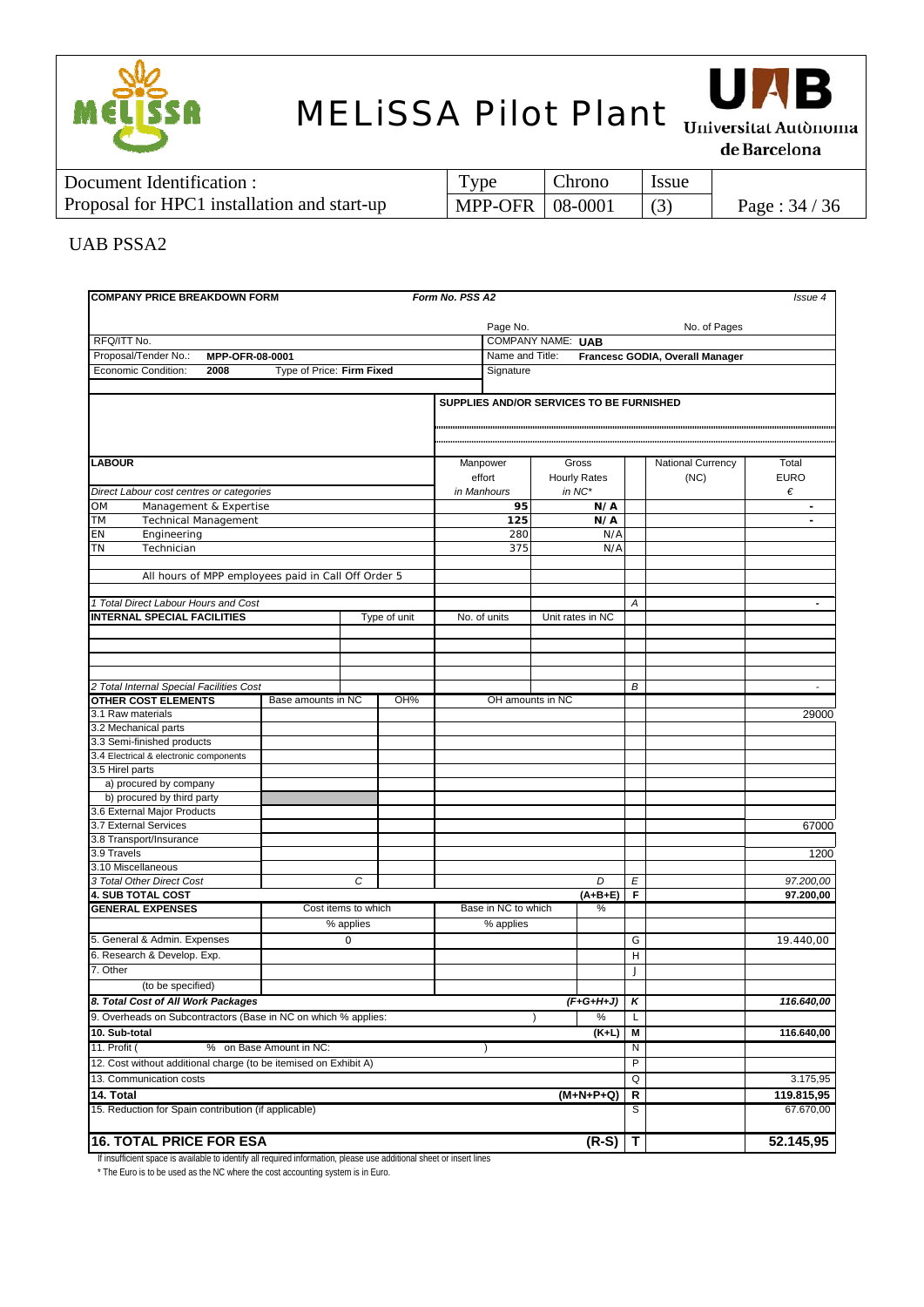



de Barcelona

| Document Identification :                   | Type                    | Chrono | <b>Issue</b> |               |
|---------------------------------------------|-------------------------|--------|--------------|---------------|
| Proposal for HPC1 installation and start-up | MPP-OFR $\vert$ 08-0001 |        |              | Page: $35/36$ |

#### UAB PSSA8

| Manpower and Price Summary                                                                            |                   |                       |                                                              |                                                                  |                                                                         |                                             |                                                  | PSSA8 | <b>Issue 3</b>         |
|-------------------------------------------------------------------------------------------------------|-------------------|-----------------------|--------------------------------------------------------------|------------------------------------------------------------------|-------------------------------------------------------------------------|---------------------------------------------|--------------------------------------------------|-------|------------------------|
| HPC1 installation and start-up in the MELISSA Pilot Plant (nov 08 to<br>Subject<br>jul 09 : 8 months) | <b>ITT/RFQ:</b>   |                       |                                                              |                                                                  |                                                                         |                                             |                                                  |       |                        |
| National Currency (NC)*: Euro                                                                         |                   |                       |                                                              |                                                                  |                                                                         |                                             |                                                  |       |                        |
| Company                                                                                               | UAB               | UAB                   | UAB                                                          | UAB                                                              | UAB                                                                     | UAB                                         | UAB                                              |       |                        |
| WP Title                                                                                              | Management        | Reassembly of<br>HPC1 | Functional<br>validation of<br>HPC1 with Argus<br>Controller | Replacemnt of the<br>Argus Controller<br>by the Schneider<br>PLC | Functional<br>Validation of<br>HPC1 with<br>Schneider PLC<br>Controller | Preliminary<br>culture campaign:<br>in HPC1 | $HPC1 -$<br>conclusions and<br>$\,$ perspectives |       | <b>Total WBS-Level</b> |
| WP Number                                                                                             | 96.0              | 96.1                  | 96.2                                                         | 96.3                                                             | 96.4                                                                    | 96.5                                        | 96.6                                             |       |                        |
|                                                                                                       |                   |                       |                                                              |                                                                  |                                                                         |                                             |                                                  |       |                        |
| Labour hours as per PSS A2 (*)                                                                        | 80                | 125                   | 55                                                           |                                                                  |                                                                         |                                             | 110                                              |       | 875                    |
| Overall Management                                                                                    | 80                |                       |                                                              |                                                                  |                                                                         |                                             | 15                                               |       | 95                     |
|                                                                                                       | $0\in$            | $0 \in$               | $0 \in$                                                      | $0 \in$                                                          | 0€                                                                      | $0 \in$                                     | $0\in$                                           |       | $0 \in$                |
| <b>Technical Manager</b>                                                                              |                   | 20                    | $20\,$                                                       | 20                                                               | 35                                                                      | 15                                          | 15                                               |       | 125                    |
|                                                                                                       | 0€                | 0€                    | $0 \in$                                                      | $0 \in$                                                          | 0€                                                                      | 0€                                          | $0 \in$                                          |       | 0€                     |
| Engineer                                                                                              |                   |                       |                                                              | 70                                                               | 70                                                                      | 70                                          | 70                                               |       | 280                    |
|                                                                                                       | $0\in$<br>$\,0\,$ | $0 \in$<br>105        | $0 \in$<br>35                                                | 0€<br>50                                                         | 0€<br>105                                                               | 0€<br>70                                    | $0 \in$<br>$10$                                  |       | 0€<br>375              |
| Technician                                                                                            | $0\in$            | $0 \in$               | $0 \in$                                                      | $0 \in$                                                          | $0\in$                                                                  | $0 \in$                                     | $0 \in$                                          |       | $0 \in$                |
| 1. Total Direct Labour Hours Cost                                                                     | 0€                | 0€                    | 0€                                                           | 0€                                                               | 0€                                                                      | 0€                                          | 0€                                               |       | 0€                     |
|                                                                                                       |                   |                       |                                                              |                                                                  |                                                                         |                                             |                                                  |       |                        |
| 2. Internal Special Facilities                                                                        |                   |                       |                                                              |                                                                  |                                                                         |                                             |                                                  |       |                        |
|                                                                                                       |                   |                       |                                                              |                                                                  |                                                                         |                                             |                                                  |       |                        |
| 3.1-3.4 Material Costs                                                                                | $0\in$            | 26.000 €              | 0€                                                           |                                                                  |                                                                         | $3.000\in$                                  | $0 \in$                                          |       | 29.000 €               |
| 3.5 High Rel Parts Costs<br>3.6 External major products Cost                                          | $0\in$<br>$0 \in$ | $0 \in$<br>$0 \in$    | $0 \in$<br>$0 \in$                                           |                                                                  |                                                                         |                                             | $0\in$<br>$0 \in$                                |       | 0€<br>0€               |
| 3.7 External Services Cost                                                                            | $0 \in$           | 42.000 €              |                                                              |                                                                  | 25.000 €                                                                |                                             |                                                  |       | 67.000€                |
| 3.8 Transport/Insurance Cost                                                                          | $0\in$            | $0 \in$               | 0€                                                           |                                                                  |                                                                         |                                             | 0€                                               |       | $0\in$                 |
| 3.9 Travel and Subsistance Cost                                                                       | 1.200 €           | $0 \in$               |                                                              |                                                                  |                                                                         |                                             |                                                  |       | 1.200 €                |
| 3.10 Miscellaneous Cost                                                                               |                   | $0 \in$               | $0\in$                                                       |                                                                  |                                                                         |                                             | 0€                                               |       | $0 \in$                |
| 3. Total Other Costs                                                                                  | 1.200 €           | 68.000 €              | 0€                                                           | $0 \in$                                                          | 25.000 €                                                                | 3.000 €                                     | 0€                                               |       | 97.200 €               |
| 4. Subtotal Cost                                                                                      | 1.200 €           | 68.000 €              | 0€                                                           | $0\in$                                                           | 25.000 €                                                                | 3.000 €                                     | 0€                                               |       | 97.200 €               |
|                                                                                                       |                   |                       |                                                              |                                                                  |                                                                         |                                             |                                                  |       |                        |
| 5.- 7. General expenses                                                                               | 240€              | 13.600 €              | $0\in$                                                       | $0\in$                                                           | $5.000\in$                                                              | 600€                                        | $0 \in$                                          |       | 19.440 €               |
|                                                                                                       |                   |                       |                                                              |                                                                  |                                                                         |                                             |                                                  |       |                        |
| 8. Total Cost of WPs                                                                                  | 1.440 €           | 81.600 €              | $0 \in$                                                      | $0 \in$                                                          | 30.000 €                                                                | 3.600 €                                     | 0€                                               |       | 116.640 €              |
|                                                                                                       |                   |                       |                                                              |                                                                  |                                                                         |                                             |                                                  |       |                        |
| 9. Overhead on subcontractors                                                                         | 0€                | $0 \in$               | 0€                                                           | $0 \in$                                                          | 0€                                                                      | 0€                                          | 0€                                               |       | 0€                     |
| 10. Subtotal (8+9)<br>11. Profit                                                                      | 1.440 €           | 81.600€<br>$0 \in$    | $0 \in$<br>$0\in$                                            | $0\in$                                                           | 30.000 €                                                                | 3.600 €                                     | $0\in$                                           |       | 116.640 €              |
| 12. Cost without additional charge                                                                    | $0\in$<br>$0 \in$ | $0\in$                | 0€                                                           | $0 \in$<br>$0\in$                                                | 0€<br>$0\in$                                                            | $0\in$<br>$0 \in$                           | 0€<br>$0 \in$                                    |       | $0\in$<br>$0\in$       |
|                                                                                                       |                   |                       |                                                              |                                                                  |                                                                         |                                             |                                                  |       |                        |
| 13. Financial Provision for escalation                                                                | $0 \in$           | 0€                    | $0\in$                                                       | $0 \in$                                                          | 0€                                                                      | 0€                                          | 0€                                               |       | $0\in$                 |
| 13.1 Contribution to MELISSA Communication**                                                          | 15€               | 1.237 €               | 263€                                                         | 504€                                                             | 990€                                                                    | 112€                                        | 55€                                              |       | 3.176 €                |
| 14. Total (EUROs)                                                                                     | 1.455 €           | 82.837 €              | 263€                                                         | 504€                                                             | 30.990 €                                                                | 3.712 €                                     | 55€                                              |       | 119.816 €              |
|                                                                                                       |                   |                       |                                                              |                                                                  |                                                                         |                                             |                                                  |       |                        |
| 15.1 Reduction for UAB contribution                                                                   | $0\in$            | $0 \in$               | 0€                                                           | $0 \in$                                                          | 0€                                                                      | 0€                                          | 0€                                               |       | 0€                     |
| 15.2 Reduction for Spanish national contribution                                                      | $0\in$            | 42.420 €              | $0\in$                                                       | 0€                                                               | 25.250 €                                                                | 0€                                          | $0\in$                                           |       | 67.670 €               |
| 15.3 Reduction for Catalan government contribution                                                    | $0\in$            | $0 \in$               | $0\in$                                                       | $0\in$                                                           |                                                                         | $0 \in$                                     | $0 \in$                                          |       | 0€                     |
| 16. Total Price (EUROs)                                                                               | 1.455             | 40.417                | 263                                                          | 504                                                              | 5.740                                                                   | 3.712                                       | 55                                               |       | 52.146                 |
|                                                                                                       |                   |                       |                                                              |                                                                  |                                                                         |                                             |                                                  |       |                        |

(\*) for PSS A8 of a single company . (\*\*) The EURO is to be used as the NC where the cost accounting system is in EURO

(\*\*) Contribution to MELiSSA communication costs centralized on Prime Contractor